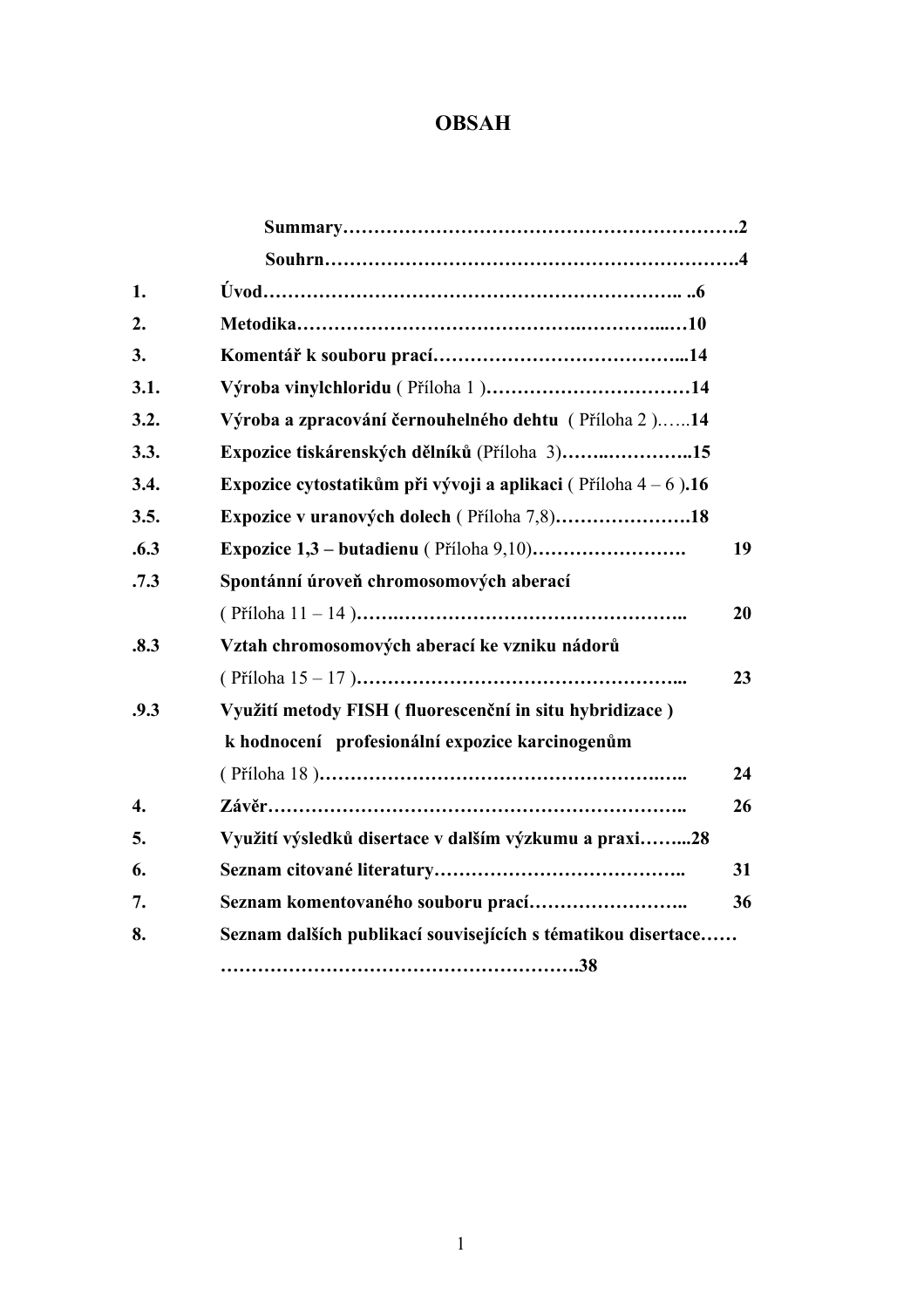#### **SUMMARY**

Genetic toxicology uses the methods of biomonitoring for the primary prevention of cancer, inborn defects and degenerative diseases. Biomonitoring is used for the persons exposed to mutagens, carcinogens and toxicants for human reproduction. The frequency of chromosomal aberrations is the only practically utilized genotoxic biomarker indicating a carcinogenic risk.

In the Czech Republic biomonitoring represents the important tool used to prove the exposure to genotoxicants and to evaluate the genetic risk for exposed groups and individuals. The standard method of the conventional cytogenetic analysis of peripheral lymphocytes is used for the detection of structural and numerical chromosomal aberrations in human somatic cells. Czech Hygiene Service has used this method as a surrogate indicator for the genetic damage caused by clastogenes in target cells since middle 1970s until present time. The cytogenetic analysis of chromosomal aberrations has been suggested to be a useful tool checking the adherence of safety manipulation with mutagens and carcinogens, and also for vindication the safe maximum allowable concentration (MAC) has really been established. Repeated investigations of occupationally exposed groups enable to follow up the long-term exposed workers and may find individuals with a higher susceptibility and risk for genotoxicants exposure.

#### **The most relevant findings obtained by applicant in the past:**

- Cytogenetic analysis of chromosomal aberrations (CH.A.) is the suitable biomarker of exposure and effects of clastogenes.
- If air concentrations of genotoxicants in working place did not exceed a certain concentration then no increase of CH.A. in exposed workers may be detectable (vinyl chloride monomere under 10 mg/m<sup>3</sup>, styrene under 100 mg/m<sup>3</sup>). Such concentration should be accepted as MAC.
- Cytogenetic analysis of chromosomal aberrations has been suggested to be useful tool checking the adherence of safety manipulation with mutagens and carcinogens, and also for vindication the safe maximum allowable concentration (MAC) has really been established.
- Workers in coal tar production units exposed to polycyclic aromatic hydrocarbons (PAHs) and benzene were classified as the group with a high genetic risk. Vitamin C supplementation dropped frequency of CH.A. in exposed group to the control level.
- In rotogravure plant workplace the concentrations of toluene ranged between 390 -4 380 mg/m<sup>3</sup> (MAC=200 mg/m<sup>3</sup>) induced elevated frequency of chromosomal aberrations  $(3.64\%$  aberrant cells – AB.C.).
- The genetic risk by newly designed cytostatic drugs was observed in chemists in chemical laboratory. There was found 3.90 % AB.C. This value was substantially higher than that found in control group (1.05 and 1.22 % AB.C.). Vitamin C supplementation did not reduced frequency of AB.C. in exposed group. The most important protection factor was the reduced exposure to cytostatic drugs.
- Occupational exposure in uranium mines was usually understood as radon and its daughter products exposure. But chromosomal aberrations analyzed in miners were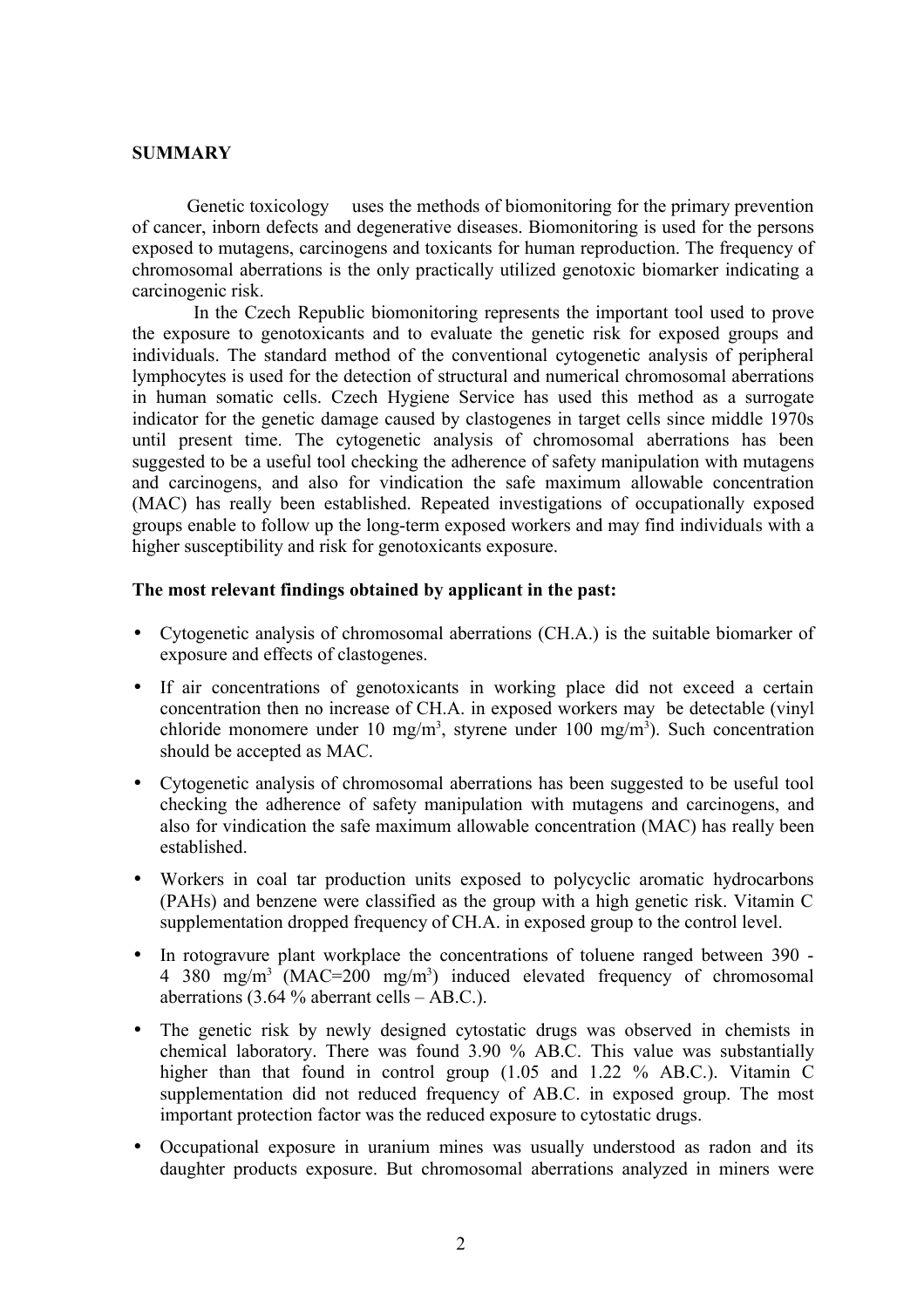predominantly chromatid types. In mines were found molds as *Aspergillus flavus* producing aflatoxin  $B_1$  and  $G_1$ , *Fusarium solani* producing the toxin sterigmatocystine. In the throat swab samples taken from miners molds producing mycotoxins. It was hypothesized that mutagenic mycotoxins might be a new carcinogenic risk in uranium mines.

- The association between occupational exposure to  $1,3$  Butadiene (BD) and chromosomal damage was analyzed in BD-monomer production and polymerization units. It was demonstrated that exposure to a very low concentrations of BD (0.53 mg/m<sup>3</sup>) significantly increased the frequency of AB.C. Although exposures to genotoxicants in modern plants were substantially reduced, significant induction of genetic damage could still be demonstrated.
- Laboratories of the genetic toxicology in the Hygiene Service of Czech Republic have collected for more than 20 years the data on the spontaneous frequency of AB.C. of unexposed (control) subjects. In the period 1980 – 1988 the spontaneous frequency for adults was determined to be 1.77 % AB.C. based on the analysis of 1 201 subject. In the period  $1977 - 1999$  the frequency of aberrant cells was determined to be 1.59 %, based on 2 801 subject.
- During the 1990s several European countries accumulated sets of data large enough to test the cancer predictivity of the frequency of chromosomal aberrations. The Czech Republic has also contributed to this effort. From the archives of Czech laboratories of genetic toxicology, we retrieved data on approximately 20,000 cytogenetic analyses performed on an occupational group of almost 12,000 individuals. In this context, we would like to emphasize the fact that contrary to other studies, the increase in cancer risk is relatively small. We believe this is also due to the activities of the Czech Hygiene Service, which used cytogenetic data very efficiently to put) through effective preventive measures. Perhaps we may speculate that the low cancer incidence observed in our cohort is the best evidence of the importance of cytogenetic analysis for public health.
- Conventional cytogenetic methods are very laborious and time consuming and are criticized for low sensitivity. Nevertheless, we hope that new methods prove to be at least as viable and useful as the conventional one. By FISH and conventional methods we analyzed 383 subjects exposed to butadiene, acrylonitrile, benzene and PAHs. High sensitivity of FISH method for especially environmental exposure to PAHs was found. The new finding demonstrates the possibility of elimination the lymphocytes bearing translocations.

We are convinced that our original ideas concerning relationship of mutagens and/or carcinogens exposure and induction of chromosomal aberrations were finally justified.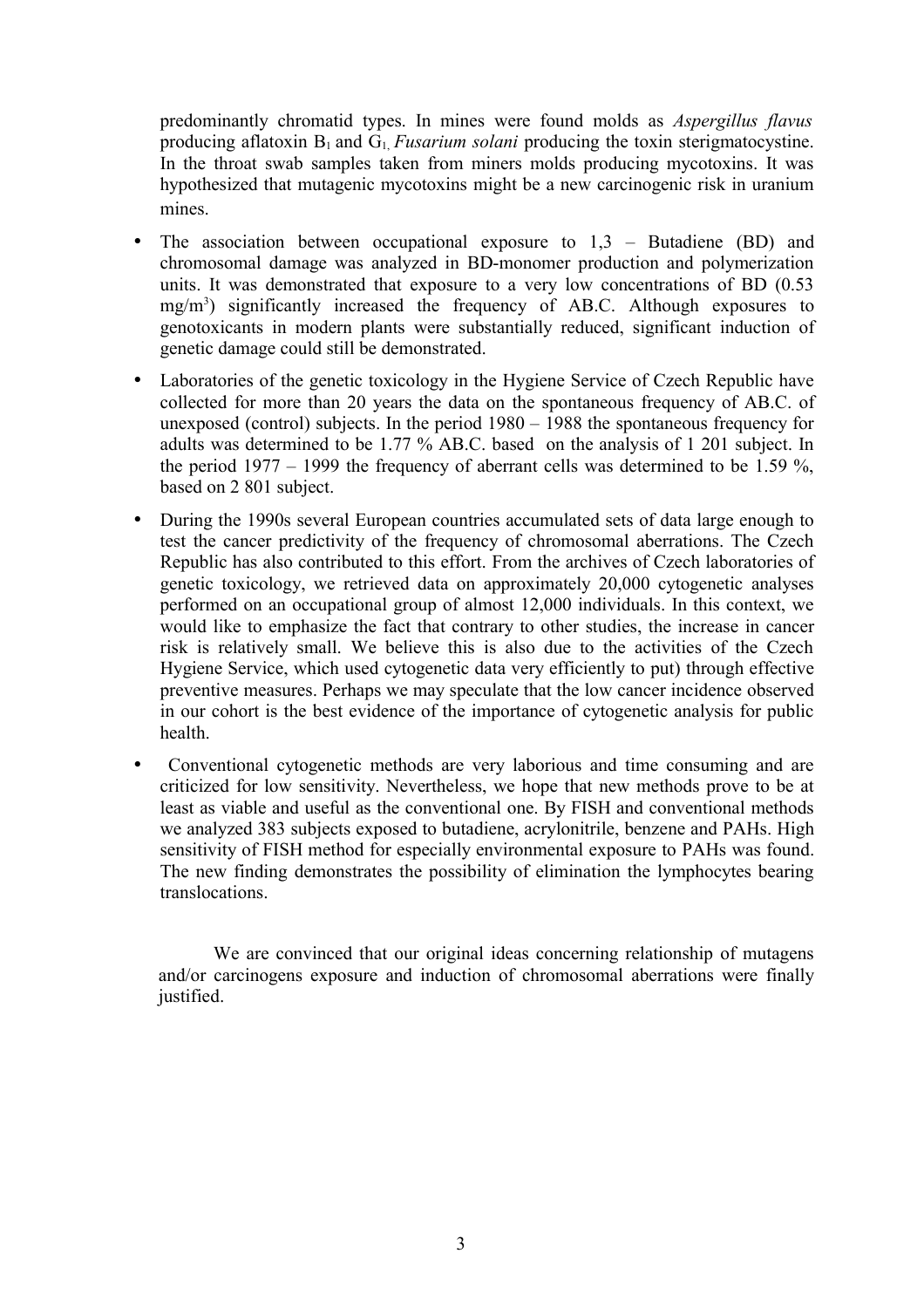### **SOUHRN**

Genetická toxikologie v oblasti primární prevence nádorových onemocnění, vrozených vad a degenerativních onemocnění u osob profesionálně exponovaných mutagenům, karcinogenům a látkám toxickým pro lidskou reprodukci využívá metod biologického monitorování. Frekvence chromosomových aberací zjišťovaná cytogenetickou analýzou je dosud jediný, prakticky využívaný genotoxický biomarker prokazující sumární karcinogenní riziko.Biologický monitoring v ČR představuje významný nástroj genetické toxikologie sloužící k určení expozice genotoxickým faktorům a k posouzení rizika pozdních následků pro exponované skupiny a jednotlivce. Standardní metoda konvenční cytogenetické analýzy periferních lymfocytů umožňuje detekci, kvalitativní a kvantitativní analýzu chromosomových abnormalit (strukturálních a numerických aberací) v lidských somatických buňkách *in vitro* v optickém mikroskopu. Indukovaná poškození chromosomů somatických buněk prokazatelně zvyšují v lidské populaci riziko vzniku nádorových i degenerativních onemocnění, negativně ovlivňují funkci buněčných reparačních mechanizmů a zasahují do procesů apoptósy. Konvenční cytogenetická analýza lidských periferních lymfocytů je již 30 let hygienickou službou v ČR standardně užívaná metoda pro monitorování populace profesionálně exponované genotoxínům, tj. mutagenům a karcinogenům. Výsledky cytogenetické analýzy umožňují posoudit míru expozice a účinnost preventivních opatření zaměřených na snížení expozice pracovníků ať již technického a organizačního charakteru, nebo z hlediska správného používání osobních ochranných prostředků. Opakovaná vyšetření skupin osob profesionálně exponovaných genotoxínům dovolují dlouhodobě sledovat exponované pracovníky a určit jednotlivce se zvýšenou vnímavostí k expozici genotoxickým látkám.

#### **Nejdůležitější poznatky získané uchazečem v minulém období:**

- Analýza frekvence aberantních buněk (AB.B.) je vhodným biomarkerem expozice a účinku genotoxickým látkám s klastogenním účinkem (vyvolávajícím zlomy chromozómů).
- Expozice genotoxické látce pod určitou dávku nevyvolává klastogenní účinek (v případě VCM pod 10 mg/m<sup>3</sup>; styrénu pod 100 mg/m<sup>3</sup> pracovního ovzduší) – existence "biologického prahu".
- Cytogenetickou analýzu lze používat ke kontrole správnosti navržených hodnot NPK-P a ke kontrole spolehlivosti bezpečnostních opatření na rizikových pracovištích.
- Expozice při výrobě a zpracování dehtu byla hodnocena jako vysoké genetické riziko. Podávání vitamínu C snížilo frekvenci AB.B. u exponovaných osob.
- Vysoké koncentrace toluenu v pracovním ovzduší tiskárny (390 4 380 mg/m<sup>3</sup>) vyvolaly u exponovaných pracovníků zvýšený počet chromosomových aberací s průměrnou hodnotou 3,64 % AB.B., u administrativních pracovníků 3,32 % AB.B.
- Byla sledována zdravotní rizika vyplývající z profesionální expozice cytostatikům při jejich vývoji a výrobě. Při suplementaci vitaminem C nedošlo k významnému poklesu počtu AB.B. Významným závěrem studie bylo, že samotná profylaxe antioxidačními činidly nestačí k redukci rizika z expozice cytostatikům a nejdůležitější preventivní faktor je významné snížení expozice pracovníků.
- Profesionální expozice horníků v uranových dolech je běžně spojována s expozicí dceřinným produktům rozpadu radonu. Analyzované změny chromosomů však svědčily o expozici chemickým látkám s převahou chromatidových zlomů a počet dicentrických chromosomů byl zvýšen jen nepatrně. Dalšími analýzami byly zjištěny v prostorách dolů plísně rodů *Aspergillus flavus* s produkcí aflatoxinu B<sup>1</sup> a G1, *Fusarium solani*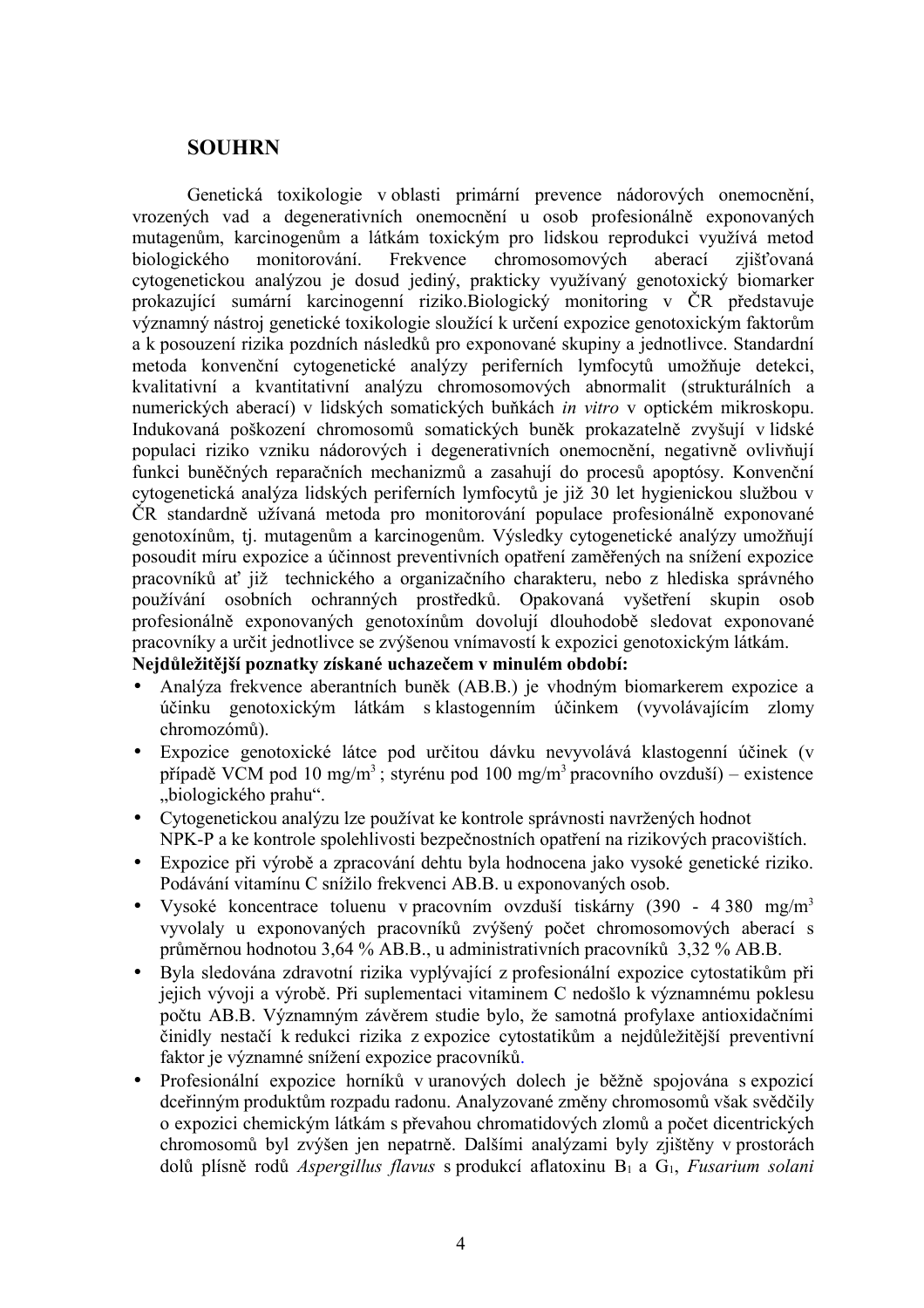s vysoce mutagenními metabolity a *Penicillium versicolor* s produkcí toxinu sterigmatocystinu. Výtěry z krku horníků prokázaly u 27 % z nich 60 druhů toxinogenních plísní. Za stávajících hygienických podmínek v uranových dolech představovaly genotoxické riziko expozice plísním, event. odstřelovým zplodinám a výfukovým plynům.

- Pracovníci jsou profesionálně exponováni 1,3-butadienu (BD) při jeho výrobě a při výrobě plastů. Ve vybraném závodě byly provedeny v letech 1992 – 1994 dvě studie zaměřené k získání podkladů pro zařazení BD mezi humánní karcinogeny. Bylo zjištěno, že i velmi nízké koncentrace BD v pracovním ovzduší (medián: 0,53 mg/m<sup>3</sup>) indukují zvýšenou průměrnou frekvenci AB.B. Tyto výsledky vyvolávají diskusi o způsobu zabezpečení provozů s expozicí mutagenům a karcinogenům, které i ve velmi nízkých koncentracích ovlivňují genetický materiál.
- V ČR jsou řadu let kumulovány údaje o spontánní úrovni chromosomových aberací u různých věkových skupin neexponovaných osob. Průměrná hodnota spontánní frekvence chromosomových aberací u dospělé populace (20 – 63r.) byla stanovena na základě výsledků analýz 1 201 dospělé osoby z období 1980 – 1988 na hodnotu 1,77 % AB.B. Hodnota AB.B. stanovená za roky 1977 – 1999 (N = 2 801) činila 1,59 %, přičemž v letech 1994 – 1997 (N = 1 435) klesla na úroveň 1,16 % AB.B.
- V současné době je konvenční metoda cytogenetické analýzy periferních lymfocytů ve světě je vysoce hodnocena jako biomarker expozice a účinku s významnou asociací s rizikem vzniku nádorů při zvýšených hodnotách AB.B. V uplynulých letech bylo u nás vyšetřeno cytogenetickou analýzou tisíce osob v desítkách provozů s rizikem chemické karcinogenity. Ze získaných údajů jsme vytvořili, dosud největší v mezinárodním měřítku, databázi hodnot chromosomových aberací profesionálně exponovaných i neexponovaných osob. V epidemiologických studiích z r. 2001 a 2002 zpracovávající část shromážděných údajů byla nalezena signifikantní asociace mezi frekvencí chromosomových aberací a incidencí nádorů v dlouhodobě (1975 –1990) a opakovaně sledované skupině horníků z rudného dolu v riziku expozice křemičitého prachu a radonu. Počty profesionálních nádorových onemocnění jsou u nás nižší, než vykazují italské a skandinávské studie. Příčinu lze nalézt ve výsledcích cytogenetické analýzy 80. letech, které v mnoha případech přispěly k podstatnému zlepšení pracovních podmínek. Řada z nich posloužila hygienické službě jako podklad pro rozhodnutí k úpravě režimu na rizikových pracovištích (např. vinylchlorid, styrén, formaldehyd, asbest, BCME), nebo ke snížení NPK-P (epichlorhydrin). Lze se oprávněně domnívat, že se v ČR na nižším výskytu nádorových onemocnění ve sledovaných expozicích významně podílelo zavádění efektivních opatření na ochranu zdraví osob v 80. letech.
- V polovině 90. let byla vyvinuta a stále zdokonalována metoda fluorescenční in situ hybridizace (FISH), umožňující velmi citlivou analýzu stabilních typů aberací chromosomů, zejména strukturálních translokací. Vyšetřili jsme celkem 383 osob exponovaných butadienu, akrylonitrilu, etylbenzenu, benzenu a PAU jak konvenční tak i metodou FISH, s cílem porovnat citlivost obou metod při hodnocení expozice různým genotoxickým látkám. Výsledky ukázaly vyšší citlivost metody FISH, zejména při environmentální expozici PAU. Novým poznatkem bylo zjištění, že po snížení expozice, klesla jak frekvence AB.B. analyzovaných konvenční metodou, tak i frekvence translokací detekovaných metodou FISH. Na základě našich výsledků se můžeme domnívat, že i lymfocyty nesoucí translokace mohou být eliminovány podobně jako lymfocyty nesoucí zlomy.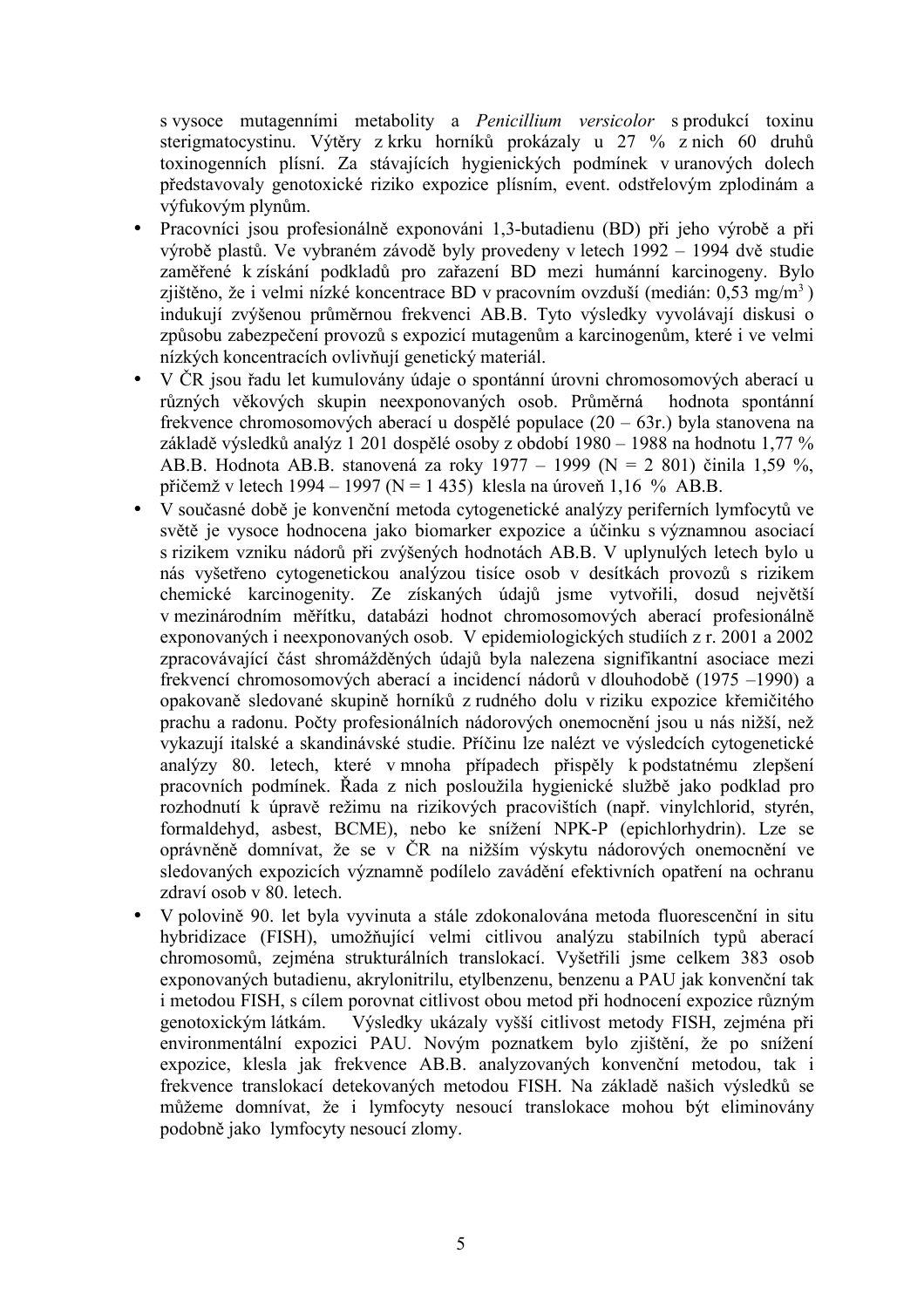Dosažené poznatky prokázaly, že naše počáteční představy o vztahu expozice genotoxickým látkám a chromosomových aberací byly oprávněné.

**1. ÚVOD**

Předkládaná doktorská disertační práce, založená na komentovaném souboru vybraných uveřejněných vědeckých prací, je výsledkem více než třicetileté profesionální činnosti uchazeče v oblasti genetické toxikologie.

Hlavním tématem práce je zhodnocení cytogenetické analýzy lidských periferních lymfocytů pro využití při biologickém monitorování expozice a účinků osob exponovaných genotoxickým látkám, tj. mutagenům a karcinogenům, tedy faktorům charakterisovanými svými pozdními účinky (biologický monitoring).

Dalším cílem je zodpovědět principiální otázku kladenou od samého počátku používání cytogenetické analýzy pro monitorování vlivu prostředí na člověka:

**Je spojena vyšší četnost** (frekvence) **chromosomových aberací v periferních lymfocytech** (vyjadřovaná jako průměrné procento aberantních buněk - % AB.B.) **s vyšším rizikem vzniku nádorových onemocnění ?** 

Ročně přibývá v ČR cca 45 000 nových nádorových onemocnění, z tohoto počtu jsou vyvolány profesionální expozicí chemickým látkám přibližně 2 000 případů. V r. 1997 bylo v ČR profesionálně exponováno prokázaným karcinogenům a podezřelým karcinogenům přibližně 1 milion 400 tisíc osob (Šmerhovský a Kauppinen, 2000). Tento počet sice meziročně kolísá, ale nelze zatím předpokládat, že by byl programově snižován.

Genetická toxikologie využívá k získávání informací metod biologického monitorování jednotlivců i populačních skupin (IPCS, 1993; Taioli a Bonassi, 2002). Vhodnými nástroji hodnocení vlivu xenobiotik jsou biomarkery expozice, účinku a vnímavosti.

Biomarkery expozice mají velký význam při průkazu expozice jednotlivce i skupin osob především látkám s pozdními účinky a zejména jejich směsím. Takto získané informace pak slouží při zajišťování ochrany a bezpečnosti práce osob na rizikových pracovištích. Z prakticky používaných biomarkerů expozice jsou po metodické a interpretační stránce nejvíce propracované metody detekující DNA a proteinové adukty (hemoglobinové, albuminové) a např. specifické adukty s etylénem, propylénem, aromatickými aminy, aflatoxinem  $B_1$  metabolity xenobiotik v moči a cytogenetické metody. V praxi byla nejrozšířenější konvenční cytogenetická analýza lidských periferních lymfocytů, která se dnes na základě současných poznatků řadí i mezi biomarkery účinku.

6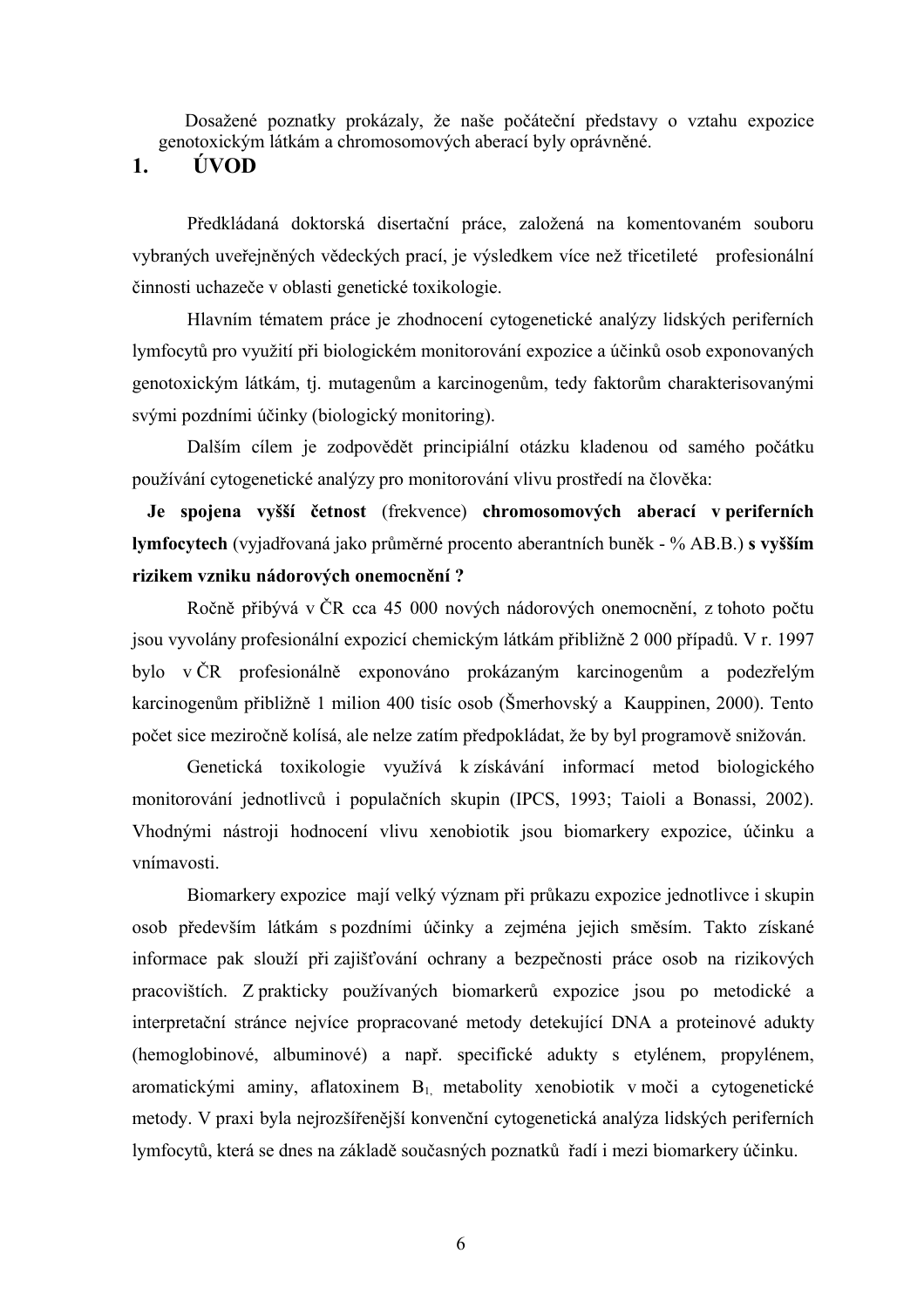Biomarkery účinku se používají k průkazu již preklinického poškození nebo nepříznivých zdravotních účinků po expozici a absorpci xenobiotika, pro stanovení nebezpečnosti látky (hazard identification) a pro určení dávkové závislosti účinku (dose response assessment) při stanovení rizika expozice (risk assessment). Jako biomarker účinku je nyní intenzivně využívána cytogenetická analýza lidských periferních lymfocytů, nebo mutace v HPRT lokusu. Frekvence chromosomových aberací zjišťovaná cytogenetickou analýzou je dosud jediný, prakticky využívaný genotoxický biomarker prokazující sumární karcinogenní riziko.

Biomarkery vnímavosti charakterizují vrozené (geneticky podmíněné), nebo získané faktory ovlivňující odpověď organizmu na expozici xenobiotiku. Individuální vnímavost (genetický polymorfismus) je ovlivněna např. rozdíly v metabolizmu, reparaci DNA, expresi protoonkogenů a tumorsupresorových genů, v imunitních pochodech, rozdíly na úrovni receptorů. Individuální rozdíly v metabolických cestách jsou podmíněny dědičně zakotvenými mutacemi v sekvencích genů kódujících enzymy. Rozdílný metabolický genotyp vede k rozdílnému individuálnímu riziku poškození. V praxi to znamená, že v populaci existují osoby, které mají pro daný enzym jinou alelu. Ta se liší určitou mutací, která se fenotypicky odráží v odlišné aktivitě enzymu. Hodnocení populace pomocí biomarkerů vnímavosti, umožňuje pomocí určení metabolických genotypů vybrat vnímavější, nebo naopak resistentnější jednotlivce vůči účinkům konkrétní látky.

Biologický monitoring v ČR představuje významný nástroj genetické toxikologie sloužící k určení expozice genotoxickým faktorům a k posouzení rizika pozdních následků pro exponované skupiny a jednotlivce. Vzhledem k úzkému vztahu procesu mutageneze a karcinogeneze se předpokládá, že opakované nálezy zvýšených hodnot chromosomových aberací u sledovaných osob upozorňují na zvýšené riziko vzniku nádorových onemocnění (Brogger a kol., 1990; Hagmar a kol., 1994; Bonassi a kol., 1995; Hagmar a kol., 1998 a, b; Liou a kol., 1999; Bonassi a kol., 2000). Z tohoto hlediska má uvedená metoda zásadní význam pro primární prevenci nádorových onemocnění, protože odráží výsledek sumární expozice populace vystavené směsím látek s proměnlivým kvalitativním i kvantitativním složením a velmi časně upozorňuje na jednotlivce s nevhodným metabolickým genotypem pro danou látku a/nebo s hypofunkčními ochrannými mechanismy (reparační systémy, imunitní reakce), které již nedokáží opravovat a kompenzovat genetická poškození vzniklá v důsledku expozice.

Konvenční cytogenetická analýza lidských periferních lymfocytů je již 30 let hygienickou službou v ČR standardně užívaná metoda pro monitorování populace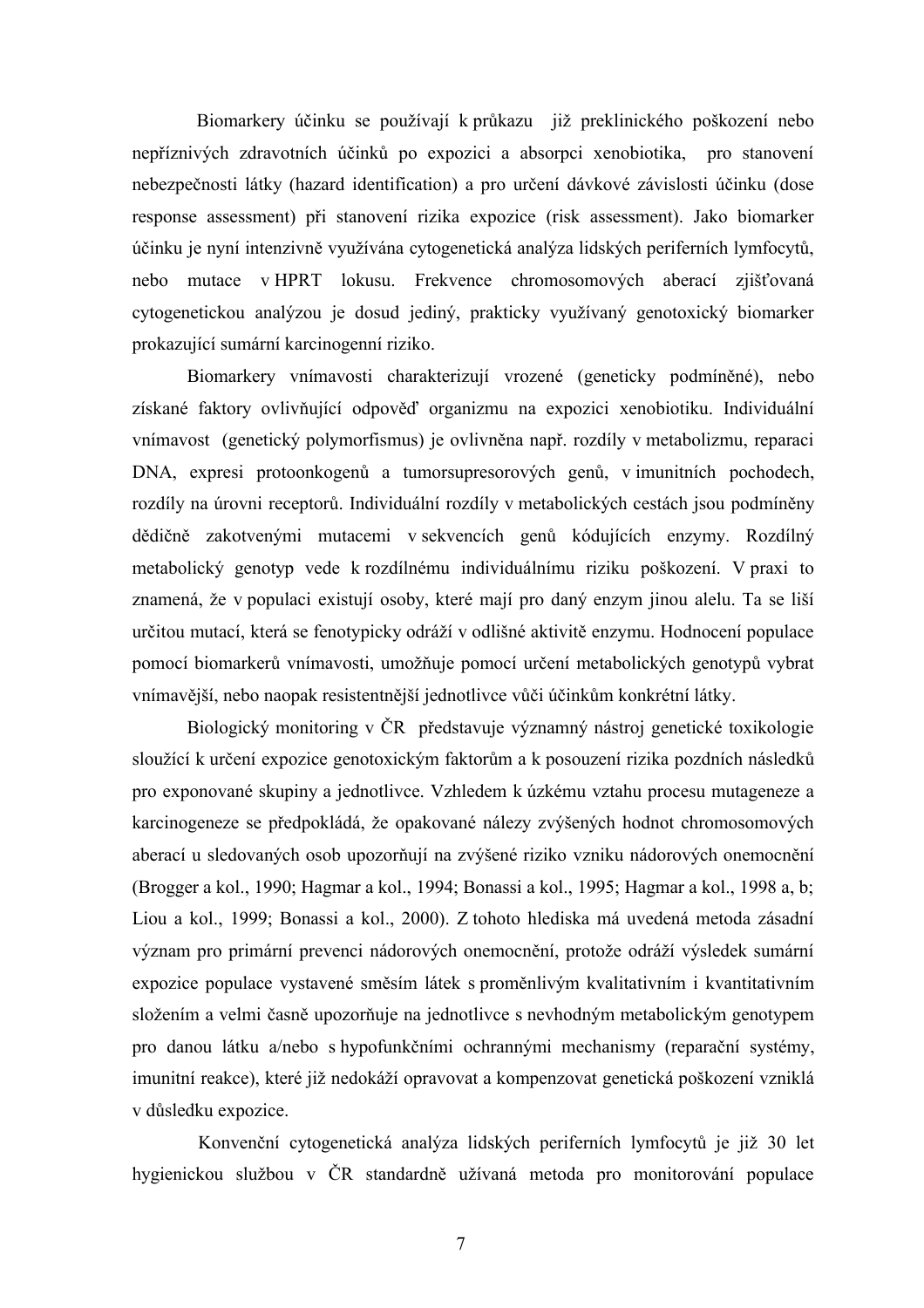profesionálně exponované genotoxínům, tj. mutagenům a karcinogenům. Výsledky cytogenetické analýzy chromosomových aberací umožňují posoudit míru expozice a účinnost preventivních opatření zaměřených na snížení expozice pracovníků ať již technického a organizačního charakteru, nebo z hlediska správného používání osobních ochranných prostředků (Šrám, 1978; Šrám a Kulešov; 1980, Šrám, 1981; Rössner a kol., 1995). Opakovaná vyšetření skupin osob profesionálně exponovaných genotoxínům dovolují dlouhodobě sledovat exponované pracovníky a určit jednotlivce se zvýšenou vnímavostí k expozici genotoxickým látkám. U těchto jednotlivců, kteří jsou tak vystaveni vyššímu riziku, než ostatní populace, lze a je třeba uplatňovat řadu opatření ke snížení rizika z expozice.

Cesta ke standardizaci konvenční metody cytogenetické analýzy lidských periferních lymfocytů pro laboratoře genetické toxikologie v hygienické službě byla zahájena ustavením Národní referenční laboratoře pro genetickou toxikologii (NRL) v Institutu hygieny a epidemiologie – IHE (nyní Státní zdravotní ústav – SZÚ) v r. 1977. V roce 1982 byl uchazeč jmenován jejím vedoucím. Vedla přes četné konzultační a metodické návštěvy na terénních pracovištích, studijní týdenní pobyty všech terénních pracovníků v NRL, přes účast na seminářích a školících akcích ILF a IDVPZ a Pracovních dnů Společnosti pro mutagenezu zevním prostředím AV ČR. NRL poskytuje odzkoušené kultivační roztoky, vypracovala atlas mikrofotografií nejobvyklejších typů chromosomových aberací, který obdržela každá laboratoř genetické toxikologie v HS, pravidelně organisuje mezilaboratorní porovnávací zkoušky kdy laboratoře analyzují mikroskopické preparáty zhotovované v NRL. Vydáním Standardní metodiky v r. 1989 (Rössner, 1989, 2000 a, b) a Standardních operačních postupů (SOP) v r.2003 (Rössner, 2003), vypracovaných NRL, která od r. 2001 získala akreditaci Českého institutu pro akreditaci, v.p.s. (ČIA) podle ČSN EN ISO/IEC 17025, byla standardisace konvenční metody cytogenetické analýzy lidských periferních lymfocytů v ČR ukončena.

Třicet roků rozvoje genetické toxikologie v ČR bylo ovlivněno několika klíčovými událostmi:

• **1974:** První laboratoř genetické toxikologie vznikla na Krajské hygienické stanici (KHS) Ústí n.L. pro kontrolu expozice osob v provozu epichlorhydrinu a BCME *(bis (chlormethyl)etheru)*. Získané výsledky ukázaly na nepříznivé účinky expozice klastogenům *(faktorům způsobujícím strukturální poškození chromosomů – zlomy chromosomů a výměny jejich částí mezi sebou)* a byly impulzem k zakládání dalších laboratoří v hygienické službě (Šrám a kol., 1980, 1981, 1983 b).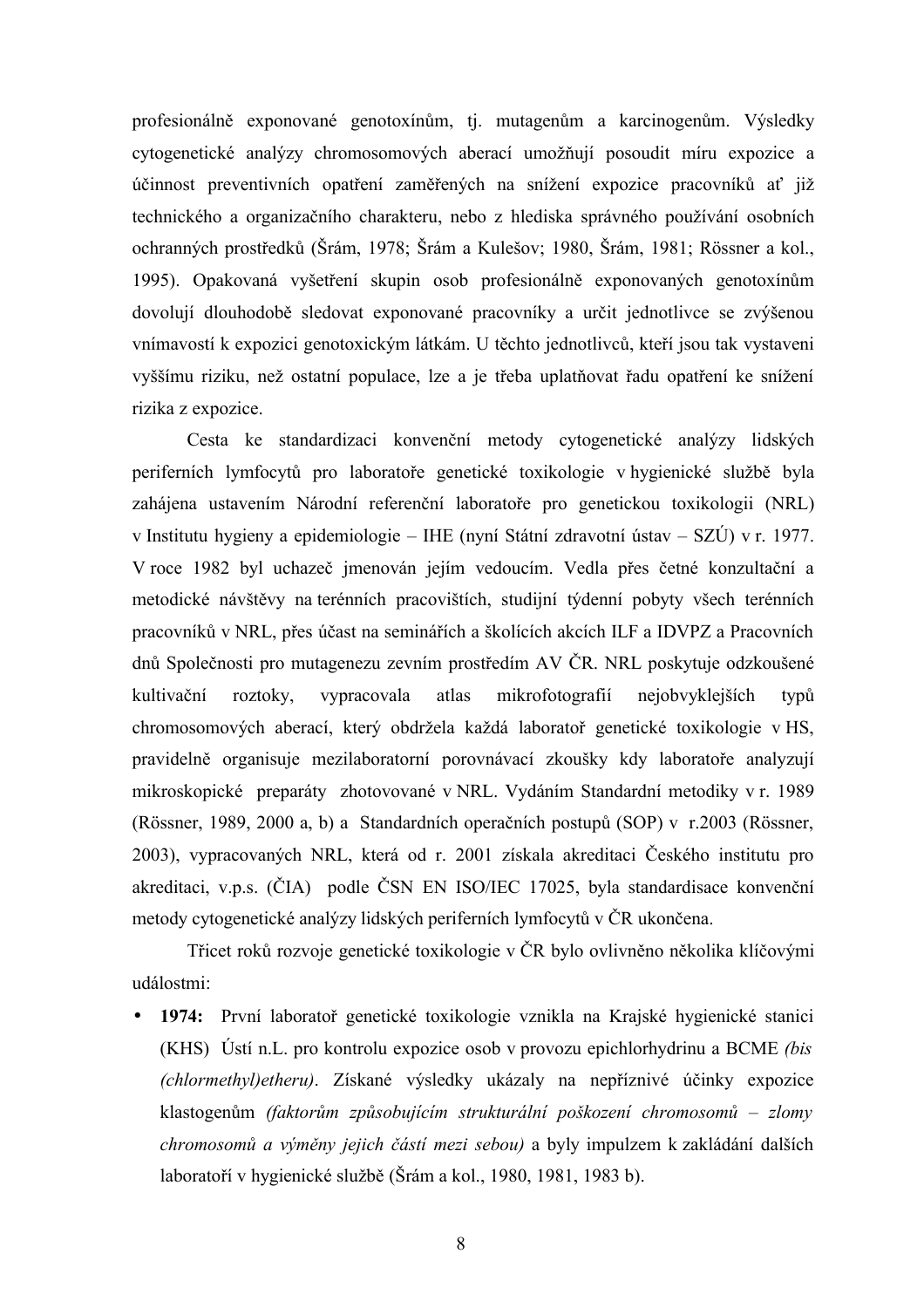- 1975: Byly vydány základní metodické postupy: "Systém hodnocení mutagenní aktivity chemických látek pro člověka. Základní principy a doporučené metody" (Šrám, 1975).
- **1977:** Pro koordinaci a standardizaci činnosti laboratoří byla v r.1977 založena Národní referenční laboratoř (NRL) při Institutu hygieny a epidemiologie (IHE, nyní SZÚ). Byla vypracována jednotná kritéria metodik odběru vzorků, kultivace, zpracování kultur, přípravy mikroskopických preparátů, statistického hodnocení a interpretace výsledků a atlas chromosomových aberací. RL organizovala školení pracovníků z terénních laboratoří a pravidelné mezilaboratorní porovnávání kódovaných mikroskopických preparátů. Tyto standardní postupy spolu s poskytováním kultivačních roztoků všem zúčastněným laboratořím zajistily jednotné, standardizované metodiky umožňující porovnávání výsledků analýz z jednotlivých laboratoří a v konečné fázi i jejich agregaci pro statistická hodnocení.
- **1981:** Byla vypracována metodika výběrového úkolu hlavního hygienika ČSR III: "Genetické poškození při profesionální expozici mutageny" - "Primární prevence nádorových onemocnění - podíl hygienické služby na realizaci onkologického programu" (Šrám a kol., 1981).
- **1989:** Vyhlášení vybraných metod genetické toxikologie jako standardní metodiky pro hygienickou službu Hlavním hygienikem ČSR : "Metody biologického monitorování genotoxických účinků faktorů prostředí – standardní metodika" (Rössner, 1989).
- **1989:** Byly publikovány hodnoty spontánní frekvence aberantních buněk (AB.B.) *(tj. lymfocytů nesoucích strukturální poškození chromosomů vyvolané jejich zlomy)*, u dospělé populace v ČSR získané analýzou 1201 osoby.: "Příspěvek k problému určení spontánní úrovně chromosomových aberací v populaci ČSR" (Švandová a Rössner, 1989).
- **2000:** Byla publikována aktualizovaná standardní metodika : "Metody biologického monitorování genotoxických účinků faktorů pracovního prostředí, cytogenetická analýza periferních lymfocytů" (Rössner, 2000 a, b).
- **2001:** Zapojení do evropského projektu: "Cytogenetic Biomarkers and Human Cancer Risk – EU: QLK4 – CT 2000 – 00628, Program: Quality of Life and Management of Living Resources" (Šmerhovský a kol., 2001, 2002).
- **2003:** Vydání souboru metodik: "Standardní operační postupy pro biologické monitorování genotoxických účinků faktorů prostředí" (Rössner, 2003).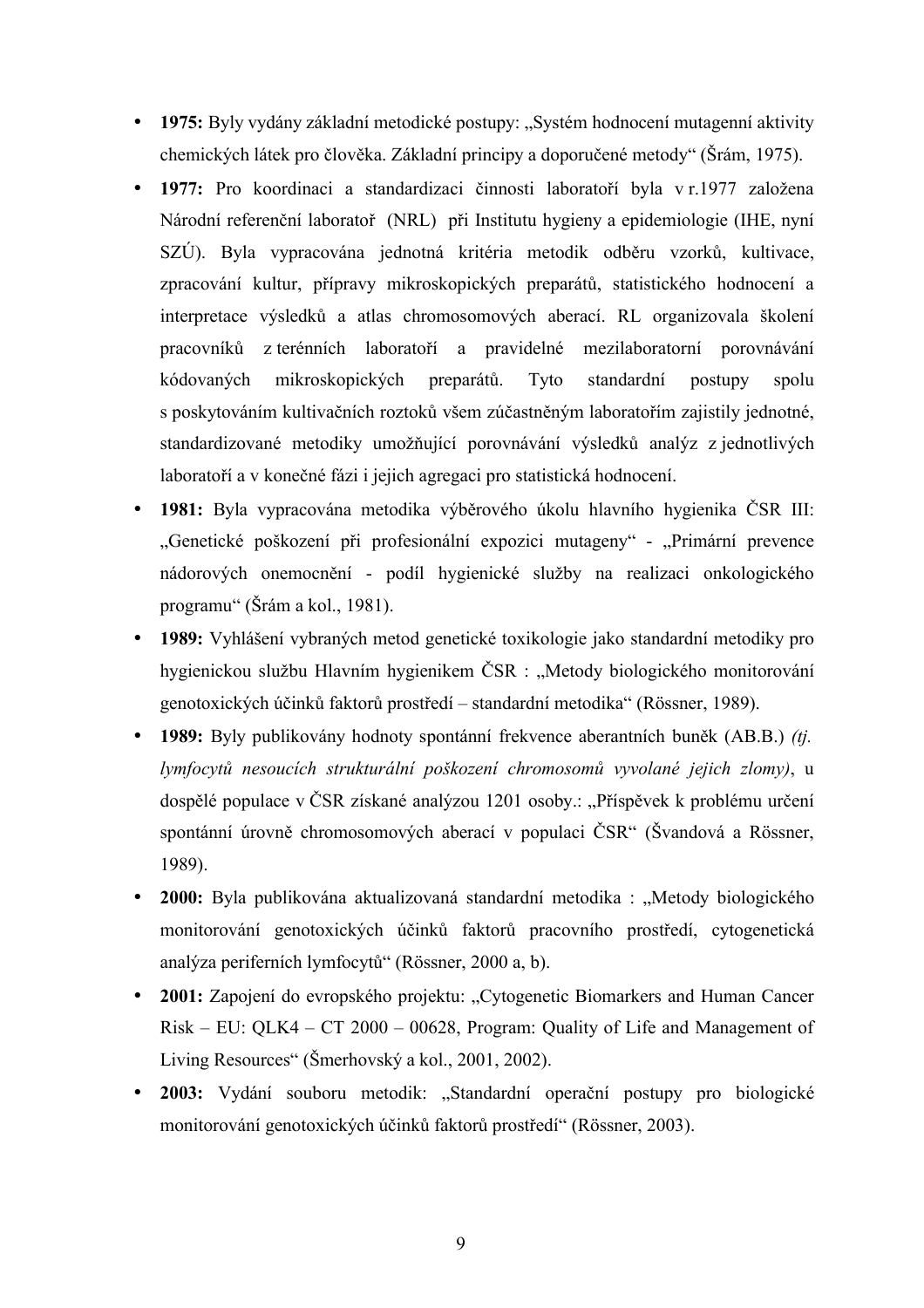## **2. METODIKA**

## **2.1 Cytogenetická analýza lidských periferních lymfocytů**

- Metoda cytogenetické analýzy periferních lymfocytů umožňuje detekci, kvalitativní a kvantitativní analýzu chromosomových abnormalit (strukturálních a numerických aberací) v lidských somatických buňkách *in vitro* v optickém mikroskopu (Hungerford, 1965; Bucton a Evans, 1973; Savage, 1976; Carrano a Natarajan, 1988; Rössner, 1989; Rössner a kol., 1995; Rössner, 2000 a, 2003).
- Poškození genetického materiálu buňky (především jaderné DNA), analyzované jako chromosomové aberace, je projevem biologického efektu genotoxických faktorů (chemických, fyzikálních a biologických) (Šrám a kol., 1981; IPCS, 1993).
- Metoda přímo prokazuje expozici člověka genotoxickým faktorům s klastogenním účinkem, jehož projevem je indukce chromosomových aberací v somatických buňkách. Zlomy a přestavby chromosomů představují riziko aktivace onkogenů a deaktivace tumor supresorových genů. Indukovaná poškození chromosomů somatických buněk prokazatelně zvyšují v lidské populaci riziko vzniku nádorových i degenerativních onemocnění, negativně ovlivňují funkci buněčných reparačních mechanismů a zasahují do procesů apoptósy (IPCS, 1993; Hagmar a kol., 1994; Bonassi a kol., 1995; Hagmar a kol., 1998 a, b; Bonassi a kol., 2000; Taioli a Bonassi, 2002).
- Chromosomové aberace v pohlavních buňkách (obojího pohlaví) významně negativně ovlivňují kvalitu lidského genofondu. Zvyšují reprodukční ztráty a uplatňují se při vzniku některých typů vývojových vad potomků exponovaných jedinců v následných generacích (Šrám a kol., 1981).
- Třicetileté zkušenosti s využitím konvenční metody cytogenetické analýzy v rámci biomonitorování profesionální i neprofesionální expozice v ČR potvrzují, že uvedený metodický přístup je zatím jediný s praktickým využitím pro objektivizaci pozdních účinků genotoxických faktorů na populaci (Šrám a kol., 1981; Černá a Rössner, 1988; Sorsa kol., 1992; Albertini a kol., 1996).
- Hodnocení změn frekvence získaných chromosomových aberací ve vztahu k expozici genotoxickým faktorům v prostředí je v souladu se stanovisky expertních komisí EC, WHO a ILO, doporučujících rozšířit spektrum vyšetřovacích metod o metod molekulární cytogenetiky, např. FISH (Albertini a kol., 2000).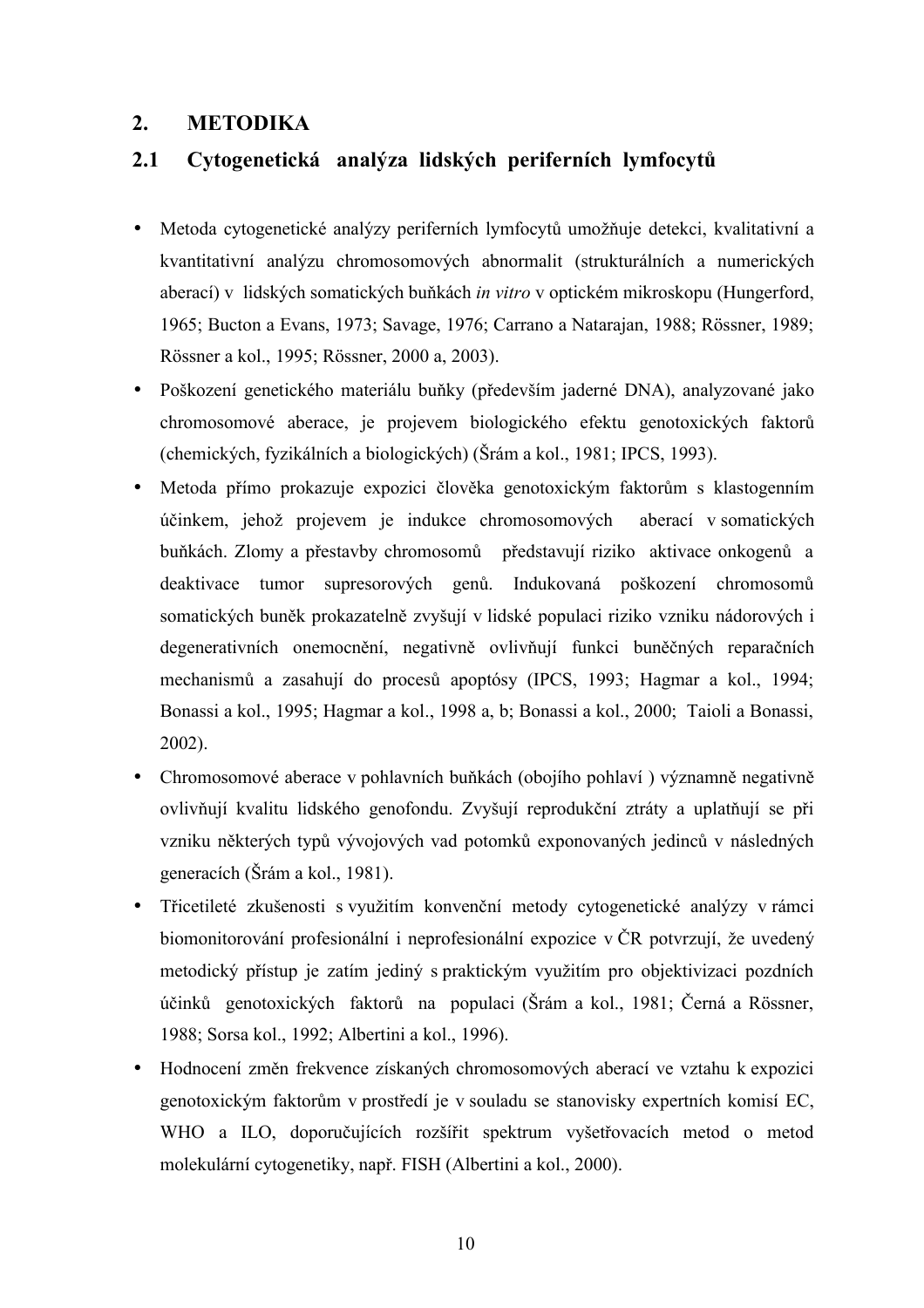- Metoda cytogenetické analýzy chromosomových aberací je celosvětově rozšířena a používána jako biologický skupinový expoziční test a biomarker expozice genotoxickým látkám v pracovním i komunálním prostředí.
- Metoda také slouží jako biomarker účinku genotoxických faktorů na organizmus (Carrano a Natarajan, 1988; Brogger a kol., 1990; Hagmar a kol., 1994; Bonassi a kol., 1995; Hagmar a kol., 1998 a, b; Liou a kol., 1999; Bonassi a kol., 2000).
- Konvenční metoda cytogenetické analýzy periferních lymfocytů také umožňuje zhodnocení expozice jednotlivce genotoxickým látkám.

# **2.1.1 Skupinové a individuální hodnocení profesionální expozice genotoxickým látkám**

Na základě našich zkušeností byla vypracována doporučení pro laboratoře genetické toxikologie v hygienické službě ČR (Šrám, 1975; Šrám, 1981; Černá, Rössner, 1988; Rössner, 1989; Švandová, Rössner, 1989; Rössner, 2000 a, 2003).

Je třeba vždy analyzovat expozici genotoxickým látkám, jak kvalitativně, tak i kvantitativně. U řady látek, se kterými přicházejí exponované osoby do styku, však nejsou k disposici vhodné analytické metody. Zde se projevuje výhoda nespecifity metody cytogenetické analýzy. V případech, a těch je většina, kdy nelze provést cílenou (specifickou) analýzu genotoxických látek v pracovním prostředí, zvýšená frekvence chromosomových aberací je jediným důkazem jak jejich přítomnosti v prostředí, tak i vzájemné interakce genotoxikantů a buněčného genetického materiálu. Zvýšená frekvence chromosomových aberací svědčí také o tom, že v organizmu exponovaného jedince vzniklo poškození genetického materiálu, které nebylo opraveno a které může perzistovat s různě dlouhou latencí se všemi důsledky souvisejícími s procesem mutageneze a karcinogeneze.

## **2.1.1.2 Interpretace výsledků cytogenetické analýz**y **SKUPINOVÉ HODNOCENÍ**

Po zjištění průměrné hodnoty procenta aberantních buněk – % AB.B. (nesoucích chromosomové aberace) celé skupiny jsou výsledky interpretovány takto :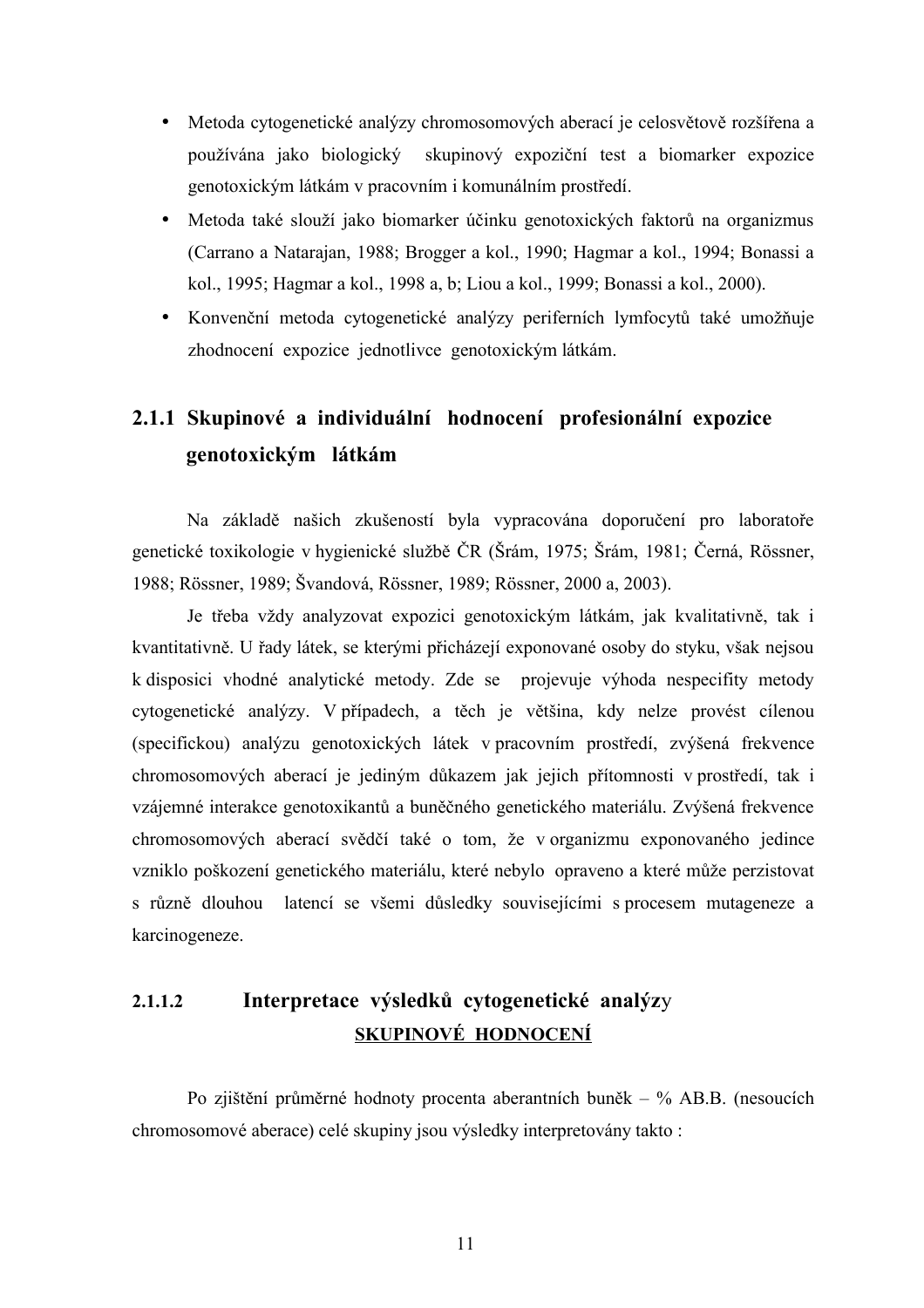- **0 - 2 % AB.B.** : hodnota je shodná se spontánní frekvencí aberací u běžné, profesionálně neexponované populace. Svědčí o biologicky neefektivní expozici genotoxickým látkám – velmi nízké a lidským organizmem pravděpodobně tolerované.
- **2 4 % AB. B.** : svědčí o zvýšené expozici genotoxickým látkám, organizmem již netolerované.

Účelem pravidelných kontrol exponovaných osob je ověřit kvalitu provedených opatření ke snížení expozice celé skupiny a o detekci jedinců s opakovaně vysokými hodnotami (5 a více % AB. B.) a jejich dispenzarizaci.

Pokud je to možné, je třeba přesně definovat expozici (např. pomocí personálních dosimetrů) v provozech s expozicí těm genotoxickým látkám, které lze stanovit kvalitativně a/nebo kvantitativně.

• **4 a ví ce % AB. B.** : tento nález svědčí o vysoké expozici genotoxickým látkám; pravděpodobně představuje pro vnímavé jedince zvýšené riziko vzniku nádorového onemocnění a dalších projevů pozdních účinků genotoxických faktorů včetně rizika zvýšeného výskytu vrozených vad u potomků exponovaných jedinců (Šrám a Kulešov, 1980; Šrám, 1981).

Je třeba provést kontrolu dodržování bezpečnostních předpisů, kontrolu technologických zařízení z hlediska emise škodlivin do pracovního ovzduší a provést cytogenetickou analýzu nejméně jednou ročně a vždy při technologických, nebo organizačních změnách na pracovišti.

Pokud je to možné, je třeba přesně definovat expozici genotoxickým látkám (personální dosimetrie).

## **2.1.1.3 Interpretace výsledků cytogenetické analýzy INDIVIDUÁLNÍ HODNOCENÍ**

Opakování cytogenetické analýzy stejné osoby několikrát za rok v období několika let ukázalo, že individuální průměrná frekvence chromosomových aberací je v průběhu let konstantní. Během roku hodnoty cytogenetické analýzy mohou kolísat v rozmezí 0 – 5 % AB. B., (výjimečně i více), avšak tyto vysoké hodnoty se naleznou jen ojediněle, obvykle 1 x za rok. Při určování frekvence AB.B. u jednotlivce je třeba cytogenetickou analýzu opakovat v průběhu 2 – 4 měsíců. Nalezne-li se opakovaně vysoká hodnota ( 5 a více %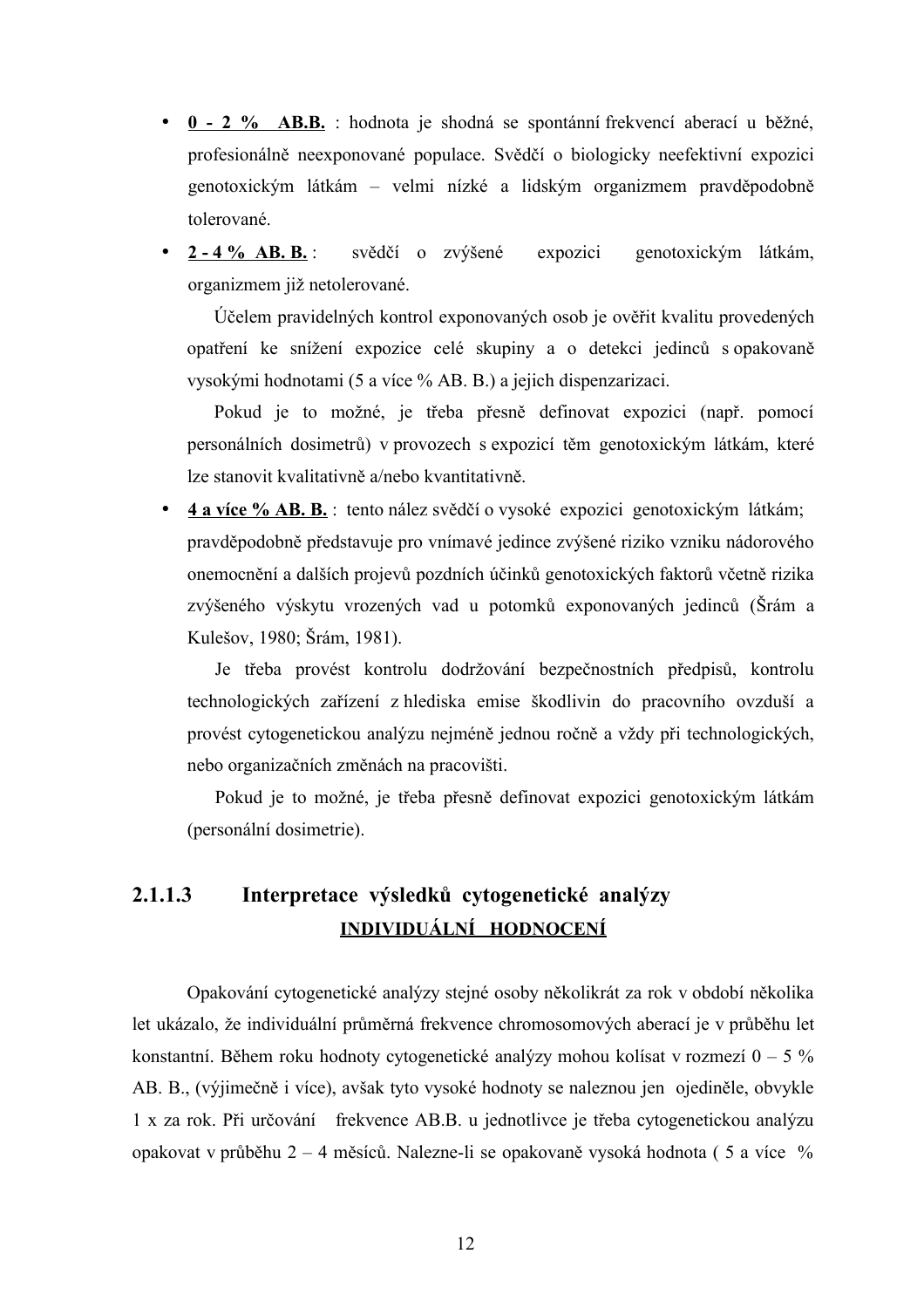AB. B.), nejedná se pravděpodobně o statistický jev, ale o důsledek významné expozice genotoxickým faktorům, nebo o osobní dispozici vyšetřované osoby.

- **5 a více % AB. B.** : ukazuje na vysokou expozici genotoxickým látkám a/nebo - sníženou kapacitu reparačních mechanismů
	- nedostatečnou aktivitu imunitního systému
	- zvýšenou vnímavost ke genotoxickým látkám (důsledek genetického polymorfismu)
	- exponovaný jedinec vlivem některého z uvedených faktorů ztrácí schopnost tolerovat zátěž genotoxickými látkami z prostředí.
- **Individuální hodnoty do 4 % AB. B.** (zjištění  $0 4$  %), nejsou považovány za zvýšené.
- **Opakované zjištění 5 a více % AB.B.** : zejména je-li doprovázeno nálezem závažných typů aberací např. chromosomových výměn (translokací, polycentrických chromosomů) mělo by být důvodem k okamžitému - někdy jen dočasnému, vyřazení osoby z expozice. Tento nález opravňuje k opakované analýze (po 2 - 4 měsících, včetně šetření z hlediska hygieny práce pro možnost průkazu vysoké expozice genotoxickým látkám a dalších klinických vyšetření).

Opakovaně zjištěnou frekvenci AB.B. 5 a více % je třeba považovat za kontraindikaci pro práci v riziku chemické karcinogenity.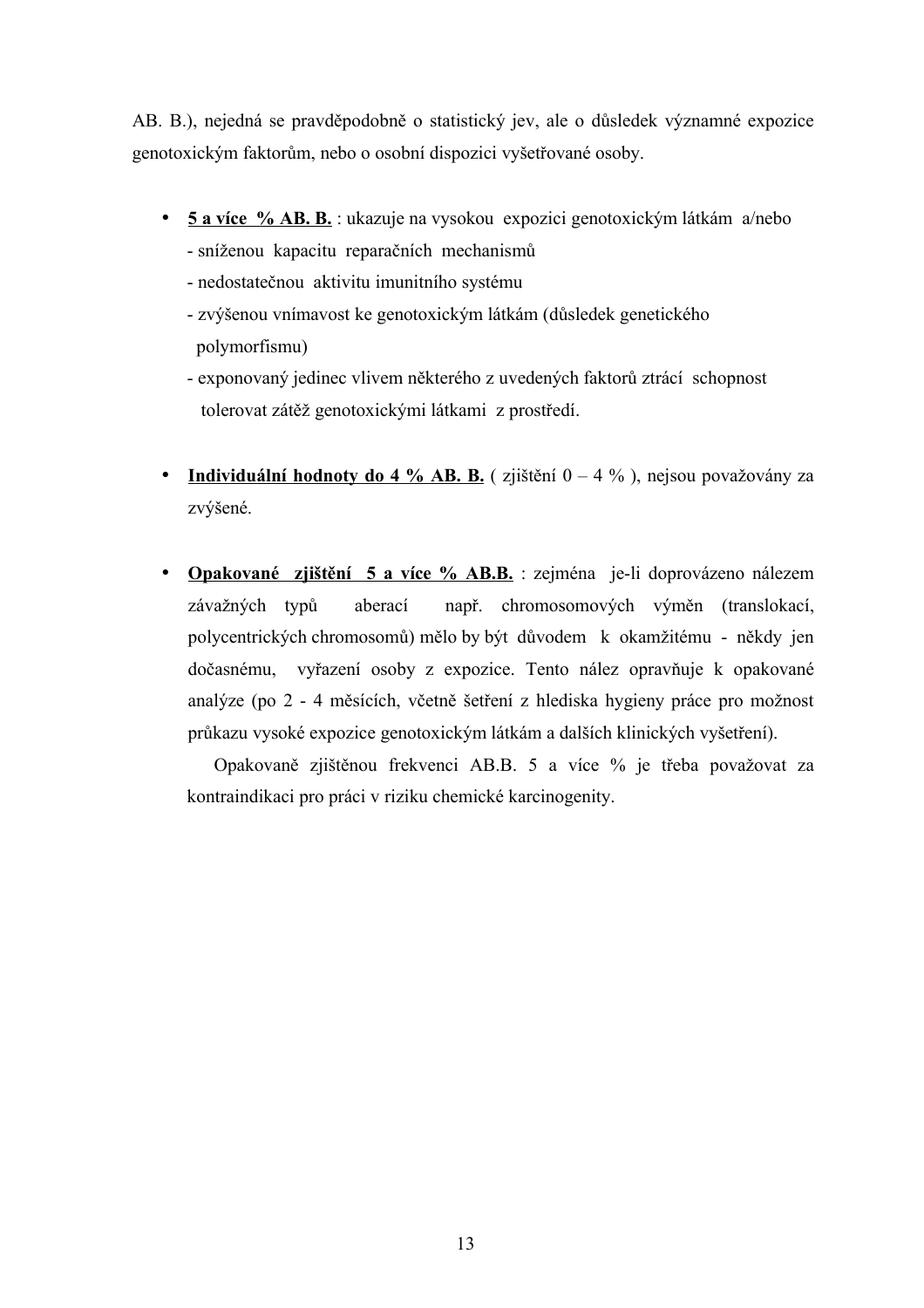# **3. KOMENTÁŘ K SOUBORU PRACÍ**

#### **3.1 Výroba vinylchloridu** (Příloha 1).

*Rössner, P., Šrám, R.J., Nováková, J., Lambl, V., Cytogenetic analysis in workers occupationally exposed to vinylchloride. Mutat. Res. 73 (1980) 425-427. IF 2.545*

Jedna z prvních prací publikovaných v Československu koncem 70.let v renomovaném zahraničním časopisu byla zaměřena na opakovanou cytogenetickou analýzu periferních lymfocytů mužů exponovaných při výrobě vinylchloridu, prokázaného lidského karcinogenu. První cytogenetická analýza v uvedeném provozu proběhla v

r. 1976, kdy byla na novém pracovišti po dva roky dodržována nová nejvyšší přípustná koncentrace (NPK-P) monomeru vinylchloridu (VCM), který je odpovědný za biologické účinky, pod 10 mg/m<sup>3</sup> vzduchu – jak stanovila norma. U exponovaných osob byla zjištěna průměrná hodnota 1,60 % AB.B., zatímco v kontrolní skupině 1,12 % AB.B. Při kontrole o rok později byla nalezena průměrná hodnota 1,05 % AB.B.

Výsledky přinesly důkazy o tom, že:

- analýza frekvence AB.B. je vhodným biomarkerem expozice genotoxickým látkám s klastogenním účinkem
- expozice genotoxické látce pod určitou dávku nevyvolává klastogenní účinek (v případě VCM pod 10 mg/m<sup>3</sup>vzduchu)
- cytogenetickou analýzu lze proto používat ke kontrole správnosti navržených hodnot NPK- P

*Práce vznikla v rámci řešení výzkumného úkolu P17-535-276-06-03, "Genetické riziko chemických látek".*

#### **3.2 Výroba a zpracování černouhelného dehtu** (Příloha 2).

*Šrám, R.J., Dobiáš, L., Pastorková, A., Rössner, P., Janča, L., Effects of ascorbic acid prophylaxis on the frequency of chromosome aberrations of coaltar workers. Mutat. Res. 120 (1983) 181-186. IF 2.545*

Pro expozice při výrobě dehtu a jeho dalších produktů (smoly, sazí, olejů atd.) je typický účinek směsí látek, z nichž řada je jen obtížně, nebo vůbec definovatelných. Jedna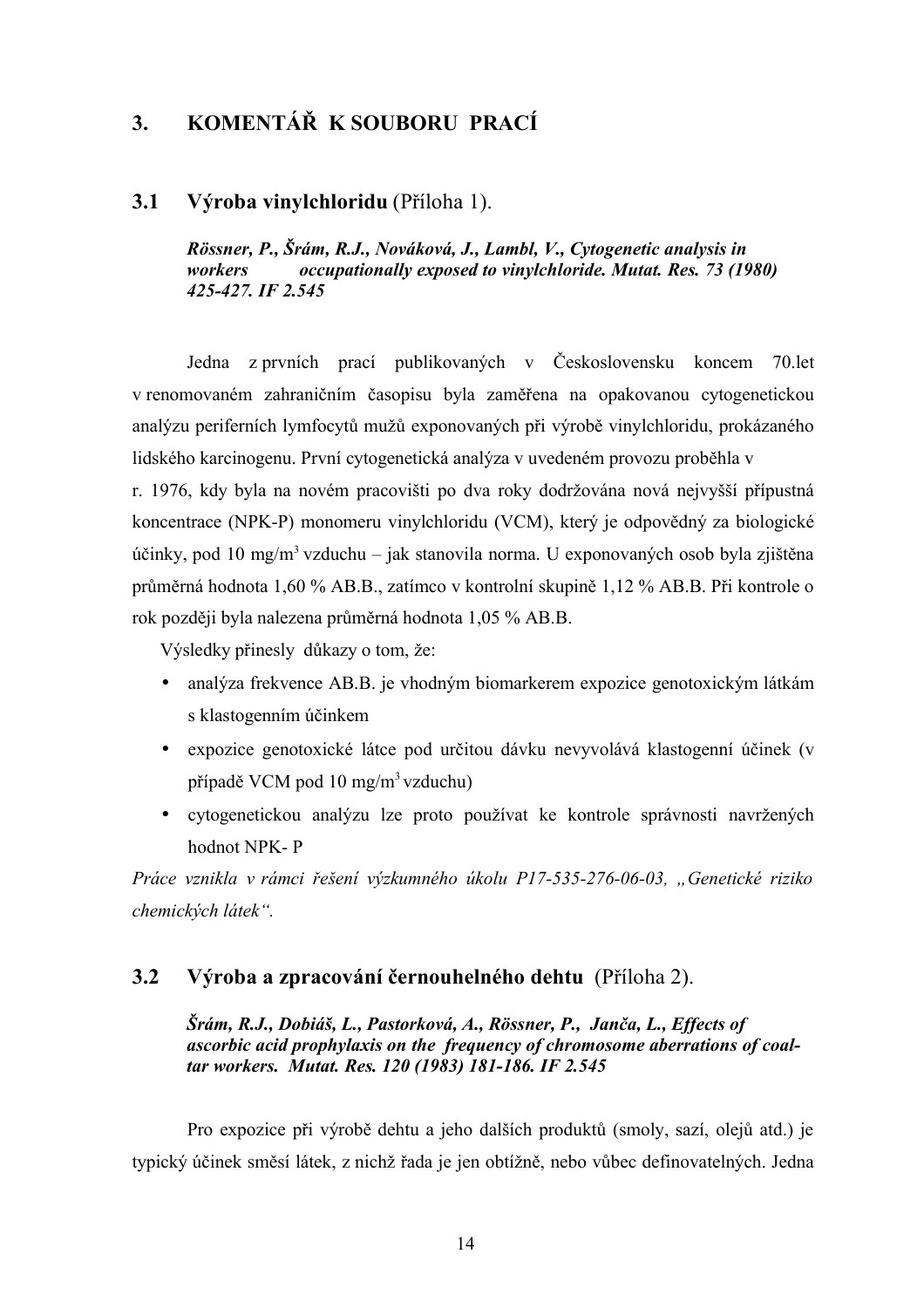z nejpočetnějších směsí je tvořena polycyklickými aromatickými uhlovodíky (PAU) a benzenem – lidskými karcinogeny ze skupiny prokázaných a podezřelých. Exponovaná skupina byla sledována od r. 1980 a při cytogenetické analýze byla zjištěna ve skupině 20 osob průměrná hodnota 4,83 % AB.B. vs. 1,50 % AB.B. v kontrole (N = 28). Analýza provedená v r. 1982 ukázala u exponované skupiny ještě vyšší hodnoty : 7,87 % AB.B.

Expozice při výrobě a zpracování dehtu byla hodnocena jako vysoké genetické riziko a proto byla cytogenetická analýza chromosomových aberací zařazena mezi pravidelné preventivní prohlídky těchto exponovaných pracovníků.

Na základě informací v literatuře o ochranném účinku vitaminu C při expozicích PAU byl vybrané skupině podáván 1 g vitaminu C (Celaskon effervescens, tab., 500 mg) 5 dnů v týdnu po dobu 3 měsíců. Frekvence AB.B. klesla z původní hodnoty 4,83, resp. 7,87 % AB.B. na hodnotu 1,77 % AB.B. U kontrolní skupiny podávání vitaminu C frekvenci AB.B. neovlivnilo. Výsledek podnítil aplikaci vitaminu C i u dalších profesionálně exponovaných skupin.

*Práce byla součástí výzkumného úkolu P 17-335-457-05 "Genetické riziko chemických látek".*

#### **3.3 Profesionální expozice tiskárenských dělníků** (Příloha 3).

#### *Pelclová, D., Rössner, P., Pícková, J., Chromosome aberrations in rotogravure printing plant workers. Mutat. Res. 245 (1990) 299-303. IF 2.545*

Obsluha hlubotiskových strojů a administrativní pracovníci v jedné velké pražské tiskárně byli vyšetřováni koncem 80. let. Kromě expozice hlubotiskovým barvám představujícím směs fenolformaldehydových pryskyřic, různých pigmentů, sazí, asfaltu a tetrachlormethanu byli tiskaři exponováni vysokým koncentracím toluenu (390 – 4 380 mg/m<sup>3</sup> - NPK-P=200 mg/m<sup>3</sup>). Zvýšené koncentraci toluenu byli vystaveni i administrativní pracovníci (816 mg/m<sup>3</sup>). V tiskárně se denně spotřebovalo 2400 l toluenu a 1000 kg tiskařských barev. Tiskaři pracovali v tomto prostředí v průměru 12 roků. U některých pracovníků se o víkendu, nebo dovolené projevovaly abstinenční příznaky z nepřítomnosti toluenu.

Cytogenetickou analýzou tiskařů chromosomových aberací ( $N = 42$ ) byla zjištěna průměrná hodnota 3,64 % AB.B., u administrativních pracovníků (N = 28) : 3,32 % AB.B. a u kontrolní skupiny (N = 32) mimo tiskárnu, ale ze stejné lokality : 2,09 % AB.B.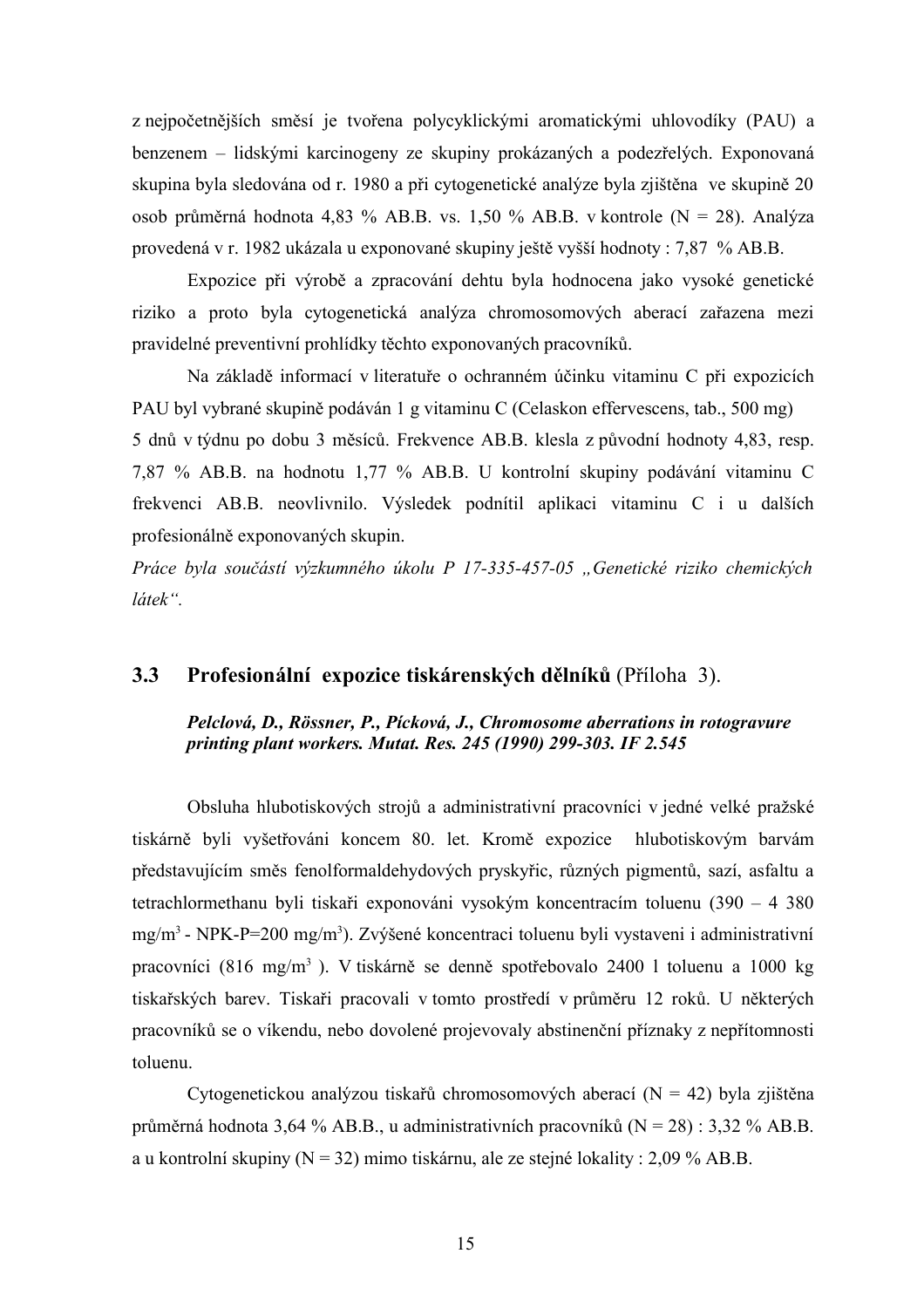Přestože toluen nepatří mezi významné genotoxické látky, je pravděpodobné, že v průběhu biotransformace v organizmu, v závislosti na individuálním metabolickém genotypu, vznikají malá množství biologicky aktivních meziproduktů. Při vysokých koncentracích toluenu v ovzduší (několikanásobně převyšujících NPK-P), pravděpodobně vzniká i biologicky významné množství aktivních meziproduktů odpovědných za klastogenní účinky. Jako další přichází v úvahu aditivní, event. potenciační účinek směsi chemikálií působících na obsluhu v proměnlivých podmínkách (např. pigmenty a saze).

Spoluautoři vyšetřovali skupinu tiskařů z téže tiskárny ještě koncem 90. let, kdy se koncentrace toluenu v ovzduší pohybovaly ještě okolo 600 mg/m<sup>3</sup> a cytogenetickou analýzou chromosomových aberací určili průměrnou hodnotu 2,30 % AB.B. vs. 1,46 % AB.B. v kontrole (Pelclová a kol., 2000). Problém vysokých koncentrací toluenu v ovzduší byl vyřešen v r. 1992 uzavřením provozu.

*Práce byla součástí výzkumného úkolu P 17-335-457-05 "Genetické riziko chemických látek".*

#### **3.4 Expozice cytostatikům při vývoji a aplikaci** (Příloha 4-6).

*Pohlová, H., Černá, M., Rössner, P., Chromosomal aberrations, SCE and urine mutagenicity in workers occupationally exposed to cytostatic drugs. Mutat. Res. 174 (1986) 213-217. IF 2.545*

*Rössner, P., Černá, M., Pokorná, D., Hájek, V., Petr, J., Effect of ascorbic acid prophylaxis on the frequency of chromosome aberrations, urine mutagenicity, and nucleolus test in workers occupationally exposed to cytostatic drugs. Mutat. Res. 208 (1988) 149-153. IF 2.545*

*Sessink, P.J.M., Černá, M., Rössner, P., Pastorková, A., Bavorová, H., Franková, K., Anzion, R.B.M., Bos, R.P., Urinary cyclophosphamide excretion and chromosomal aberrations in peripheral blood lymphocytes after occupational exposure to antineoplastic agents. Mutat. Res. 309 (1994) 193-199. IF 2.545*

Na zdravotní rizika vyplývající z profesionální expozice cytostatikům při jejich výrobě a zejména aplikaci se zaměřili pracovníci laboratoří genetické toxikologie v hygienické službě (HS) již počátkem 80. let, když IARC v r. 1981 zařadila cytostatika mezi humánní karcinogeny.

Vyšetřovali jsme 38 osob exponovaných při vývoji a výrobě nových cytostatik (Příloha 4). Zjištěná průměrná hodnota činila 3,90 % AB.B., z toho u 8 pracovníků z výrobní části provozu byla zjištěna průměrná hodnota 5,70 % AB.B. V kontrole (N=18)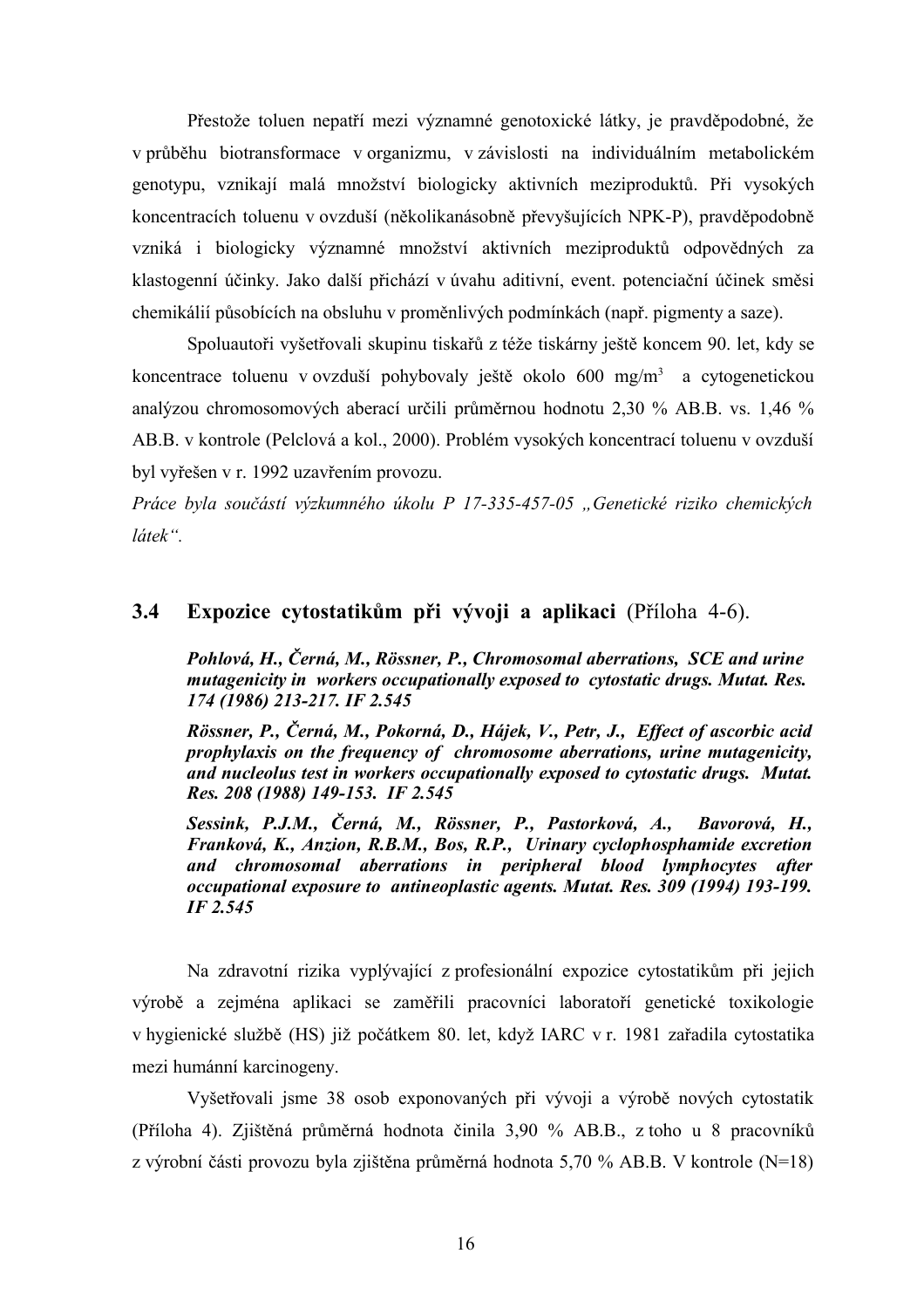bylo nalezeno 1,05% AB.B. Pro celou skupinu bylo významné, že počet výměn chromosomů a to jak chromatidového, tak i chromosomového typu byl více než 3 krát vyšší, než v kontrole. O rok později byla vyšetřována stejná skupina, když po 6 měsíců před odběrem byla suplementována vitaminem C (1 g/denně 5 dnů v týdnu). Zjištěná frekvence AB.B. se významně nelišila od předchozí hodnoty (3,90 % AB.B. vs. 3,65 % AB.B. (Příloha 5). Nedošlo tedy k významnému poklesu % AB.B. při suplementaci vitaminem C. Výsledek jsme si vysvětlovali skutečností, že vývojoví pracovníci byli vystaveni působení určitého spektra látek, především s alkylačními účinky. O některých z nich je známo, že patří do kategorie přímo působících mutagenů, nevyžadujících ke svému účinku metabolickou aktivaci. Antimutagenní účinek vitaminu C (kyseliny Laskorbové) je převážně založen na ovlivnění biotransformačních procesů v organismu. Proto se jeho účinek na přímo působící mutageny a karcinogeny projevuje jen slabě. Toto vysvětlení lze opřít o výsledky Šráma a kol. (1986).

Významným závěrem studie bylo, že samotná profylaxe antioxidačními činidly nestačí k redukci rizika z expozice cytostatikům a nejdůležitější preventivní faktor je významné snížení expozice pracovníků.

*Práce vznikla v rámci řešení výzkumného úkolu P17-335-457-05 "Genetické riziko chemických látek".*

V roce 1994 byla publikovány výsledky společné studie NRL a Department of Toxicology, University of Nijmegen analyzující frekvenci AB.B. jak u zdravotnického personálu aplikujícího cytostatika, tak i bez kontaktu s cytostatiky (Příloha 6). Analyzované skupiny byly vybrány z pracovišť v obou zemích. Zjištěné hodnoty ve všech souborech nepřekročily průměrnou hodnotu 2 % AB.B., kromě podskupin kuřáků. *(Kuřáctví se i v řadě jiných expozic chemickým látkám ukázalo jako aditivní či potenciační faktor ovlivňující frekvenci AB.B).* Nízké hodnoty % AB.B. na obou pracovištích svědčily o zlepšené kultuře práce s cytostatiky a dodržování předepsaných bezpečnostních opatření. V případě ČR bylo možné tento fakt přisoudit nejen mnohaleté osvětě ve zdravotnických pracovištích, ale i dodržování pokynů uvedených IARC (1979), ve Směrnici MZ č. 64 (1984) a v "Metodickém návodu hlavního hygienika ČR k posuzování pracovišť s cytostatiky ve zdravotnických zařízeních" uveřejněném v r. 1989, na jehož tvorbě se významně podíleli pracovníci NRL a laboratoří genetické toxikologie hygienické služby.

Analýzy provedené v minulých deseti letech v řadě zdravotnických pracovišť s aplikací cytostatik však ukazují nepříznivý zvrat ve vnímání rizika. Se zvyšujícím se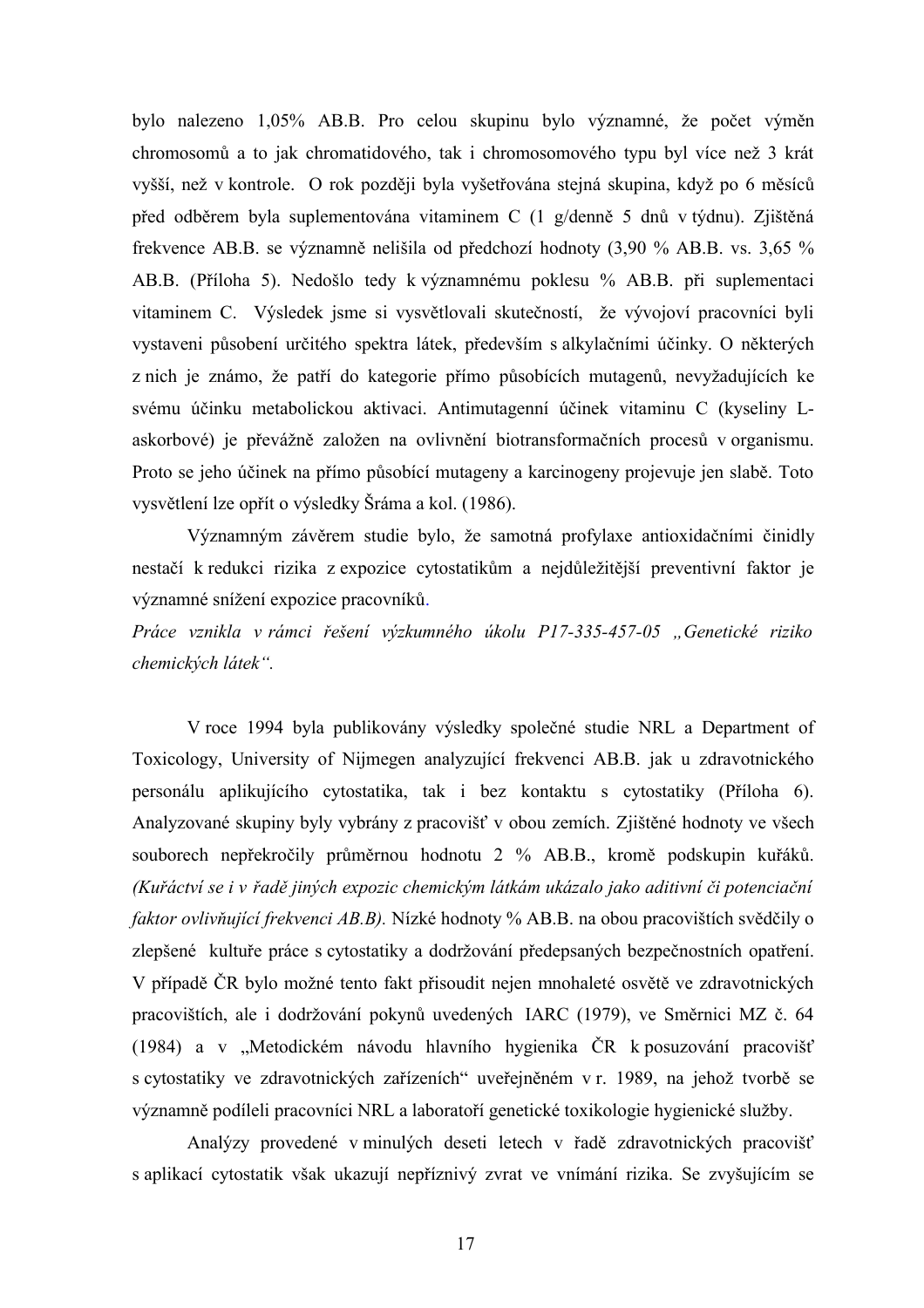množstvím aplikovaných cytostatik na různých odděleních zdravotnických pracovišť, klesá kvalita péče o vlastní bezpečnost ze strany aplikujícího personálu a opět jsou opakovaně zjišťována pracoviště se zvýšenou frekvencí AB.B. u personálu aplikujícího cytostatika. *Práce vznikla v rámci řešení výzkumného úkolu P12-335-87-31.5 "Genetické účinky chemických látek v prostředí".*

#### **3.5 Expozice v uranových dolech** (Příloha 7,8 ).

*Šrám, R.J., Binková, B., Dobiáš, L., Rössner, P., Topinka, J., Veselá, D., Veselý, D., Stejskalová, J., Bavorová, H., Řeřicha, V., Monitoring the genotoxic exposure in uranium miners. Environ. Health Perspect. 99 (1993) 303-305. IF 3.137*

*Šrám, R.J., Dobiáš, L., Rössner, P., Veselá, D., Veselý, D., Rakusová, R., Řeřicha, V., Monitoring genotoxic exposure in uranium mines. Environ. Health Perspect. 101 (Suppl.3) (1993) 155-158. IF 3.13*

Profesionální expozice horníků v uranových dolech je běžně spojována s expozicí dceřinným produktům rozpadu radonu, event. dalším radionuklidům. Tomu také odpovídají cytogenetické nálezy s charakteristickými di- a polycentrickými chromosomy. Na žádost hornické odborové organizace a výboru Federálního shromáždění ČSFR začátkem r. 1990 zahájila laboratoř genetické ekotoxikologie ÚEM ČSAV, NRL genetické toxikologie a genotoxikologická laboratoř KHS v Ostravě cytogenetickou analýzu horníků z uranových dolů Hamr, Tachov a Příbram. Zjištěná frekvence AB.B. byla statisticky významně zvýšena oproti kontrole ( Praha): 3,44 % AB.B. Hamr; 2,69 % AB.B. Tachov; 2,65 % AB.B. Příbram vs. 1,52 % AB.B. Praha. Zcela proti očekávání, analyzované změny chromosomů svědčily o expozici chemickým látkám s převahou chromatidových zlomů a počet dicentrických chromosomů byl zvýšen jen nepatrně. Dalšími analýzami v dolech byl zjištěn výskyt plísní prakticky ve všech částech dolů. Výkonná ventilace vzduchu sice snížila koncentrace radonu a jeho dceřinných produktů pod povolené limity, ale byla patrně příčinou rozptylu plísní v dole. Příznivé podmínky, které v hloubce přes 1 000 m panují, (26 <sup>0</sup>C, 90 % vlhkost vzduchu) podporovaly jejich růst na stěnách, dřevěných i kovových konstrukcích. Ve stěrech byly prokázány mimo jiné plísně rodů *Aspergillus flavus* s produkcí aflatoxinu B<sup>1</sup> a G1, *Fusarium solani* s vysoce mutagenními metabolity a *Penicillium versicolor* s produkcí toxinu sterigmatocystinu. Výtěry z krku horníků prokázaly u 27 % z nich 60 druhů toxinogenních plísní (31 vykazovalo různý stupeň embryotoxicity), z toho 42 rodu *Penicillium a Aspergillus* u kterých byla prokázána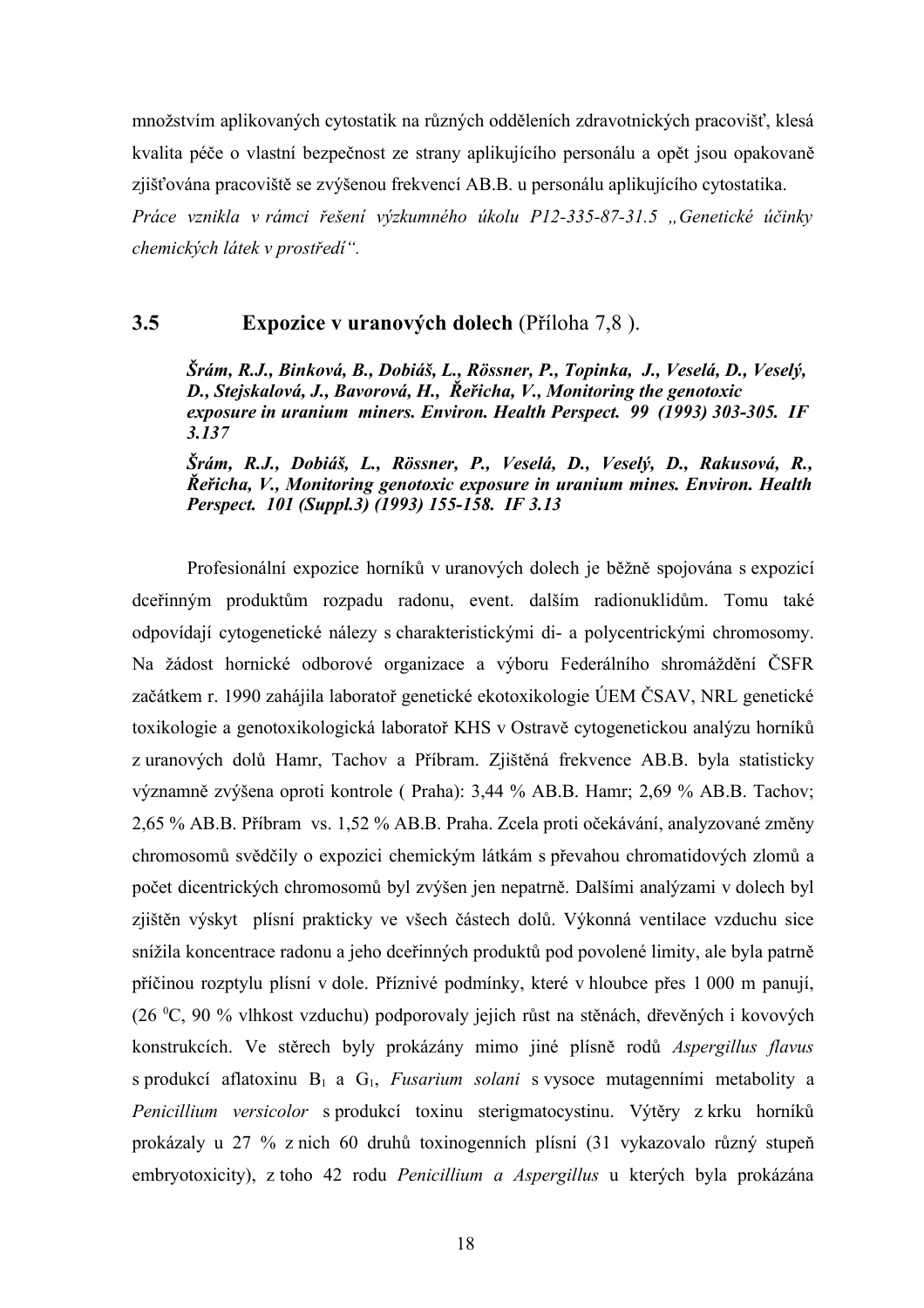produkce 9 mykotoxinů z nichž nejvýznamnější byly mutagenní sterigmatocystin, rugulusin a citrinin s podezřením na karcinogenní účinek (Bautybannes a kol., 1984; IARC, 1987). U kontrolní skupiny byly plísně prokázány jen v 5% výtěrů ve kterých byly isolovány 4 kmeny plísní a žádný z nich nevykazoval embryotoxické účinky. V závěrečné zprávě bylo konstatováno, že za stávajících hygienických podmínek v uranových dolech představovaly zvýšené genotoxické riziko expozice plísním, event. odstřelovým zplodinám a výfukovým plynům, nikoliv radonu a jeho dceřinným produktům. Závěry byly překvapivé také pro autority v oblasti radiačního dozoru a ochrany v dolech akceptující pouze riziko ze záření. K dalšímu vývoji nedošlo vzhledem k uzavření uranových dolů začátkem 90. let.

#### **3.6. Expozice 1,3-butadienu** (Příloha 9,10).

*Šrám, R.J., Rössner, P., Peltonen K., Podrazilová K., Mračková G., Demopoulos N.A., Stephanou G., Vlachodimitropoulos D., Darroudi F., Tates A.D., Chromosomal aberrations, sister-chromatid exchanges, cells with high frequency of SCE, micronuclei and comet assay parameters in 1,3-butadieneexposed workers. Mutat. Res. 419 (1998) 145-154. IF 2.545*

*Sorsa, M., Autio, K., Demopoulos, N.A., Järventaus, H., Rössner, P., Šrám, R.J., Stephanou,G., Vlachodimitropoulos,D. Human cytogenetic biomonitoring of occupational exposure to 1,3- butadiene. Mutat. Res. 309 (1994) 321 – 326. IF 2.545*

Pracovníci jsou profesionálně exponováni 1,3-butadienu (BD) při jeho výrobě a při výrobě plastů. BD byl v současné době zařazen pro své účinky do kategorie 2A IARC – podezřelý humánní karcinogen. Ve vybraném závodě byly provedeny v letech 1992 – 1994 dvě studie zaměřené k získání podkladů pro zařazení BD mezi humánní karcinogeny. Bylo zjištěno, že i velmi nízké koncentrace BD v pracovním ovzduší (medián: 0,53 mg/m<sup>3</sup>) indukují zvýšenou průměrnou frekvenci AB.B. (3,11 %) oproti kontrole (medián: 0,013 mg BD/m<sup>3</sup>) u které byla analyzována průměrná hodnota 2,03 % AB.B.

Tyto výsledky vyvolávají diskusi o způsobu zabezpečení provozů s expozicí mutagenům a karcinogenům, které i ve velmi nízkých koncentracích ovlivňují genetický materiál. Často se jedná o moderní provozy, kde technologicky již nelze kontaminaci pracovního prostředí účinně snížit na bezpečnou koncentraci. Za bezpečnou koncentraci látky je považována taková, která nezvyšuje frekvenci AB.B. nad úroveň spontánní frekvence profesionálně neexponované populace.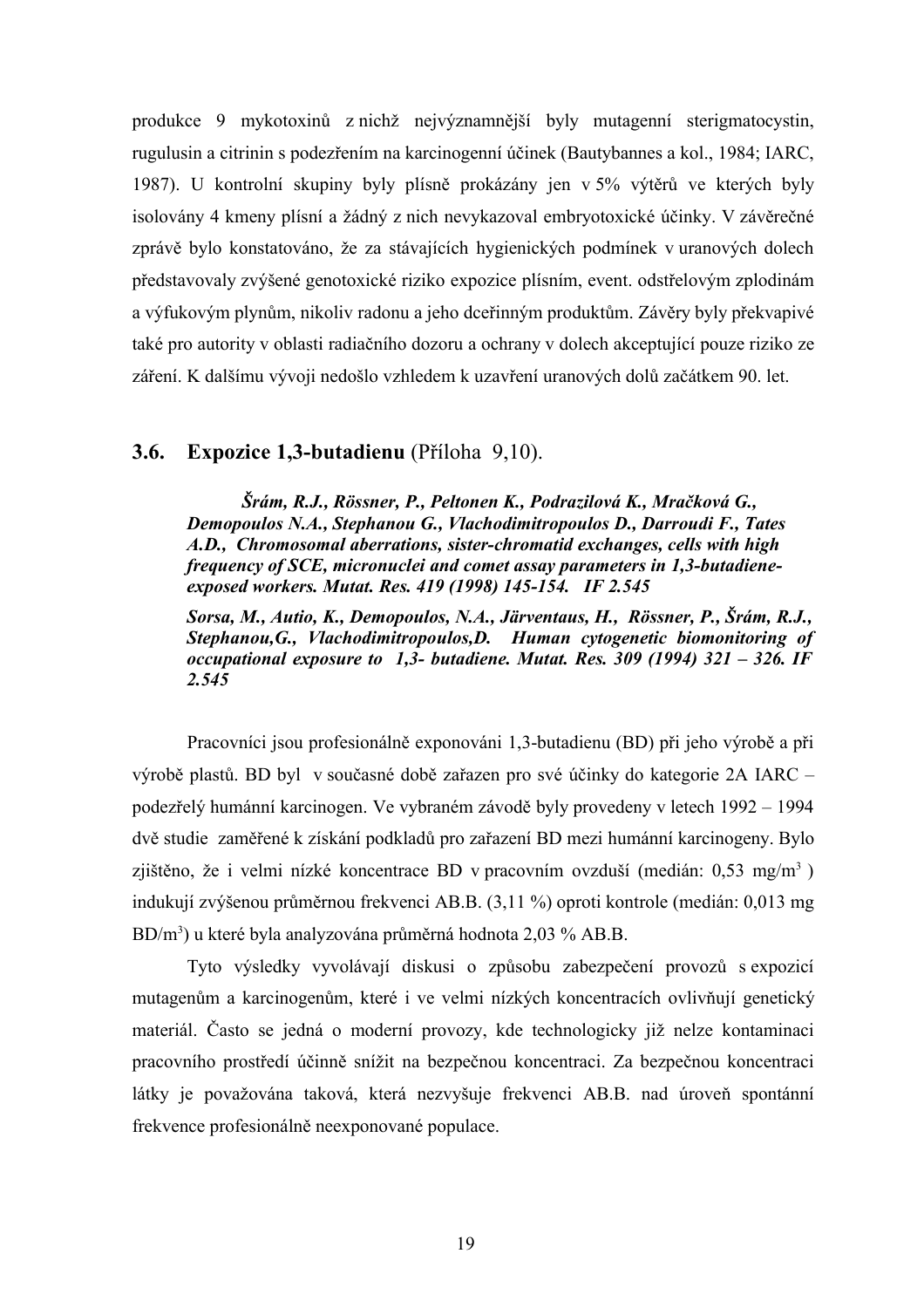*Tato práce vznikla jako součást CEC DGXII projektu STEP (CT-910152) a EC grantu ERBCIPA-CT93-0228 a grantu EC ERBCIPA-CT93-0228.*

#### **3.7 Spontánní úroveň chromosomových aberací** (Příloha 11 - 14).

*Binková, B., Lewtas, J., Míšková, I., Rössner, P., Černá, M., Mračková, G., Peterková, K., Mumford, J., Meyer, S., Šrám, R., Biomarkers studies in Northern Bohemia. Environ. Health Perspect. 104 Suppl.3 (1996) 591-597. IF 2.545*

*Černá, M., Spěváčková, V., Čejchanová, M., Beneš, B., Rössner, P., Bavorová, H., Očadlíková, D., Šmíd, J., Kubínová, R., Population-based biomonitoring in the Czech Republic–the system and selected results. Sci. Total Environ. 204 (1997) 263-270. IF 1.396*

*Rössner P., Šrám R.J., Bavorová H., Očadlíková D., Černá M., Švandová E., Spontaneous level of chromosomal aberrations in peripheral blood lymphocytes of control individuals of the Czech Republic population, Toxicol. Lett. 96, 97 (1998) 137 – 142. IF 1.587*

*Rössner, P., Bavorová, H., Očadlíková, D., Švandová, E., Šrám, R.J., Chromosomal aberrations in peripheral lymphocytes of children as biomarkers of environmental exposure and life style. Toxicol. Lett. 134 (2002) 79-85. IF 2.242*

V ČR jsou pracovišti genetické toxikologie řadu let kumulovány údaje o spontánní úrovni chromosomových aberací u různých věkových skupin neexponovaných osob získané jak z analýz kontrolních skupin, tak z projektů zaměřených na komplexní sledování zdravotního stavu obyvatelstva ve vztahu k expozici toxickým látkám ze zevního prostředí. Nejdůležitější z nich jsou Program Teplice I a Teplice II – "Důsledky znečištěného životního prostředí na zdravotní stav populace v modelové oblasti Teplice", řešený ve spolupráci US EPA a začleněný do projektu PHARE II, jako projekt

EC/HEA/18-CZ (Příloha 11) a "Systém monitorování zdravotního stavu obyvatelstva ve vztahu k životnímu prostředí" - projekt MZ ČR (Monitoring) (Příloha 12).

Shromáždit dostatečně velký soubor osob profesionálně neexponovaných genotoxinům, jejichž hodnoty AB.B. by mohly representovat "Referenční kontrolu ČR", bylo předpokladem pro určení průměrné hodnoty spontánní frekvence chromosomových aberací různých populačních skupin v ČR. Do té doby se za spontánní úroveň aberací v ČR považovala hodnota do 2 % AB.B. na podkladě empirie z provedených analýz. Z deseti laboratoří genetické toxikologie v HS byly v roce 1988 získány údaje od 1 344 kontrolních osob za období 1980 – 1988 (Švandová a Rössner, 1989). Po použití výběrových kriterií na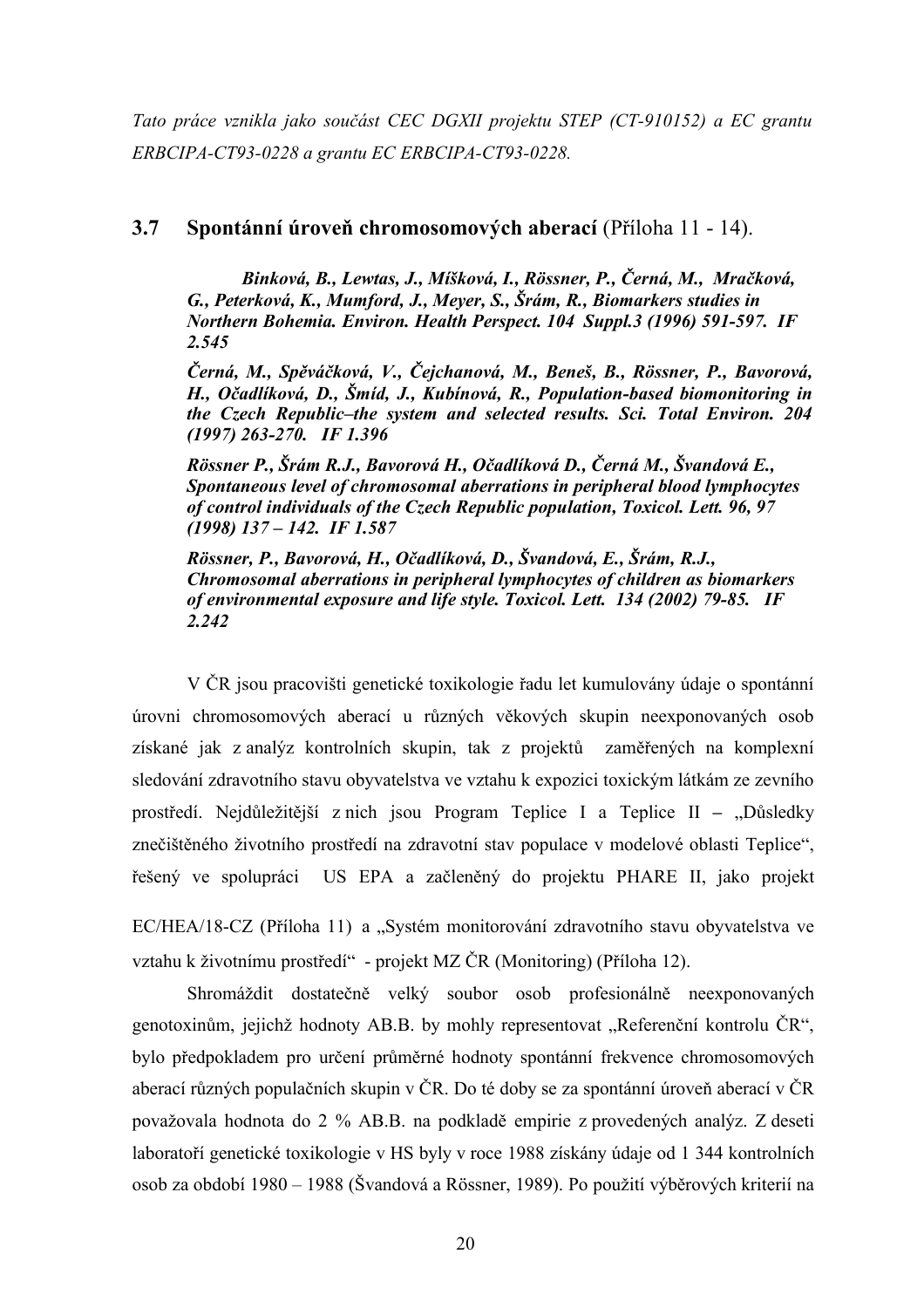vstupní data vznikl soubor 1 201 osoby s průměrným věkem 37 roků, 43 % kuřáků a 65 % mužů.

| skupina     | počet | % AB.B. |
|-------------|-------|---------|
|             | osob  | ø       |
| celkem      | 1201  | 1,77    |
| muži        | 776   | 1,75    |
| ženy        | 425   | 1,80    |
| kuřáci muži | 362   | 1,74    |
| nekuř. muži | 414   | 1,76    |
| kuřáci ženy | 157   | 1,83    |
| nekuř. ženy | 268   |         |

V roce 1999 byly zpracovány údaje od 5 430 osob ve věku 0 – 63 roků (Černá a kol., 1997; Rössner a kol., 1998) (Příloha 13).

| věk             | počet | % AB.B. |
|-----------------|-------|---------|
|                 | osob  | ø       |
| $0 - 63$        | 5430  | 1,38    |
| 0 (novorozenci) | 551   | 1,10    |
| $5 - 6$         | 105   | 0,71    |
| $7 - 15$        | 1734  | 1,20    |
| $16 - 19$       | 239   | 1,25    |
| $20 - 63$       | 2801  | 1,59    |

Průměrná hodnota spontánní frekvence chromosomových aberací u dospělé populace ( 20 – 63 r.), která nebyla profesionálně exponovaná genotoxickým látkám, byla stanovena na základě výsledků analýz 1 201 dospělé osoby z období 1980 – 1988 na hodnotu 1,77 % aberantních buněk (Švandová a Rössner, 1989). Hodnota AB.B. stanovená za roky 1977 – 1999 ( N = 2 801) činila 1,59 % (Binková a kol., 1996; Černá a kol., 1997; Rössner a kol., 1998) přičemž v letech 1994 – 1997 (N = 1435) klesla na úroveň 1,16 % AB.B. (Rössner, 2000 a).

Tato hodnota vznikla jako průměrná z hodnot aberantních buněk získaných v různých oblastech ČR. Ukazuje se, že jednotlivých lokalitách se tyto hodnoty liší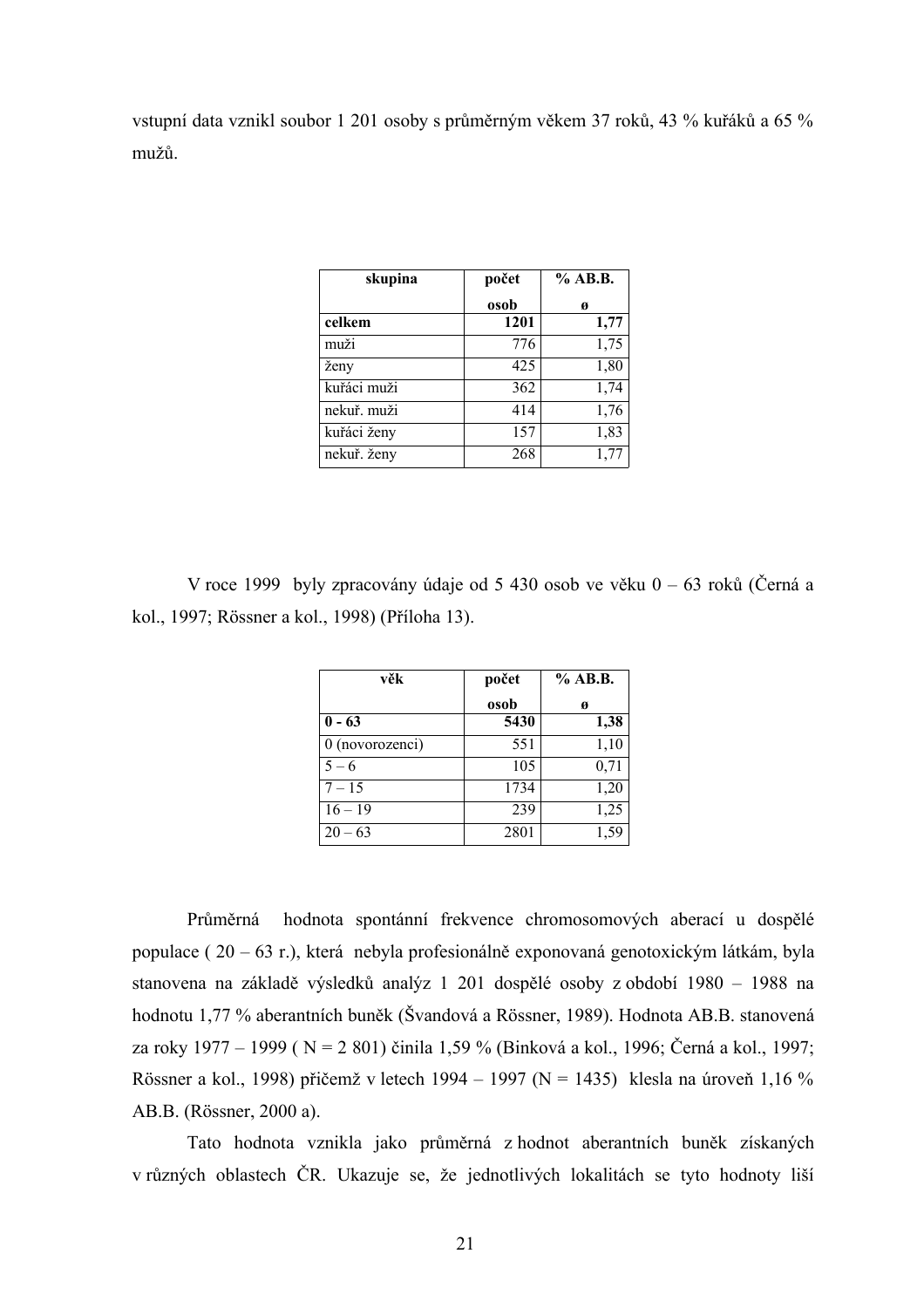v závislosti na kontaminaci prostředí např. lokálním zdrojem znečištění ovzduší v menších městech kombinovaném s nepříznivou lokalizací v kotlině (Prachatice), blízkostí velkých chemických závodů (Kralupy), nebo intensivní autodopravou (Praha).

Frekvence AB.B. zjištěná u poštovních doručovatelek a učitelek v mateřské školce v Prachaticích v letech 1992 - 1994 byla vyšší, než v odpovídající věkové skupině kontrolních osob pro celou ČR (2,59 % AB.B. vs. 1,59 % AB.B.). Také spektrum chromosomových aberací bylo nepříznivé – u této skupiny byla zjištěna cca 3 x vyšší frekvence dicentrických chromosomů, než je obvyklá hodnota v ČR. Další podrobné šetření ukázalo, že ovzduší v Prachaticích svým obsahem karcinogenních PAU převyšuje i srovnávanou lokalitu Teplice. Zdrojem znečištění byl zastaralý a špatně seřízený kotel v prachatickém nábytkářském podniku Jitona (Bureš a Novák, 1999).

Při analýze frekvence AB.B. u osob profesionálně exponovaných akrylonitrilu (ACN) v chemickém provozu v Kralupech n.Vlt. v r. 2000 bylo zjištěno, že kontrolní skupina neexponovaných osob z Kralup má obdobnou frekvenci AB.B. jako exponovaní pracovníci (1,96 % AB.B. v kontrole vs. 2,06 % AB.B. exp.). Obě hodnoty převyšovaly úroveň referenční kontroly ČR pro toto období (1,16 % AB.B.). Příčinu vidíme v možné expozici osob jiným směsím látek unikajícím z chemických závodů v Kralupech do okolního prostředí ( Šrám a kol., 2004 b).

Také kontrolní skupina osob z Prahy měla vyšší frekvenci AB.B. (1,73 % AB.B.) než referenční kontrola. Na tomto poškození chromosómů se mohou podílet vyšší koncentrace PAU jejichž zdrojem je převážně automobilový provoz v Praze (Farmer a kol., 2003; Šrám a kol., 2004 b).

Data byla shromažďována s cílem vytvořit základ pro kvantifikaci expozice genotoxickým látkám v životním prostředí, s ohledem na vliv životního stylu (stravovací návyky, spotřeba alkoholu, léků, kouření) a na kvalitě prostředí.

V roce 2002 byly publikovány údaje o spontánní frekvenci AB.B. u dětské a dospívající populace ve věku 0 – 18 roků (Rössner a kol., 2002) (Př.14).

Dětská populace pro svoji vysokou vnímavost k vnějším podnětům je vhodná ke sledování vlivů faktorů životního prostředí a životního stylu na lidské zdraví. U dětí se nepředpokládá profesionální expozice genotoxínům, přítomnost chronických onemocnění vyžadujících medikamentosní terapii, nevhodné stravovací návyky, příjem alkoholu, kofeinu, drog a kouření. Lze tedy předpokládat, že indukované změny mají svůj původ převážně ve faktorech prostředí, především ve znečištěném ovzduší včetně expozice pasivnímu kouření v rodinách kuřáků..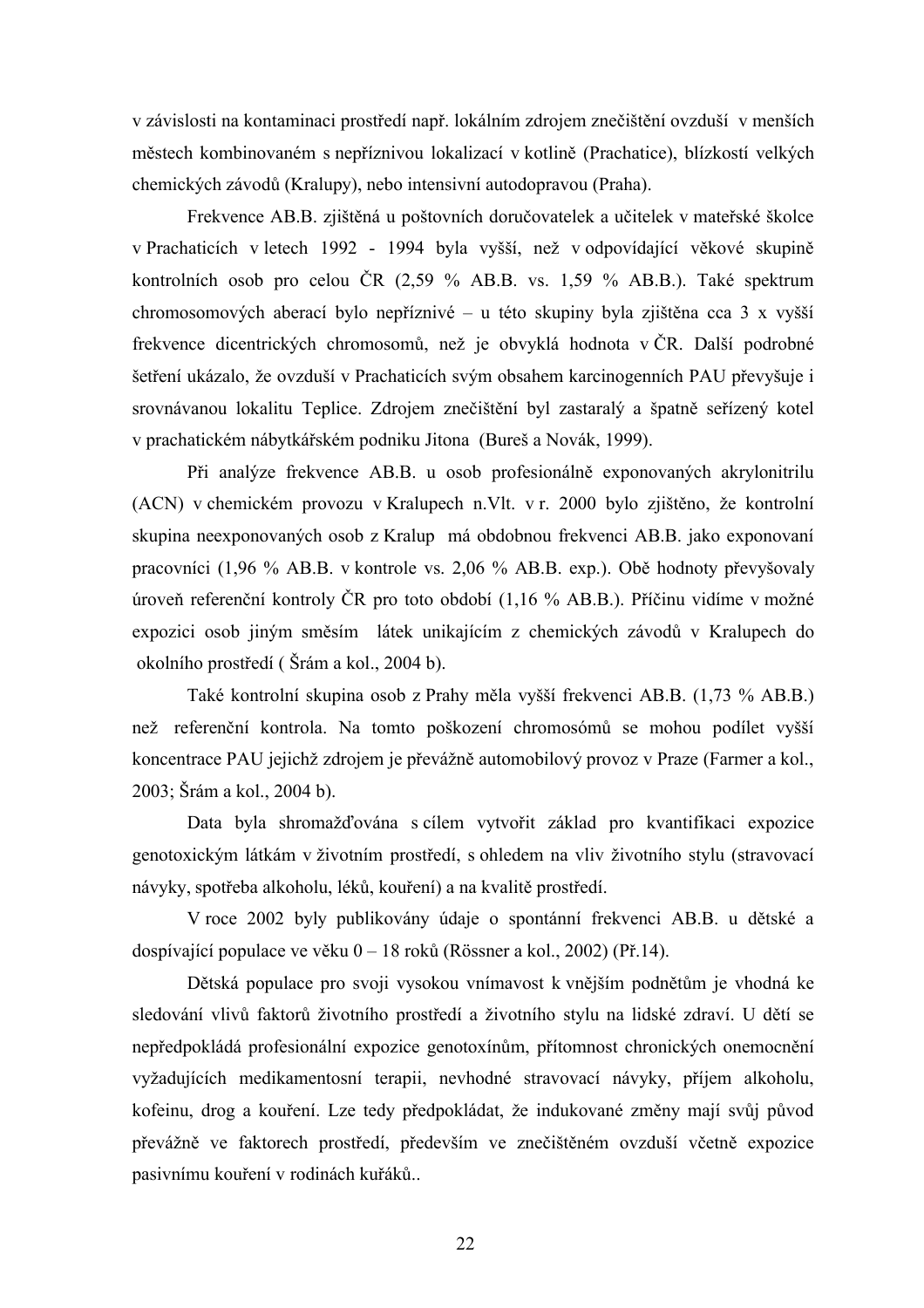Při porovnání hodnot AB.B. za období 1984 – 1993 s údaji v letech 1994 – 1999, byl zaznamenán signifikantní pokles frekvence AB.B. u dětské populace v druhé polovině 90. let. Tento pokles koresponduje s výrazným snížením znečištění ovzduší v tomto období, se snížením koncentrace sledovaných toxických prvků Cd, Hg, Pb a naopak zvýšením koncentrace benefitních prvků Se, Zn, Cu a vitaminů C a E v dětském organismu patrně v důsledku zlepšených stravovacích návyků a kvalitnější stravy.

Domníváme se, že monitorování spontánní frekvence AB.B. dětské populace v 5 letých intervalech přispěje k přesnějšímu hodnocení kvality prostředí v ČR.

*Práce vznikla za podpory grantu EC QLK4-2000-00628 – CancerRiskBiomarkers; IGA MZ ČR-2764-3; projekt MZ ČR (Monitoring): "Systém monitorování zdravotního stavu obyvatelstva ve vztahu k životnímu prostředí" ;"Teplice I" a laboratoří genetické toxikologie v HS.*

## **3.8 Vztah chromosomových aberací (AB. B.) ke vzniku nádorů** ( Příloha 15 - 17).

*Šmerhovský, Z., Landa, K., Rössner, P., Brabec, M., Zudová, Z., Holá, N., Pokorná, Z., Marečková, J., Hurychová, D., Risk of cancer in an occupationally exposed cohort with increased level of chromosomal aberrations. Environ.Health Perspect. 109 (2001) 41-45. IF 3.137*

*Šmerhovský, Z., Landa, K., Rössner, P., Juzová, D., Brabec, M., Zudová, Z., Holá, Z., Žárská, H., Nevšímalová, E., Increased risk of cancer in radon-exposed miners with elevated frequency of chromosomal aberrations. Mutat. Res. 514 (2002) 165-176. IF 3.158*

*Šrám, R.J., Rössner, P., Šmerhovský, Z., Cytogenetic analysis and occupational health in the Czech Republic. Mutat. Res. 566 (2004) 21-48. IF 7.085*

V současné době je konvenční metoda cytogenetické analýzy periferních lymfocytů ve světě vysoce hodnocena jako biomarker expozice a účinku (Carrano a Natarajan, 1988; Sorsa a kol., 1992; Albertini a kol., 2000) s významnou asociací s rizikem vzniku nádorů při zvýšených hodnotách AB.B. (Brogger a kol., 1990; Hagmar a kol., 1994; Bonassi a kol., 1995; Hagmar a kol., 1998 a, b; Liou a kol., 1999; Bonassi a kol., 2000).

Review z r. 2004 (Příloha 17) sumarizuje dostupné publikované práce pracovníků genotoxikologických laboratoří v hygienické službě ČR od poloviny 70. let do současnosti provedené touto metodou. Práce shromážděné v review zúročují činnost všech pracovníků laboratoří genetické toxikologie spolupracujících s NRL za uplynulých 30 roků jejich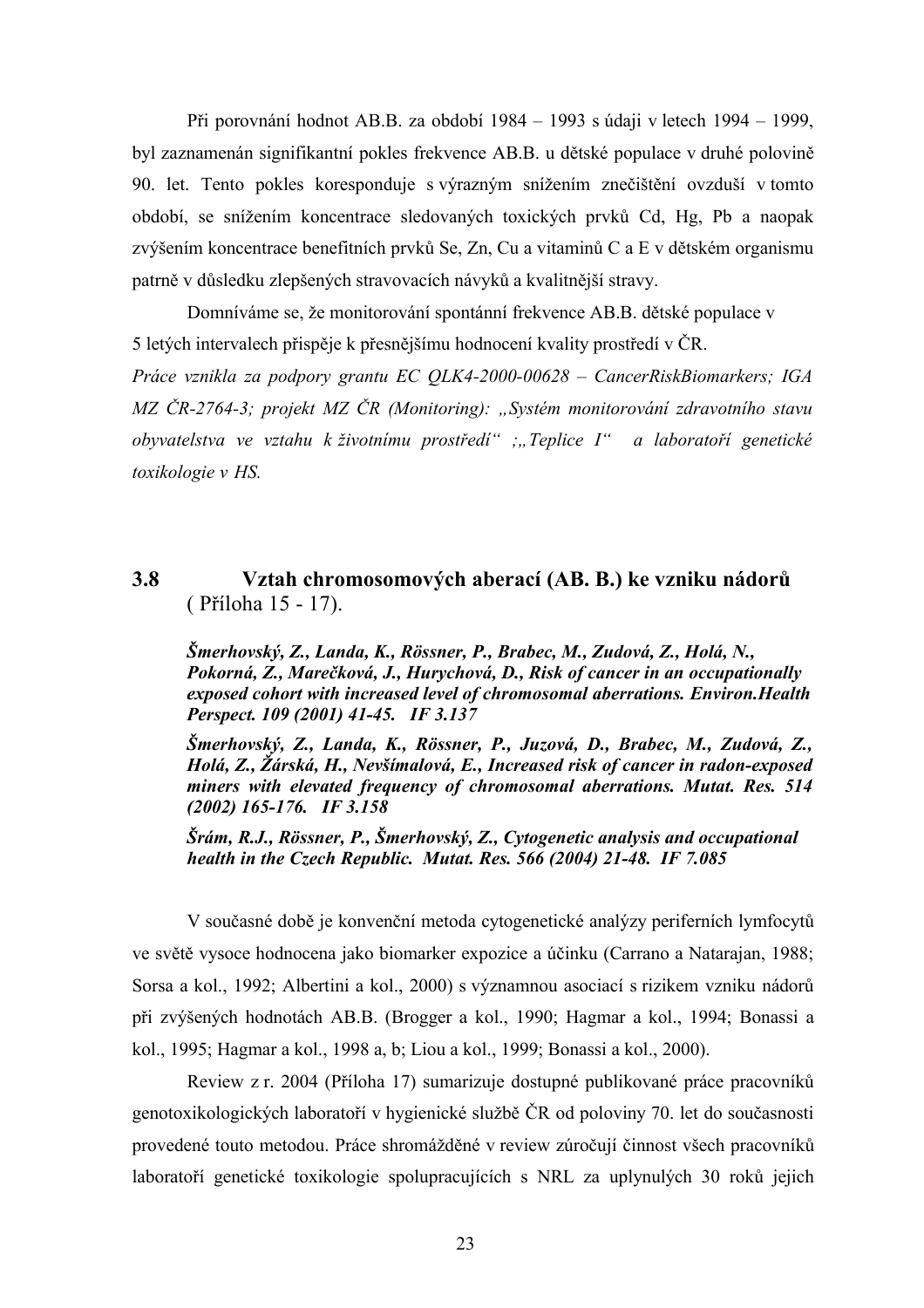činnosti. V uplynulých letech bylo u nás vyšetřeno cytogenetickou analýzou tisíce osob v desítkách provozů s rizikem chemické karcinogenity. Ze získaných údajů jsme vytvořili, dosud největší v mezinárodním měřítku, databázi hodnot chromosomových aberací profesionálně exponovaných i neexponovaných osob, takže bylo možné přikročit k epidemiologické analýze s cílem odpovědět na principiální otázku kladenou od samého počátku používání cytogenetické analýzy pro monitorování vlivu prostředí na člověka:

## **Je spojena vyšší četnost (frekvence) chromosomových aberací (vyjadřovaná jako průměrné procento AB.B.) s vyšším rizikem vzniku nádorových onemocnění ?**

Archivy dosud existujících laboratoří poskytly po použití výběrových kriterií soubor 11 991 profesionálně exponovaných i neexponovaných osob z období 7.5.1975 – 7.4.2000, u kterých bylo provedeno celkem 20 783 cytogenetických vyšetření (Šmerhovský, 2003). Ve všech laboratořích se postupovalo podle jednotné, standardní metodiky a srovnatelnost výsledků byla zajišťována poskytováním kontrolovaných kultivačních roztoků, pravidelným školením všech pracovníků a mezilaboratorními porovnávacími zkouškami pomocí analýzy kódovaných preparátů připravovaných v NRL (Šrám, 1975; Šrám, 1981; Rössner, 1989; Švandová a Rössner, 1989). Údaje o incidenci zhoubných novotvarů a mortalitě byly získány z Národního onkologického registru.

První epidemiologické studie z r. 2001 a 2002 (Př.15, 16) zpracovávající část shromážděných údajů se týkaly analýzy 8 962 hodnot cytogenetické analýzy od 3 973 osob. Byla nalezena signifikantní asociace mezi frekvencí chromosomových aberací a incidencí nádorů v dlouhodobě (1975 – 1990) a opakovaně sledované skupině horníků z rudného dolu v riziku expozice křemičitého prachu a radonu. Počty profesionálních nádorových onemocnění jsou však u nás nižší, než ukazovaly italské a skandinávské studie. Vysvětlení je možné hledat v efektivním snížení expozic genotoxickým látkám v důsledku opatření nařízených hygienickou službou v minulých letech, když byly v rizikových provozech prokázány zvýšené hodnoty chromosomových aberací. Lze předpokládat, že naše dlouholetá snaha o dosažení co nejnižších koncentrací a úprav

nejvyšších přípustných koncentrací v pracovním prostředí (NPK-P) pro genotoxické látky na rizikových pracovištích se projevila nižším počtem profesionálních nádorů, než bylo možné očekávat vzhledem k expozici karcinogenům na pracovištích v uplynulých letech. *Práce vznikla za podpory grantu EU QLK4-CT-2000-00628.*

#### **3.9 Využití metody FISH (fluorescenční in situ hybridizace)**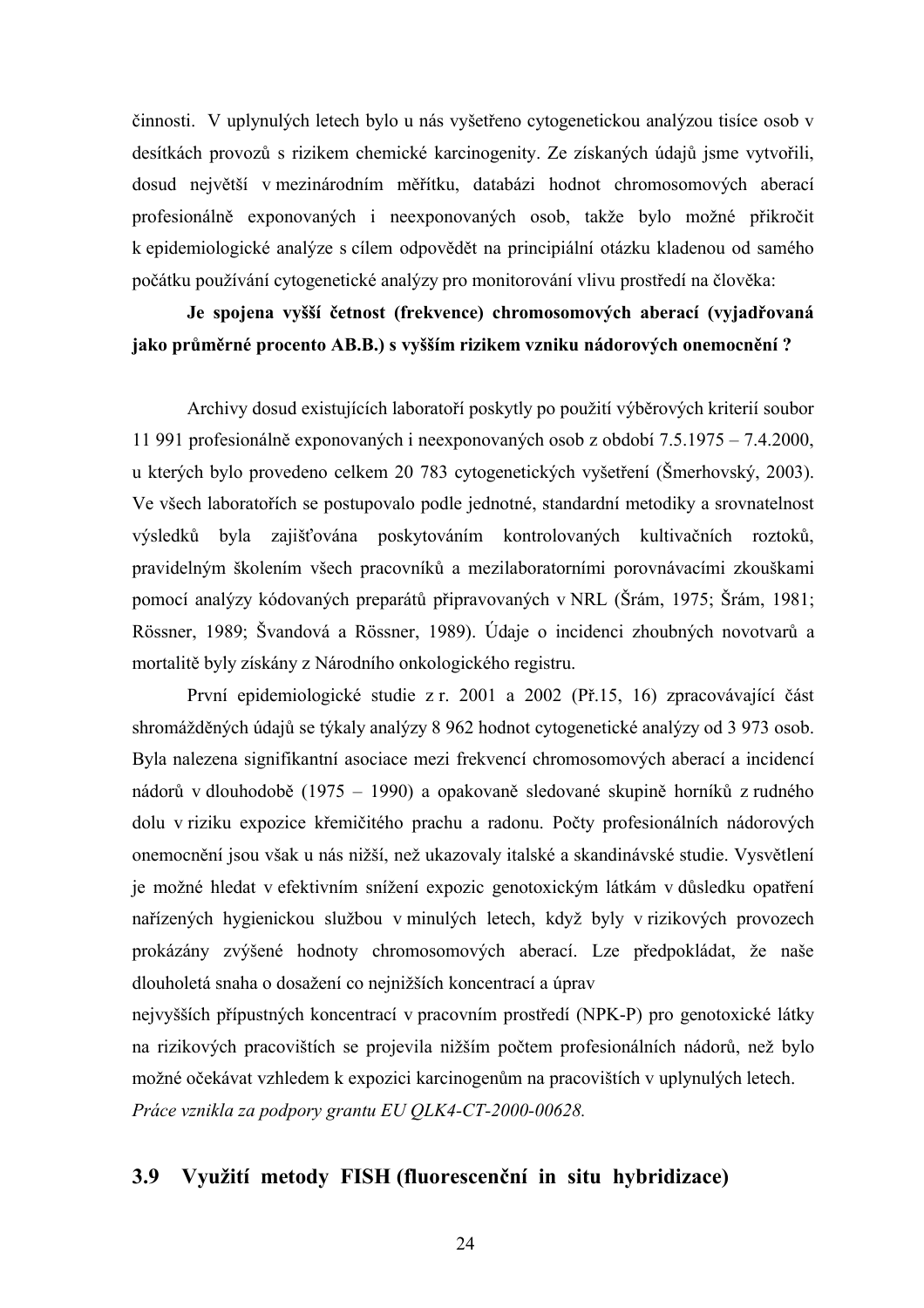#### **k hodnocení profesionální expozice karcinogenům** (Příloha 18)

*Šrám, R.J., Beskid, O., Binková, B., Rössner, P., Šmerhovský, Z., Cytogenetic analysis using fluorescence in situ hybridization (FISH) to evaluate occupational exposure to carcinogens. Toxicol. Lett. 149 (2004) 335-344. IF 2.242* 

Konvenční cytogenetická analýza periferních lymfocytů byla využívána jako biomarker expozice genotoxickým faktorům od počátku 70. let. V hygienické službě České republiky byl akceptován teoretický předpoklad, že periferní lymfocyty představují náhradní indikátor, pro genetické poškození cílových buněk a tkání. Od poloviny 90. let, na základě množství získaných údajů a propracování metodiky analýzy a interpretace výsledků, je metoda používána také jako biomarker účinku. V současné době, na podkladě výsledků italsko skandinávské studie (Brogger a kol., 1990; Hagmar a kol., 1994, 1998 a, b; Bonassi a kol., 1995, 2000) doplněné o analýzu české kohorty (Šmerhovský a kol., 2001, 2002) převažuje názor, že vysoká frekvence chromosomových aberací v periferních lymfocytech předpovídá zvýšené riziko vzniku nádoru.

Konvenční metoda detekuje převážně nestabilní typy chromosomových aberací. V polovině 90. let byla vyvinuta a stále zdokonalována metoda fluorescenční in situ hybridizace (FISH), umožňující velmi citlivou analýzu stabilních typů aberací chromosomů, zejména translokací. Metoda FISH byla primárně používána pro detekci expozice záření, které specificky indukuje vznik translokací a přestaveb chromosomů. Při expozici chemickým látkám se vhodnost této metody pro monitorování s použitím barvících sond začíná ověřovat.

Koncem 90. let Rubeš a kol. (1998) analyzovali skupinu zdravotníků profesionálně exponovaných při aplikaci cytostatik, Verdorfer a kol. (2001) studovali účinek vojenských odpadů a Tucker a kol. (2003) sledovali účinky pesticidů. V poslední době jsme vyšetřili celkem 383 osob exponovaných butadienu, akrylonitrilu, etylbenzenu, benzenu a PAU (polycyklické aromatické uhlovodíky) jak metodou FISH, tak i konvenční technikou s cílem porovnat citlivost obou metod při hodnocení expozice různým genotoxickým látkám.

Výsledky ukázaly vyšší citlivost metody FISH při detekci poškození, zejména při environmentální expozici PAU. Novým poznatkem bylo zjištění, že po zavedení účinných opatření v provozech ke snížení expozice, klesla jak frekvence AB.B. analyzovaných konvenční metodou, tak i frekvence translokací detekovaných metodou FISH. Dosud se uvádí, že stabilní aberace (translokace) přetrvávají v lymfocytech po zbytek jejich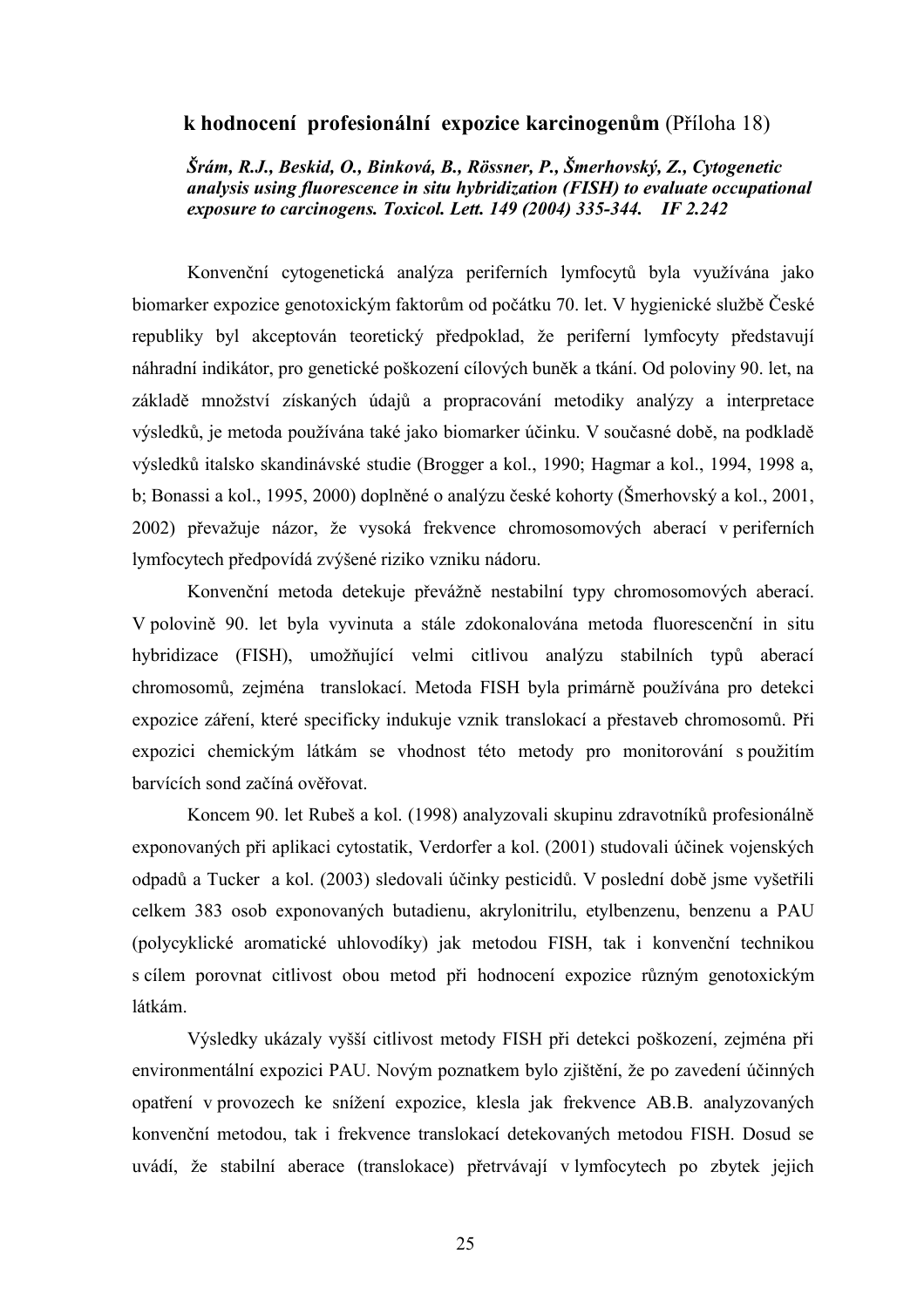existence. Na základě našich výsledků se můžeme domnívat, že i lymfocyty nesoucí translokace mohou být eliminovány podobně jako lymfocyty nesoucí zlomy.

*Práce vznikla za podpory grantu EU QLK4-CT-2000-00091, QLK4-CT-2000-02381 a grantu MŽP VaV/340/2/00.*

## **4. ZÁVĚR**

Závažným projevem expozice některým chemickým látkám jsou jejich pozdní účinky, pro které je typická dlouhá doba latence mezi expozicí a manifestací poškození. Ve svých důsledcích se projevují sníženou kvalitou života jako projev urychleného stárnutí organismu, stoupajícím počtem nádorových onemocnění a výskytem vrozených vad. Pozdní účinky chemických látek nabývají rozhodujícího významu při posuzování zdravotního rizika expozice škodlivinám v životním a pracovním prostředí člověka. Karcinogenním faktorům je v ČR exponováno téměř 1,5 milionu osob.

Biologický monitoring představuje významný nástroj genetické toxikologie sloužící k určení expozice genotoxickým faktorům a k posouzení rizika pozdních následků pro exponované skupiny a jednotlivce (Rössner, 1989, 2000 a, b, 2003). Vzhledem k úzkému vztahu procesu mutageneze a karcinogeneze opakované nálezy zvýšených hodnot chromosomových aberací u sledovaných osob upozorňují na riziko vyšší frekvence nádorových onemocnění (Brogger a kol., 1990; Hagmar a kol., 1994; Bonassi a kol., 1995; Hagmar a kol., 1998 a, b; Liou a kol., 1999; Bonassi a kol., 2000; Šmerhovský a kol., 2001, 2002). Metoda konvenční cytogenetické analýzy je celosvětově rozšířena a používána jako biologický skupinový expoziční test a jako biomarker expozice a účinku genotoxickým látkám v pracovním i komunálním prostředí. Metoda umožňuje zhodnocení expozice i jednotlivců genotoxickým látkám. Z tohoto hlediska má uvedená metoda zásadní význam pro primární prevenci nádorových onemocnění, protože odráží výsledek sumární expozice populace vystavené směsím látek s proměnlivým kvalitativním i kvantitativním složením a velmi časně upozorňuje na jednotlivce s nevhodným metabolickým genotypem pro danou látku a/nebo s hypofunkčními ochrannými mechanismy (reparační systémy, imunitní reakce), které již nedokáží opravovat a kompenzovat genetická poškození vzniklá v důsledku expozice.

Třicetileté zkušenosti s využitím metody cytogenetické analýzy v rámci biomonitorování profesionální i neprofesionální expozice v zahraničí i v ČR potvrzují, že uvedený metodický přístup je zatím jediný s praktickým využitím pro objektivizaci vlivu faktorů prostředí (pracovního i komunálního) na lidský organizmus z hlediska pozdních účinků genotoxických faktorů na populaci. V polovině 80. let existovalo 22 laboratoří

26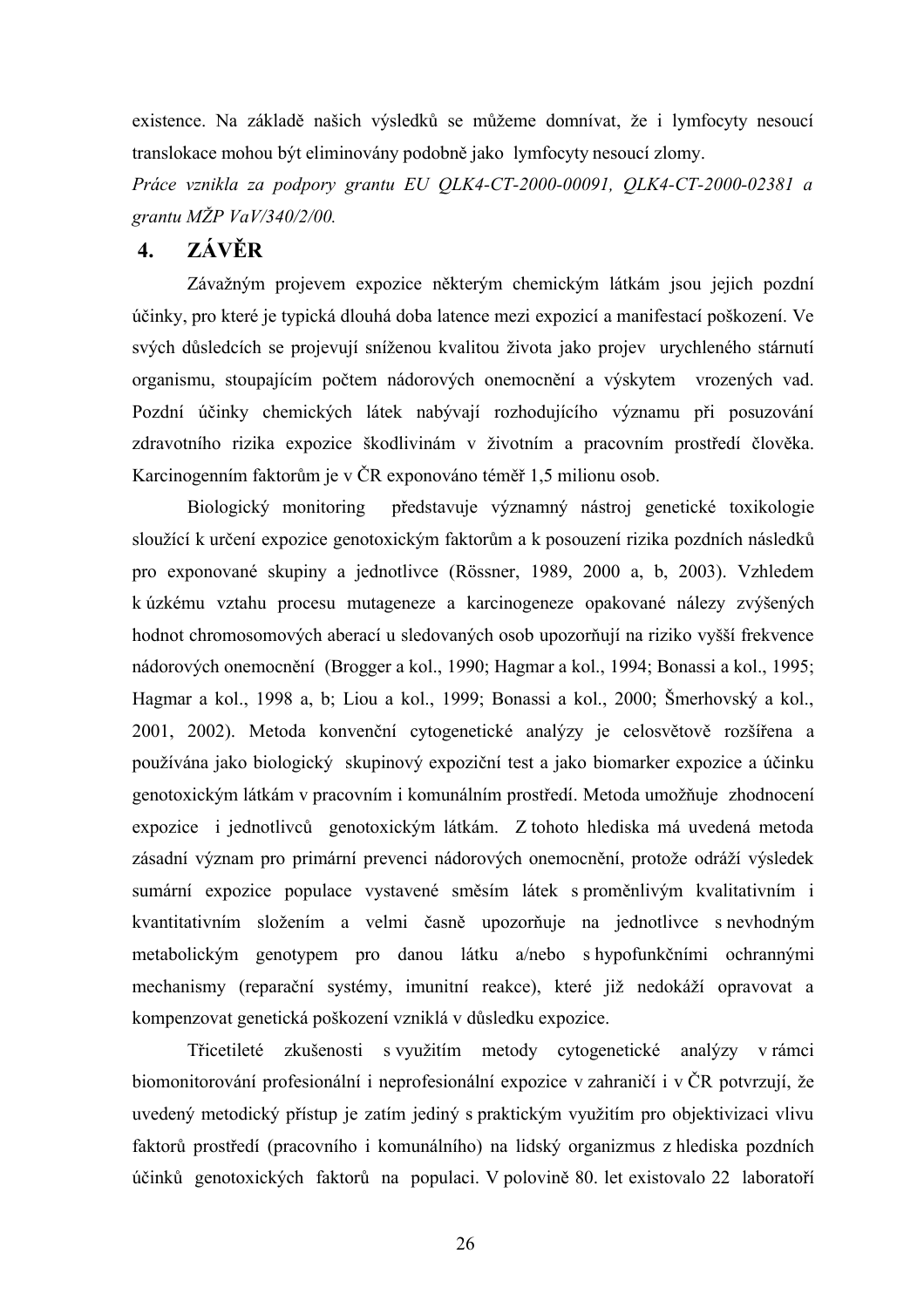genetické toxikologie v HS pokrývajících svojí kapacitou většinu průmyslových oblastí ČR. V uplynulých letech bylo v těchto laboratořích vyšetřeno cytogenetickou analýzou tisíce osob v desítkách provozů s rizikem chemické karcinogenity. Cytogenetická analýza v mnoha případech přispěla k podstatnému zlepšení pracovních podmínek. Řada získaných výsledků posloužila hygienické službě jako podklad pro rozhodnutí k úpravě režimu na rizikových pracovištích (např.: vinylchlorid, styrén, formaldehyd, asbest, BCME), nebo ke snížení NPK-P (epichlorhydrin ). Zjištění zvýšené frekvence chromosomových aberací tak většinou iniciovalo nápravná opatření zaměřená na snížení, nebo eliminaci expozice genotoxickým látkám v pracovním prostředí. Lze se oprávněně domnívat, že se v ČR na nižším výskytu nádorových onemocnění ve sledovaných expozicích významně podílelo zavádění efektivních opatření na ochranu zdraví pracujících v 80. letech.Výsledky cytogenetické analýzy chromosomových aberací jsou komplexně interpretovány především ve vztahu k riziku karcinogenních faktorů prostředí, a to v souvislosti s detekcí a hodnocením externí expoziční zátěže, odhadu míry rizika, včetně posouzení efektivnosti možných opatření ke snížení vlivu faktorů s genotoxickým účinkem a kontroly účinnosti přijatých nápravných opatření. Použití cytogenetických metod jako biomarkeru pro účely epidemiologie nádorových onemocnění a ochrany zdraví před účinkem genotoxických faktorů prostředí vyžaduje standardizovaný laboratorní postup a komplexní vyhodnocení výsledků.

V oblasti cytogenetických metod posunula možnosti genetické toxikologie kupředu technika FISH (fluorescenční *in situ* hybridizace) umožňující detekci závažných typů aberací jako jsou translokace, inverse, inserce a aneuploidie. Možnost detekce genových segmentů zvyšuje naše možnosti porozumět procesu vzniku nádorů. Genetická toxikologie využívá poznatků, že nádorové onemocnění je genetické onemocnění s mnoha stupni (kroky), z nichž každý vyžaduje mutaci. Identifikace chromosomových aberací, které jsou zahrnuty do tvorby nádorů, je tak výrazně podpořena použitím metody FISH.

Poznatky o vztahu jak k expozici genotoxickým látkám a počtu indukovaných chromosomových aberací, tak i o souvislosti počtu chromosomových aberací s úrovní rizika vzniku nádorů získané v uplynulých letech, potvrdily správnost našich původních představ o těchto vztazích a oprávněnost našich dlouholetých snah o využívání konvenční cytogenetické analýzy chromosomových aberací v periferních lymfocytech osob profesionálně exponovaných mutagenům a karcinogenům. Vzhledem k tomu, že výsledky cytogenetické analýzy v mnoha případech přispěly ke zlepšení pracovních podmínek v 80. letech, lze se oprávněně domnívat, že se výsledky cytogenetické analýzy podílely na nižším

27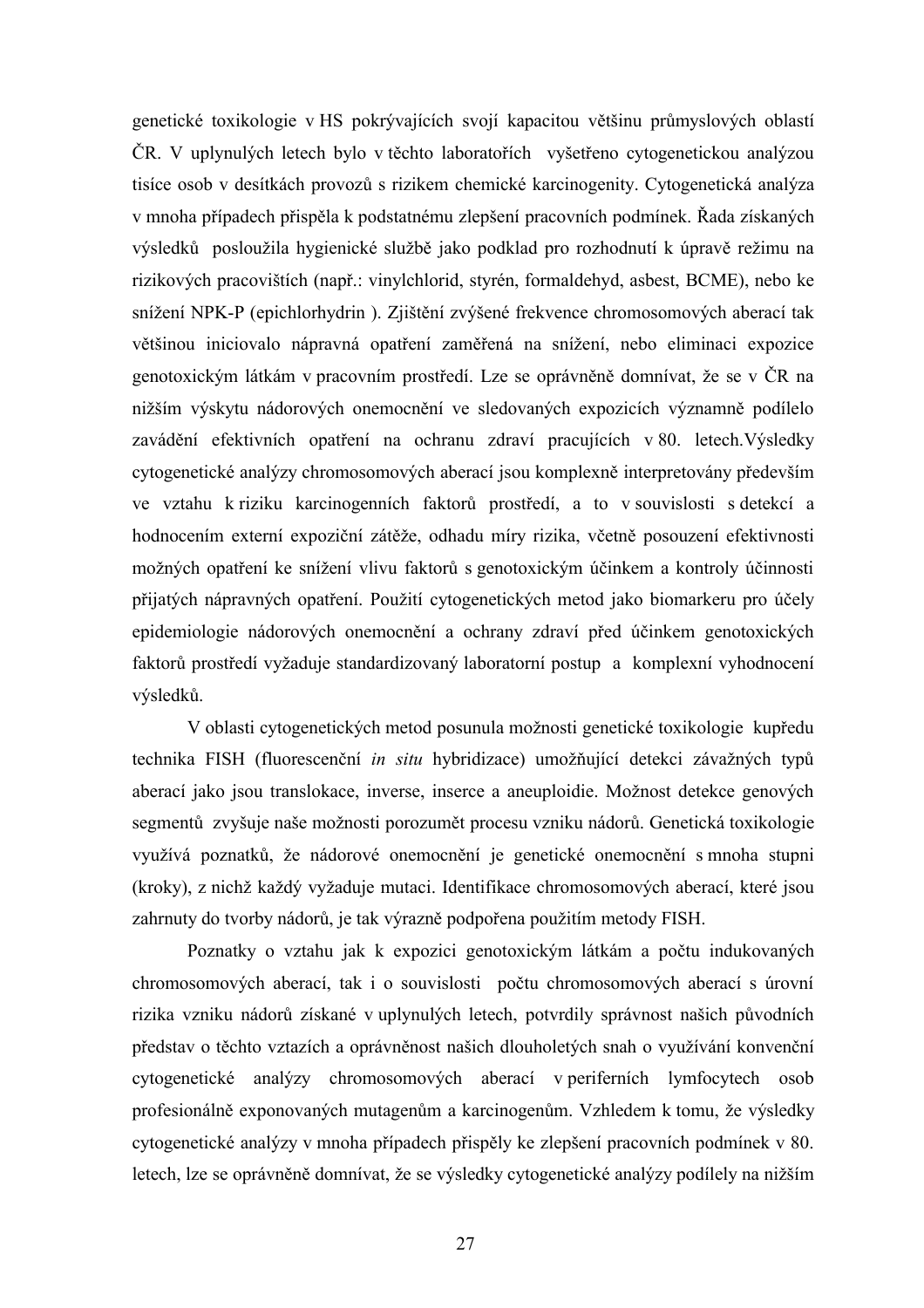výskytu nádorových onemocnění ve sledovaných expozicích mutagenům a karcinogenům v ČR.

# **5. VYUŽITÍ VÝSLEDKŮ DISERTACE V DALŠÍM VÝZKUMU A PRAXI**

Konvenční metoda cytogenetické analýzy lidských periferních lymfocytů je již 30 let hygienickou službou v ČR standardně užívaná metoda pro monitorování populace profesionálně exponované genotoxínům, tj. mutagenům a karcinogenům. Výsledky cytogenetické analýzy umožňují posoudit míru expozice a účinnost preventivních opatření zaměřených na snížení expozice pracovníků ať již technického a organizačního charakteru, nebo z hlediska správného používání osobních ochranných prostředků. Opakovaná vyšetření skupin osob profesionálně exponovaných genotoxínům dovolují dlouhodobě sledovat exponované pracovníky a určit jednotlivce se zvýšenou vnímavostí k expozici genotoxickým látkám. U těchto jednotlivců, kteří jsou tak vystaveni vyššímu riziku, než ostatní populace, lze a je třeba uplatňovat řadu opatření ke snížení rizika z expozice.

Pro koordinaci a standardizaci činnosti laboratoří byla v r.1977 založena referenční laboratoř (RL) při Institutu hygieny a epidemiologie (IHE, nyní SZÚ). Byla vypracována jednotná kritéria metodik odběru vzorků, kultivace, zpracování kultur, přípravy mikroskopických preparátů, statistického hodnocení a interpretace výsledků a atlas chromosomových aberací. RL organisovala školení pracovníků z terénních laboratoří a pravidelné mezilaboratorní porovnávání kódovaných mikroskopických preparátů. Tyto standardní postupy spolu s poskytováním kultivačních roztoků všem zúčastněným laboratořím zajistily jednotné, standardizované metodiky umožňující porovnávání výsledků analýz z jednotlivých laboratoří a v konečné fázi i jejich agregaci pro statistická hodnocení.

Koncem 70. a v průběhu 80. let přibývalo důkazů o tom, že snížení expozice genotoxickým látkám na pracovišti je následováno snížením frekvence AB.B. u exponovaných osob (např. pracoviště s expozicí monomeru vinylchloridu, styrenu, formaldehydu, epichlorhydrinu, cytostatikům). Tyto nálezy vedly k upravení pracovních podmínek v některých rizikových provozech (Šrám a Kulešov, 1980; Šrám, 1981).

Od 70. do konce 90. let nashromáždila pracoviště genetické toxikologie největší množství použitelných dat na světě, takže bylo možné přikročit k epidemiologické analýze.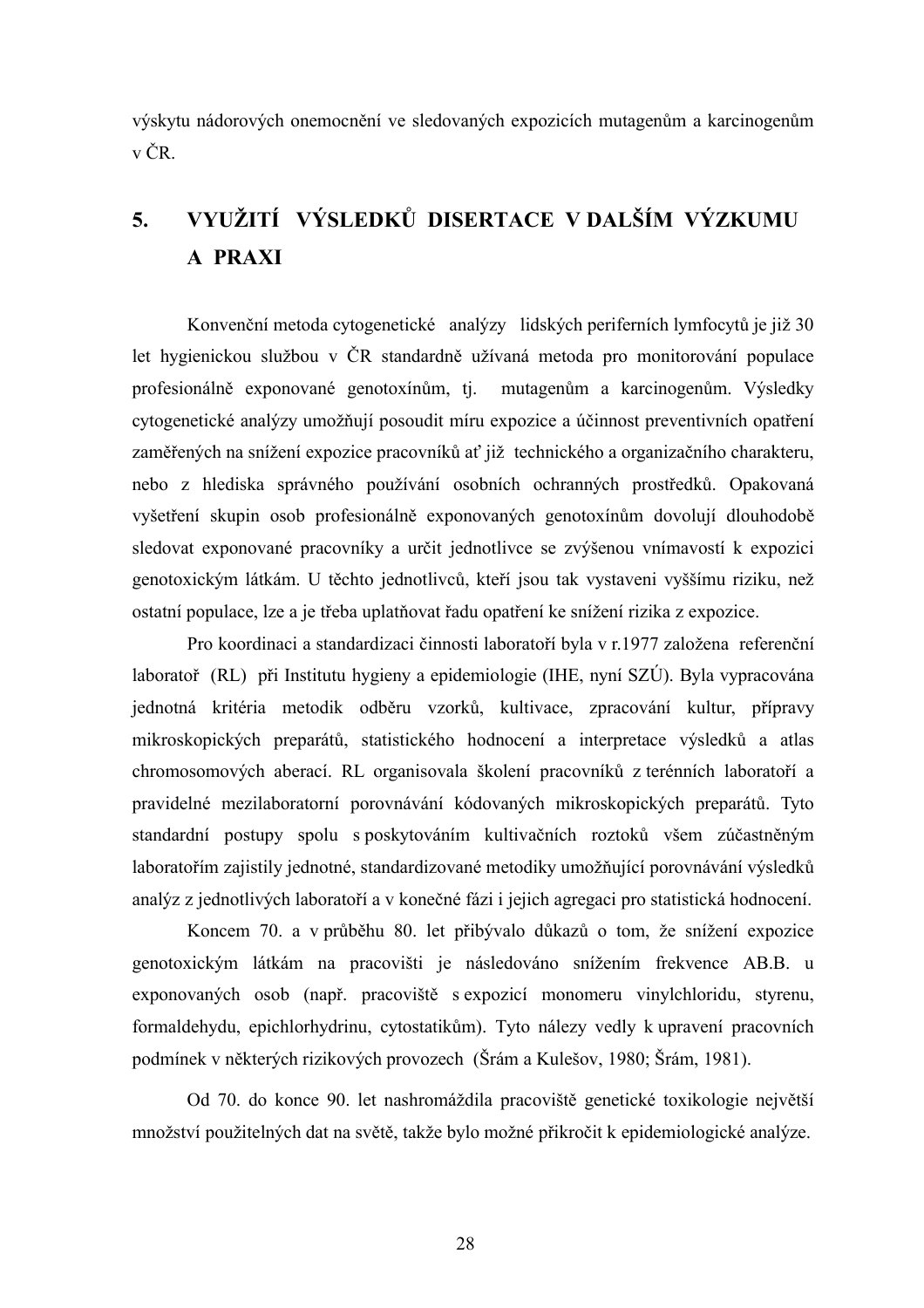Lze se oprávněně domnívat, že se v ČR na nižším výskytu nádorových onemocnění ve sledovaných expozicích ve srovnání s jinými státy významně podílelo zavádění efektivních opatření na ochranu zdraví pracujících v 80. letech.

Konvenční metoda detekuje převážně nestabilní typy chromosomových aberací. V polovině 90. let byla vyvinuta a stále zdokonalována metoda fluorescenční in situ hybridizace (FISH), umožňující velmi citlivou analýzu stabilních typů aberací chromosomů, zejména strukturálních translokací, inversí, insercí a aneuploidií. Možnost detekce genových segmentů zvyšuje naše možnosti porozumět procesu vniku nádorů.

#### • **Využití našich výsledků v legislativě**

Množství a zejména kvalita výsledků získaných naším pracovištěm v minulém období, a v neposlední řadě i uznání zahraničních partnerů, napomohla zásadním způsobem při tvorbě nových předpisů v ČR souvisejících s ochranou a bezpečností práce s karcinogeny a mutageny.

Ve spolupráci s členy výborů Společnosti pracovního lékařství a České a Slovenské společnosti pro mutagenezu zevním prostředím byly naše poznatky o významu cytogenetické analýzy periferních lymfocytů pro hodnocení expozice osob při profesionální expozici karcinogenům a mutagenům včleněny do měnící se legislativy ustanovení, vytvářejících legislativní rámec pro použití cytogenetických metod pro hodnocení profesionální expozice:

- Vyhláška 432 / 2003 Sb., kterou se stanoví podmínky pro zařazování prací do kategorií,…podmínky odběru biologického materiálu pro provádění biologických expozičních testů. Podle Přílohy č. 1, odst. 2 .... lze pro hodnocení expozice cytostatikům označeným IARC jako karcinogeny skupiny 1 nebo skupiny 2A použít cytogenetická vyšetření exponovaných osob".
- "...Cytogenetická vyšetření lze dále použít pro hodnocení expozice karcinogenům zařazeným podle NV č. 178 / 2001 Sb., ve znění NV č. 523 / 2002 Sb., do 1. a 2. skupiny a mutagenům 2. skupiny, pokud nejsou pro hodnocení expozice dané látce k dispozici standardní metody, např. měření inhalační expozice, nebo biologické expoziční testy…".
- "...Cytogenetická vyšetření lze dále použít pro hodnocení expozice látkám označeným podle NV č. 25 / 1999 Sb., ve znění NV č. 258 / 2001 Sb., větami R 45, R 49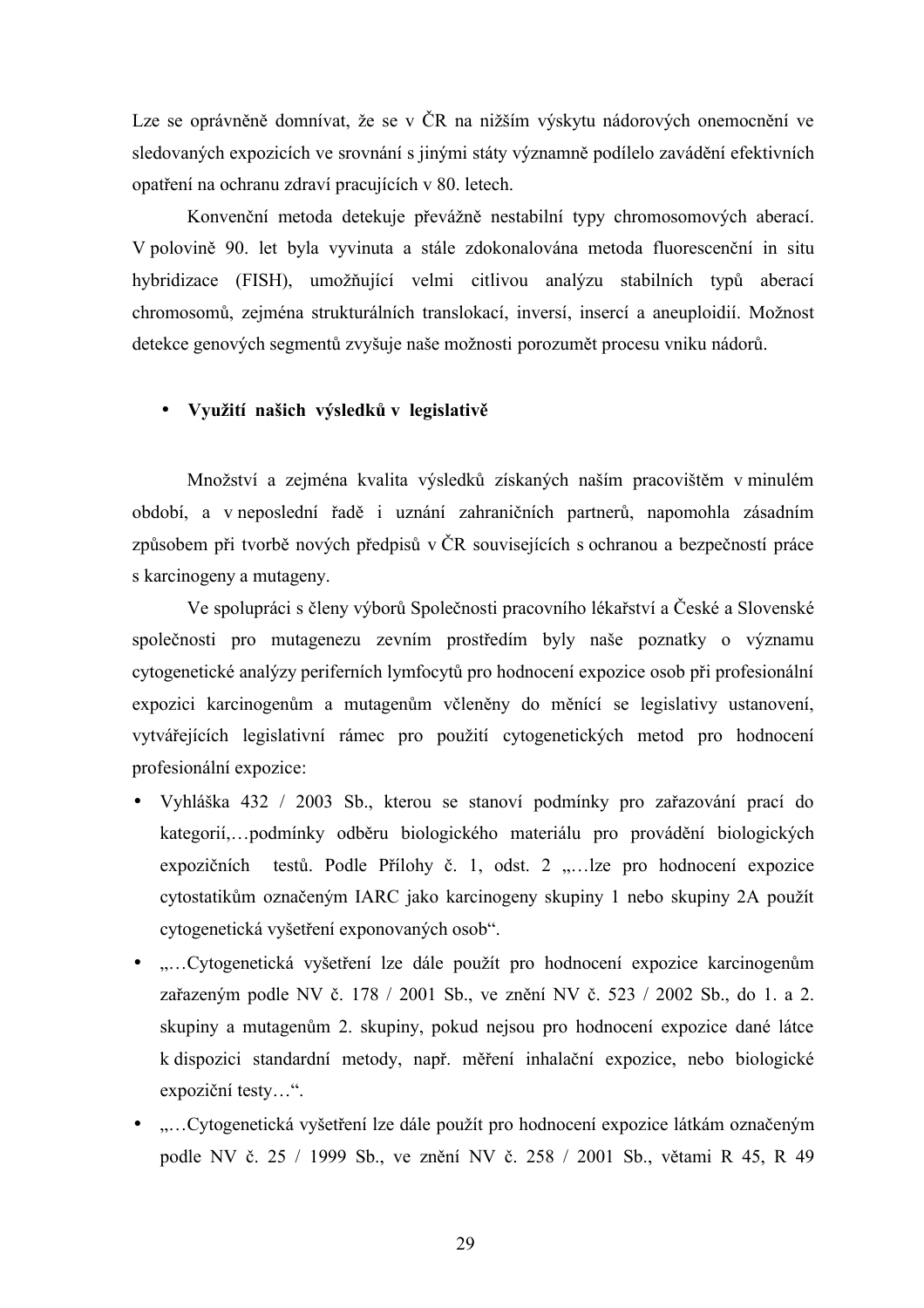(karcinogeny); R 46 (mutageny); R 60, R 61 (látky toxické pro reprodukci) a jejich kombinacemi…".

• Podle Zákona č. 274 / 2003, § 86, odst. 1, "Zdravotní ústavy mohou v hlavní činnosti... provádět genotoxikologická a cytogenetická laboratorní vyšetření…".

Tato ustanovení umožňují uzavírat smlouvy Zdravotních ústavů se zdravotními pojišťovnami (především s VZP) k uhrazení nákladů na preventivní pracovně lékařské hodnocení expozice genotoxickým látkám cytogenetickou analýzou chromosomových aberací u osob v riziku karcinogenů a mutagenů, jako podkladu pro hodnocení zdravotního rizika.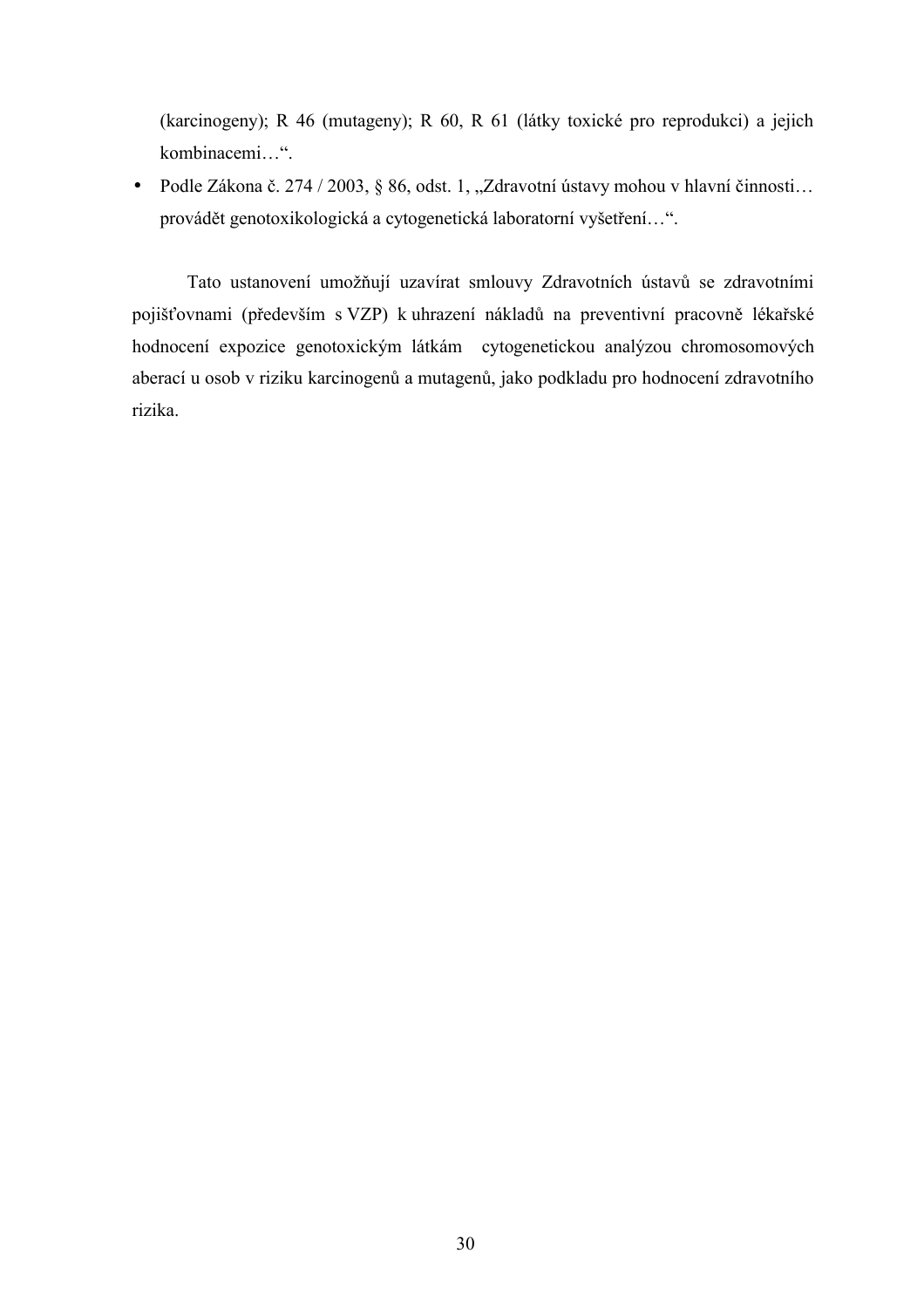## **6. SEZNAM CITOVANÉ LITERATURY**

- 1. Albertini, R. J., Nicklas, J. A., O´Neill, J. P., Future research directions for evaluating human genetic and cancer risk from environmental exposures. Environ. Health Perspect. 104 suppl. 3 (1996) 503 –510.
- 2. Albertini, R.J., Anderson, D., Douglas, G.R., Hagmar, L., Hemminki, K., Merlo, F., Natarajan, A.T., Norppa H., Shuker, D.E., Tice, R., Waters, M.D., Aition, A., IPCS guidelines for the monitoring of genotoxic effects of carcinogens in humans. Mutat. Res. 463 (2000) 111–172.
- 3. Bautybannes, P., Aufray, Y., Malherbe, C., Kogbo, W., Marais, C., Proprietes antibacteriennes et genotoxines de 33 mycotoxines. Mycopathologia 87 (1984) 43-49.
- 4. Binková, B., Lewtas, J., Míšková, I., Rössner, P., Černá, M., Mračková, G., Peterková, K., Mumford, J., Meyer, S., Šrám, R., Biomarkers studies in Northern Bohemia. Environ. Health Perspect. 104 Suppl.3 (1996) 591-597.
- 5. Bonassi, S., Abbondandolo, A., Camurri, L., Dal Pra, L., De Ferrari, M., Degrassi, F., Forni, A., Lamberti, L., Lando, C., Padovani, P., et al., Are chromosome aberrations in circulating lymphocytes predictive of future cancer onset in humans? Preliminary results of an Italian cohort study. Cancer Genet. Cytogenet. 79 (1995) 133–135.
- 6. Bonassi, S., Hagmar, L., Strömberg, U., Huisi Montagud, A., Tinnerberg, H., Forni, A., Heikkilä, P., Wanders, S., Wilhardt, P. Hansteen, I.L. Knudsen, L., Norppa, H., Chromosomal aberrations in lymphocytes predict human cancer independently of exposure to carcinogens. Cancer Res. 60 (2000) 1619–1625.
- 7. Brogger, A., Hagmar, L., Hansteen, I.L., Heim, S., Hogstedt, B., Knudsen, L.,. Lambert, B., Linainmaa, K., Mitelman, F., Nordenson, I., et al., An inter-Nordic prospective study on cytogenetic endpoints and cancer risk: Nordic Study Group on the Health Risk of Chromosome Damage. Cancer Genet. Cytogenet. 45 (1990) 85–92.
- 8. Bucton, K. E., Evans, H. J., Methods for the analysis of human chromosome aberrations. WHO, Geneva, (1973) 66 pp.
- 9. Bureš, Vl., Novák, J., Hodnocení emisí polyaromatických uhlovodíků z vybraných zdrojů v Programu Teplice – Prachatice. Ochrana ovzduší 5-6 (1999) 6-10.
- 10. Carrano, A.V., Natarajan, A.T., Considerations for population monitoring using cytogenetic techniques. Mutat. Res. (1988) 204 379 – 406.
- 11. Černá, M., Rössner, P., Využití krátkodobých metod k monitorování genotoxických účinků faktorů životního a pracovního prostředí. Čs. Hyg. 33 (1988) 105-109.
- 12. Černá M., Spěváčková V., Čejchanová M., Beneš B., Rössner P., Bavorová H., Očadlíková D., Šmíd J., Kubínová R., Population-based biomonitoring in the Czech Republic–the system and selected results. The Science of the Total Environment 204 (1997) 263-270.
- 13. Farmer, P.B., Singh, R., Kaur, B., Sram, R.J., Binkova, B., Kalina, I., Popov, T.A., Garte, S., Taioli, E., Gabelova, A., Cebulska-Wasilewska, A., Molecular epidemiology studies of cyrcinogenic environmental pollutants, Effects of polycyclic aromatic hydrocarbons (PAHs) in environmental polution on exogenous and oxidative DNA damage. Mutat. Res 544 (2003) 397-402/.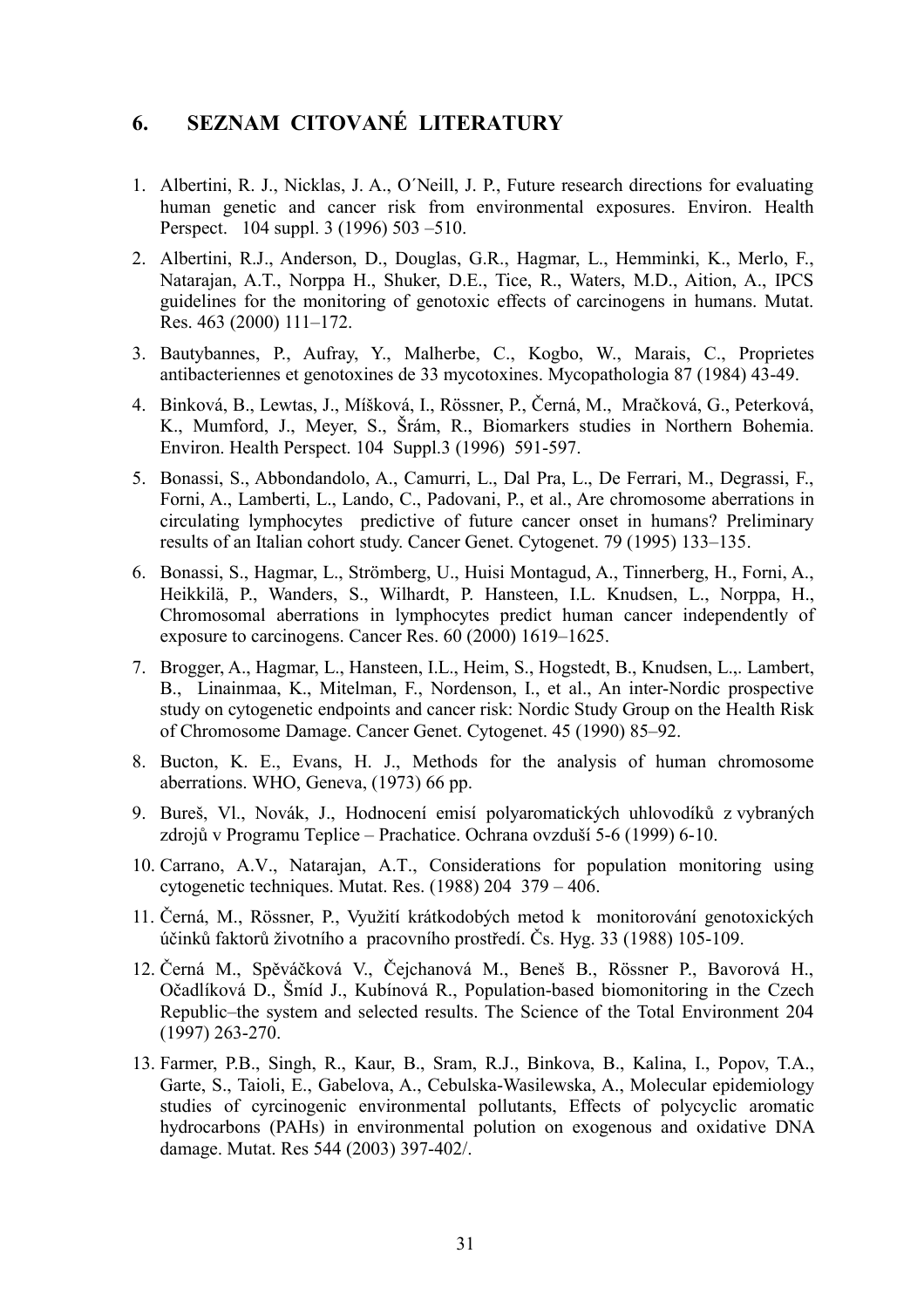- 14. Hagmar, L., Brogger, A., Hansteen, I.-L., Heim, S., Högstedt, B., Knudsen, L., Lambert, B., Linnainmaa, K., Mitelman, F., Nordenson, I., Reuterwall, C., Salomaa, S., Skerfving, S., Sorsa, M., Cancer risk in humans predicted by increased levels of chromosome aberrations in lymphocytes: Nordic Study Group on the Health Risk of Chromosome Damage. Cancer Res. 54 (1994) 2919–2922.
- 15. Hagmar, L., Bonassi, S., Stromberg, U., Brogger, A., Knudsen, L., Norppa, H., Reuterwall, C., Chromosomal aberrations in lymphocytes predict human cancer: a report from the European Study Group on Cytogenetic Biomarkers and Health (ESCH). Cancer Res. 58 (1998 a) 4117–4121.
- 16. Hagmar, L., Bonassi, S., Stromberg, U., Mikoczy, Z., Lando, C., Hansteen, I.L., Montagud A.H., Knudsen, L., Norppa, H., Reuterwall, C., Tinnerberg, H., Brogger, A., Forni, A., Högstedt, B., Lambert B., Mitelman, F., Nordenson, I., Salomaa, S., Skerfving, S., Cancer predictive value of cytogenetic markers used in occupational health surveillance programs: a report from an ongoing study by the European Study Group on Cytogenetic Biomarkers and Health. Mutat. Res. 405 (1998 b) 171–178.
- 17. Hungerford, D. A., Leukocyte cultured from small inoculla of whole blood and preparation of metaphase chromosomes by treatment with hypotonic KCl. Stain Technol. 40 (1965) 333 – 338.
- 18. IARC, Handling chemical carcinogens in the laboratory, problems of safety. IARC Sci.Publ. No. 33 (1979).
- 19. IARC Evaluation of the carcinogenic risk of chemicals to humans, Some antineoplastic and immunosuppressive agents. IARC Monographs, vol. 26. (1981).
- 20. IARC Evaluation of the carcinogenic risk of chemicals to humans, An updating of IARC Monographs vols. 1- 42, Suppl. 7 (1987).
- 21. IPCS Biomarkers and Risk Assessment: Concepts and Principles. Environmental Health Criteria 155, WHO, Geneva, (1993).
- 22. Liou, S.H., Lung, J.C., Chen, Y.H., Yang, T., Hsieh, L.L., Chen C.J., Wu, T.N., Increased chromosome-type chromosome aberration frequencies as biomarkers of cancer risk in a blackfoot endemic area. Cancer Res. 59 (1999) 1481–1484.
- 23. Metodický návod hlavního hygienika ČR k posuzování pracovišť s cytostatiky ve zdravotnických zařízeních. HEM-340.2-31.10.89, ze dne 16.11.1989 97-99.
- 24. Pelclová, D., Rössner, P., Pícková, J., Chromosome aberrations in rotogravure printing plant workers. Mutat. Res. 245 (1990) 299–303.
- 25. Pelclová, D., Černá, M., Pastorková, A., Vrbíková, V., Procházka, B., Hurychová, D., Dlasková, Z., Hornychová, M., Study of genotoxicity of toluene. Arch. Environ. Health 55 (2000) 268-273.
- 26. Pohlová, H., Černá, M., Rössner, P., Chromosomal aberrations, SCE and urine mutagenicity in workers occupationally exposed to cytostatic drugs. Mutat. Res. 174 (1986) 213– 217.
- 27. Rössner, P., Šrám, R.J., Nováková, J., Lambl, V., Cytogenetic analysis in workers occupationally exposed to vinyl chloride. Mutat. Res. 43 (1980) 425–427.
- 28. Rössner, P., Černá, M., Pokorná, D., Hájek, V., Petr, J., Effect of ascorbic acid prophylaxis on the frequency of chromosome aberrations, urine mutagenicity and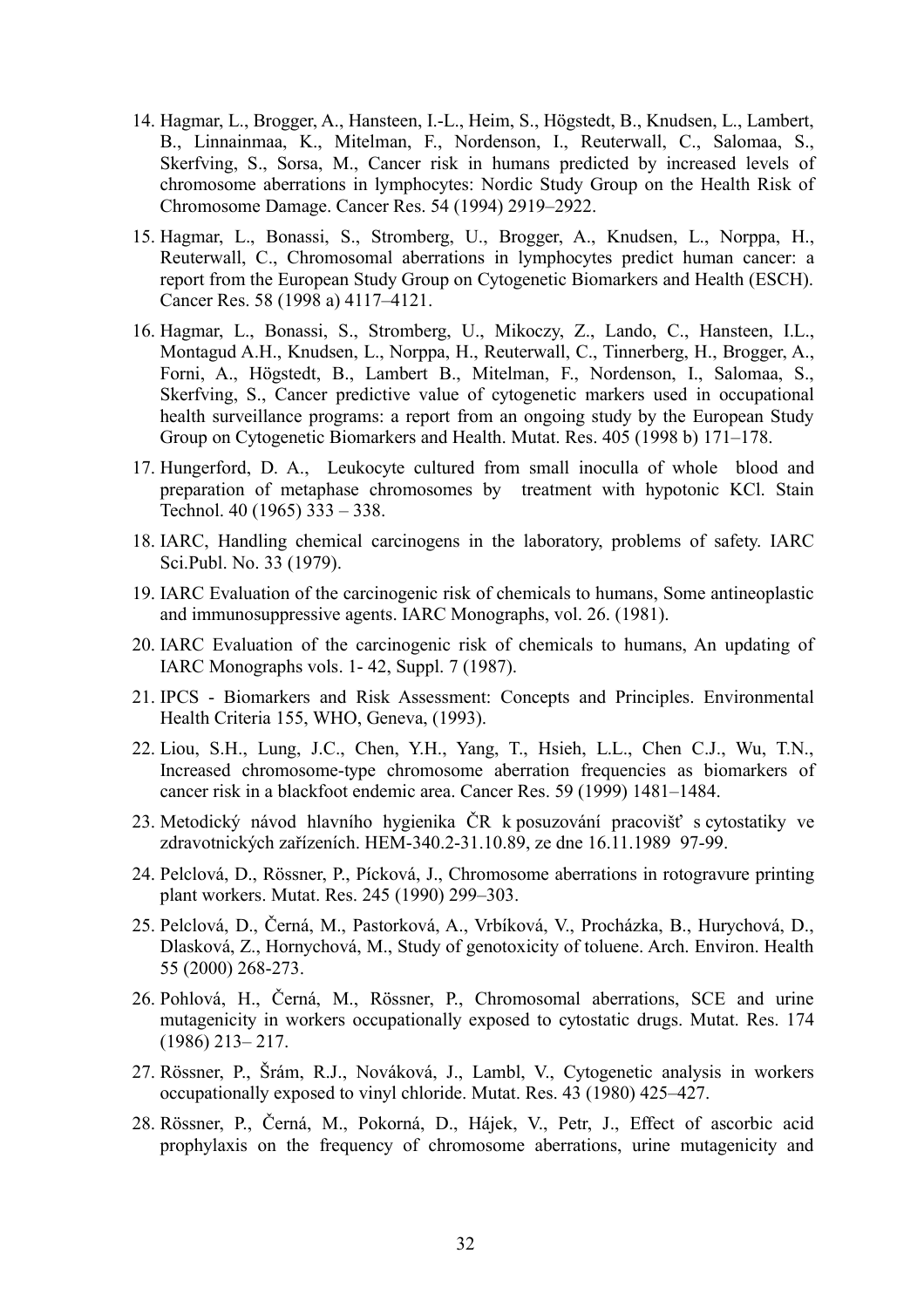nucleolus test in workers occupationally exposed to cytostatic drugs. Mutat. Res. 208 (1988) 149–153.

- 29. Rössner, P., Metody biologického monitorování genotoxických účinků faktorů prostředí – standardní metodika. Příloha Acta Hyg. Epidem.Microbiol. 20 (1989) 1 – 56.
- 30. Rössner, P., Černá, M., Bavorová, H., Pastorková, A., Očadlíková , D., Monitoring of human exposure to occupational genotoxicants. Centr. Europ. J. Publ. Hlth. 3 (1995) 219-223.
- 31. Rössner, P., Šrám, R.J., Bavorová H., Očadlíková, D., Černá, M., Švandová, E., Spontaneous level of chromosomal aberrations in peripheral blood lymphocytes of control individuals of the Czech Republic population. Toxicol. Lett. 96–97 (1998) 137  $-142.$
- 32. Rössner, P., Metody biologického monitorování genotoxických účinků faktorů pracovního prostředí, cytogenetická analýza periferních lymfocytů. České pracovní lékařství, Supplementum Novinky v průmyslové toxikologii 1 (2000 a) 134-39.
- 33. Rössner, P., Metody biologického monitorování genotoxických účinků faktorů prostředí, cytogenetická analýza periferních lymfocytů. Acta Hyg. Epidem.Microbiol. 5  $(2000 b) 1 - 33$ , ISSN 0862-5956.
- 34. Rössner, P., Bavorová, H., Očadlíková, D., Švandová, E., Šrám R.J., Chromosomal aberrations in peripheral lymphocytes of children as biomarkers of environmental exposure and life style. Toxicol. Lett. 134/1-3 (2002) 79-85.
- 35. Rössner, P., Standardní operační postupy pro biologické monitorování genotoxických účinků faktorů prostředí. Acta Hyg. Epidem.Microbiol., 3 (2003) 1 – 180, ISSN 0862- 5956.
- 36. Rubeš, J., Kuchařová, S., Vozdová, M., Musilová, P., Zudová, Z., Cytogenetic analysis of peripheral lymphocytes in medical personnel by means of FISH. Mutat. Res. 412 (1998) 293-298.
- 37. Savage, J. R. K., Classification and relationships of induced chromosomal structural changes. J. Med. Genet. 13 (1976) 103 – 122.
- 38. Sessink, P.J.M., Černá, M., Rössner, P., Pastorková, A., Bavorová, H., Franková K., Anzion, R.B.M., Bos, R.P., Urinary cyclophosphamide excretion and chromosomal aberrations in peripheral blood lymphocytes after occupational exposure to antineoplastc agents. Mutat Res. 309 (1994) 193-199.
- 39. Směrnice o hygienických zásadách pro práce s chemickými karcinogeny č. 64, Hygienické předpisy, svazek 56 (1984) s. 1-17.
- 40. Sorsa, M., Wilbourn, J., Vainio, H., Human cytogenetic damage as a predictor of cancer risk. Mechanism of carcinogenesis in risk identification. IARC Scientific Publ. No. 16 / (1992) 543 – 554.
- 41. Sorsa, M., Autio, K., Demopolous, N.A., Järventaus, H., Rössner, P., Šrám, R.J., Stephanou, G., Vladimiropoulos, D., Human cytogenetic biomonitoring of occupational exposure to 1,3-butadiene. Mutat. Res. 309 (1994) 321–326.
- 42. Šmerhovský, Z., Kauppinen, T., CAREX International information system on occupational exposure to carcinogens: Occupational exposure to carcinogens in the Czech Republic, Report of Finnnish Institute of Occupational Health, Helsinki (2000).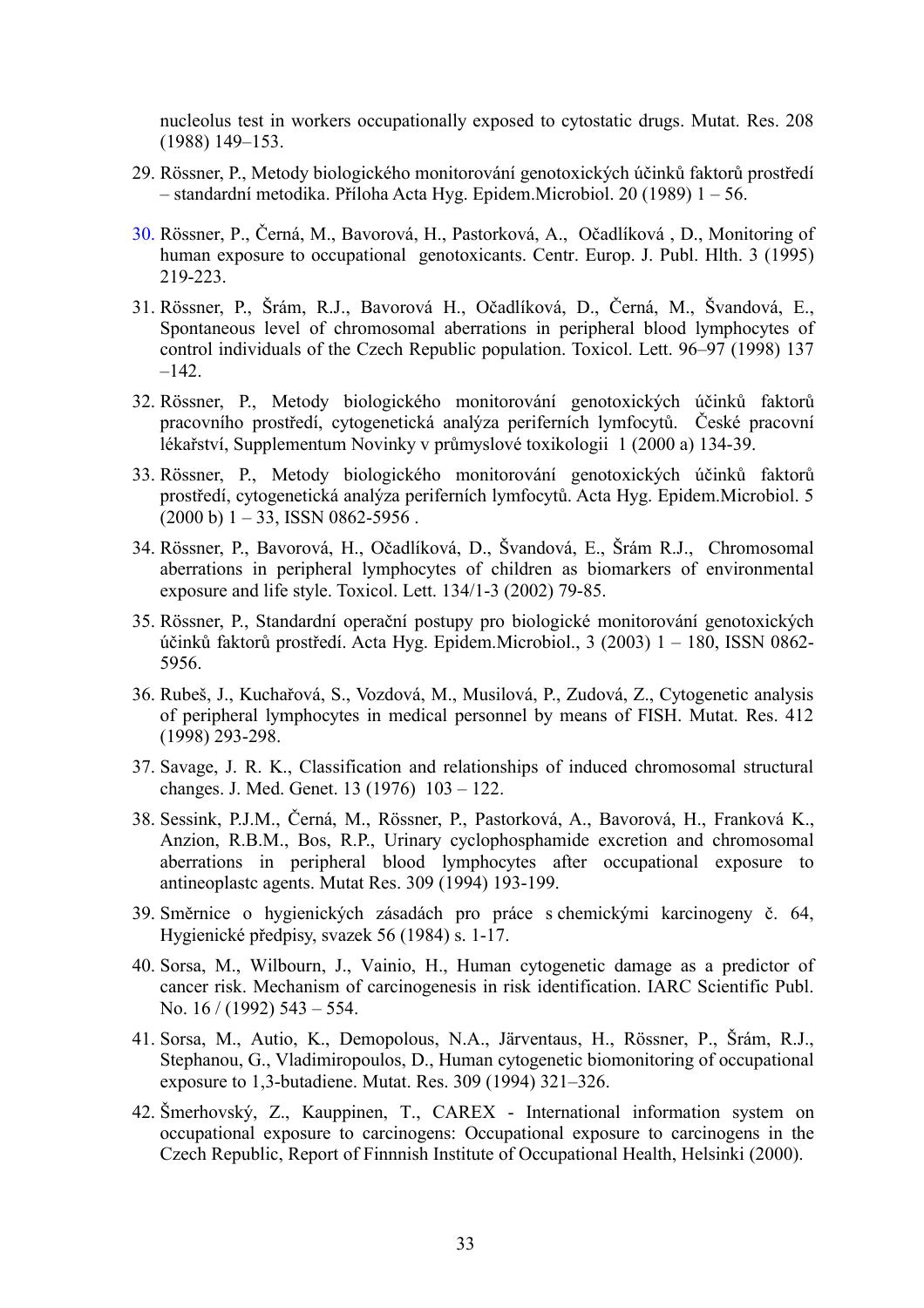- 43. Šmerhovský, Z., Landa, K., Rössner, P., Brabec, M., Zudová, Z., Holá, N., Pokorná, Z., Marečková, J., Hurychová, D., Risk of cancer in an occupationally exposed cohort with increased level of chromosomal aberrations. Environ. Health Perspect. 109 (2001) 41– 45.
- 44. Šmerhovský, Z., Landa, K., Rössner, P., Jůzová, D., Brabec, M., Zudová, Z., Holá, N., Žárská, H., Nevšímalová, E., Increased risk of cancer in radon-exposed miners with elevated frequency of chromosomal aberrations. Mutat. Res. 514 (2002) 165–176.
- 45. Šmerhovský, Z.,Chromosómové aberace stanovené konvenční cytogenetickou analýzou v periferních lymfocytech a riziko zhoubných novotvarů. Disertační práce, Karlova universita, Praha (2003), 1 – 149.
- 46. Šrám, R.; Systém hodnocení mutagenní aktivity chemických látek pro člověka. Základní principy a doporučené metody. Příloha Acta Hyg. Epidem.Microbiol. 16  $(1975)$  1 – 25.
- 47. Šrám, R.J., Current status and future trends in the estimation of human genetic risk from environmental chemicals in the Czech Socialist Republic. Czech Med. 1 (1978) 193–202.
- 48. Šrám, R.J., Kuleshov, N.P., Monitoring of the occupational exposure to mutagens by the cytogenetic analysis of human peripheral lymphocytes in vivo. Arch. Toxicol. Suppl. 4 (1980) 11–18.
- 49. Šrám, R., J., Rössner, P., Černá, M., Koudela, K., Landa, K., Samková, I., Dobiáš, L., Paulíková, H., Janča, L., Genetické poškození při profesionální expozici mutageny. Příloha Acta Hyg. Epidem. Microbiol. 1 (1981) 1-14.
- 50. Šrám, R.J., Cytogenetic analysis of peripheral lymphocytes as a method for monitoring environmental levels of mutagens, in: I. Gut, M. Cikrt, G.L. Plaa (Eds.), Industrial and Environmental Xenobiotics: Metabolism and Pharmacokinetics of Organic Chemicals and Methods, Springer-Verlag, Berlin (1981 ) 187–193 .
- 51. Šrám, R.J., Dobiáš, L., Pastorková, A., Rössner, P., Janča, L., Effect of ascorbic acid prophylaxis on the frequency of chromosome aberrations in the peripheral lymphocytes of coal-tar workers. Mutat. Res. 120 (1983 a) 181–186.
- 52. Šrám, R.J., Landa, K., Samková, I., Effect of occupational exposure to epichlorohydrine on the frequency of chromosome aberrations in peripheral lymphocytes. Mutat. Res. 122 (1983 b) 59–64 .
- 53. Šrám, R.J., Černá, M., Holá, N., Effect of ascorbic acid prophylaxis in groups occupationally exposed to mutagens, in: Ramel, C., Lambert, B., Magnusson, J. (Eds.), Genetic toxicology of environmental chemicals, Part B: Genetic effects and applied mutagenesis. Liss, A.R., New York (1986) 327-335.
- 54. Šrám, R.J., Dobiáš, L., Rössner, P., Veselá, D., Veselý, D., Rakusová, R., Řeřicha, V., Monitoring genotoxic exposure in uranium mines. Environ. Health Perspect. 101 (Suppl. 3) (1993 a) 155–158
- 55. Šrám, R.J., Binková, B., Dobiáš, L., Rössner, P., Topinka, J., Veselá, D., Veselý, D., Stejskalová, J., Bavorová, H., Řeřicha, V., Monitoring genotoxic exposure in uranium miners. Environ. Health Perspect. 99 (1993 b) 303–305 .
- 56. Šrám, P. Rössner, K. Peltonen, K. Podrazilová, G. Mračková, N.A. Demopoulos, G. Stephanou, D. Vladimiropoulos, F. Darroudi, A.D. Tates, Chromosomal aberrations,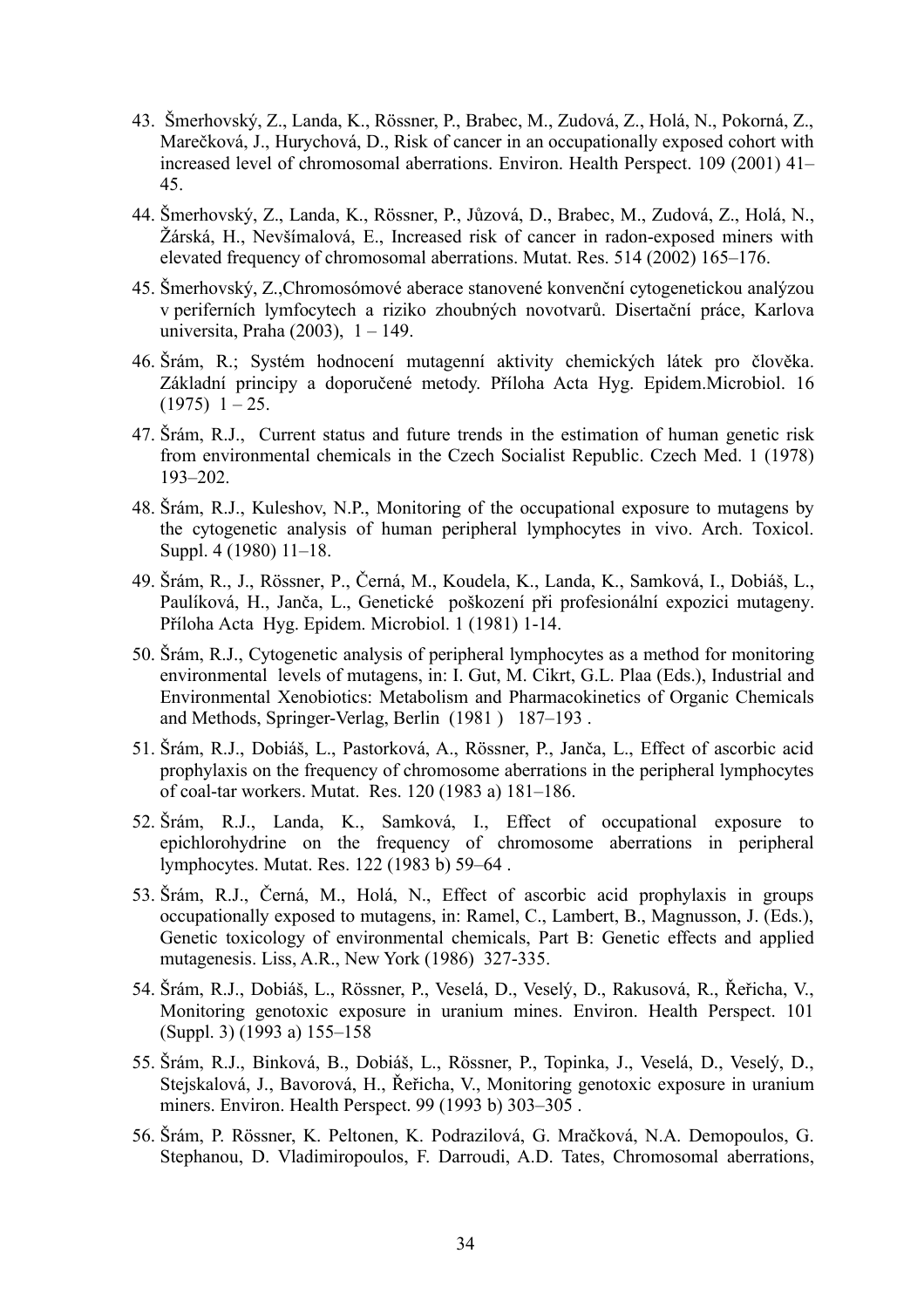sister-chromatid exchanges, cells with high frequency of SCE, micronuclei and comet assay parameters in 1,3-butadiene exposed workers. Mutat. Res. 419 (1998) 145–154.

- 57. Šrám, R.J., Binková, B., Dejmek, J., Rössner, P., Rubeš, J., Topinka, J.; Molecular epidemiology studies in Northern Bohemia. In: Human Monitoring after Environ. and Occupational Exposure to Chemical and Physical Agents (eds. Anderson, D., Karakaya, A.E., Šrám, R.J.), NATO Sci.Ser., Vol.13, IOS Press Amsterdam (2000) 119-126.
- 58. Šrám, R., Rössner, P., Šmerhovský Z., Cytogenetic analysis and occupational health in the Czech Republic. Mutat. Res. 566 (2004 a) 21-48.
- 59. Šrám, R.J., Beskid, O., Binková, B., Rössner, P., Šmerhovský, Z., Cytogenetic analysis using fluorescence in situ hybridization (FISH) to evaluate occupational exposure to carcinogens. Toxicol. Lett. 149 (2004 b) 335-344 .
- 60. Švandová, E., Rössner, P., Příspěvek k problému určení spontánní úrovně chromosomových aberací v populaci ČSR. Pracov. Lék. 41 (1989) 216-219.
- 61. Taioli, E., Bonassi, S., Methodological issues in pooled analysis of biomarker studies. Mutat. Res. 512 (2002) 85-92.
- 62. Tucker, J.D., Moore, I.I., Ramsey, M.J., Kato, P., Langlois, R.G., Burroughs, B., Long, L., Garry, V.F., Multi-endpoint biological monitoring of phosphine workers. Mutat. Res. 536 (2003) 7-14.
- 63. Verdorfer, I., Neubauer, S., Letzel, S., Angerer, J., Arutyunyan, R., Martus, P., Wucherer, M., Gebhart, E., Chromosome painting for cytogenetic monitoring of occupationally exposed and non exposed groups of human individuals. Mutat. Res. 491 (2001) 97-109.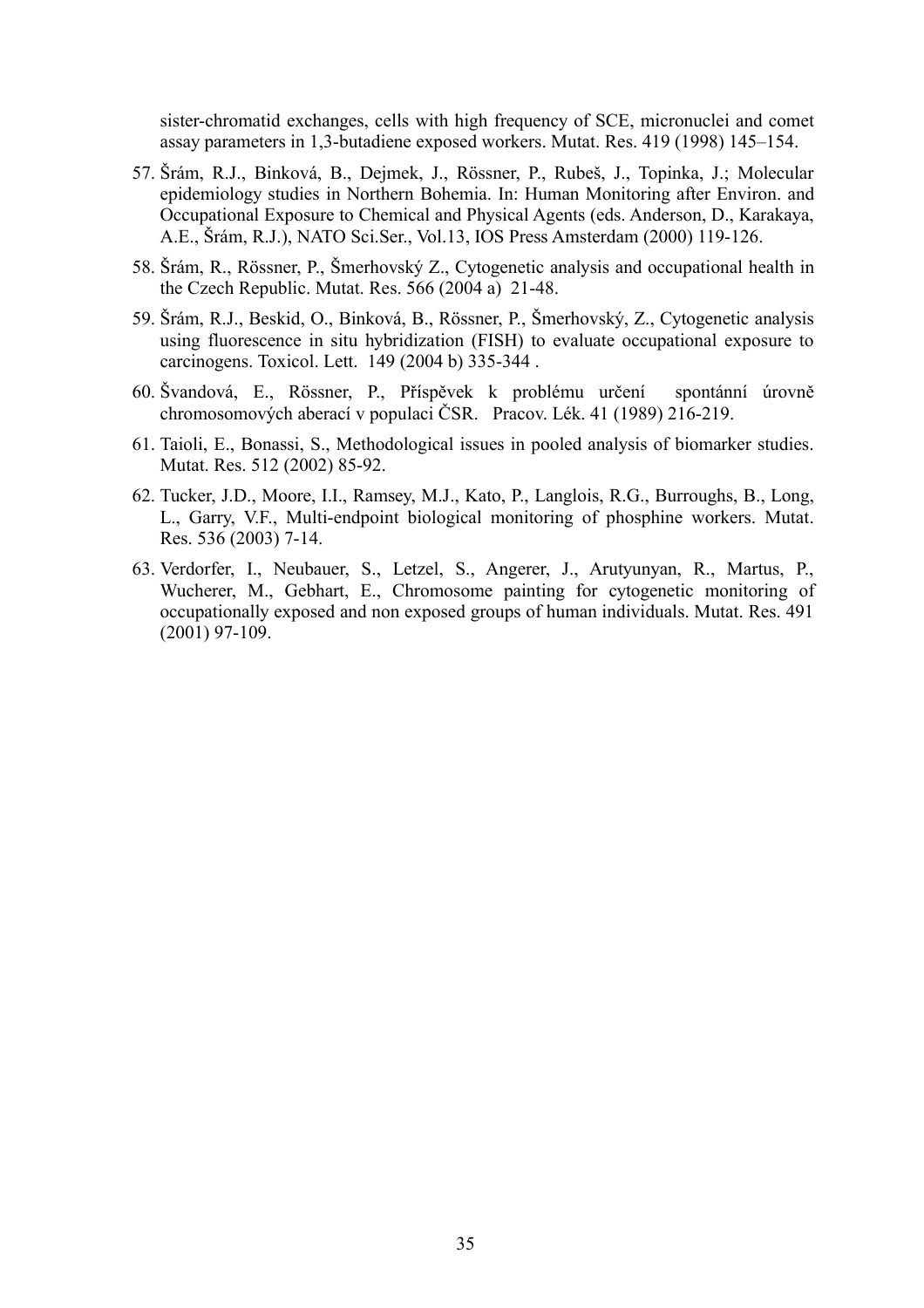## **7. SEZNAM KOMENTOVANÉHO SOUBORU PRACÍ ( přílohy č: 1-18)**

- 1. Rössner, P., Šrám, R.J., Nováková, J., Lambl, V., Cytogenetic analysis in workers occupationally exposed to vinylchloride. Mutat. Res. 73 (1980) 425-427. IF 2.545
- 2. Šrám, R.J., Dobiáš, L., Pastorková, A., Rössner, P., Janča,L., Effects of ascorbic acid prophylaxis on the frequency of chromosome aberrations of coal-tar workers. Mutat. Res. 120 (1983) 181-186. IF 2.545
- 3. Pelclová, D., Rössner, P., Pícková, J., Chromosome aberrations in rotogravure printing plant workers. Mutat. Res. 245 (1990) 299-303. IF 2.545
- 4. Pohlová, H., Černá, M., Rössner, P., Chromosomal aberrations, SCE and urine mutagenicity workers occupationally exposed to cytostatic drugs. Mutat. Res. 174 (1986) 213-217. IF 2.545
- 5. Rössner, P., Černá, M., Pokorná, D., Hájek, V., Petr, J., Effect of ascorbic acid prophylaxis on the frequency of chromosome aberrations, urine mutagenicity, and nucleolus test in workers occupationally exposed to cytostatic drugs. Mutat. Res. 208 (1988) 149-153. IF 2.545
- 6. Sessink, P.,J.,M., Černá, M., Rössner, P., Pastorková, A., Bavorová, H., Franková, K., Anzion, R.,B.,M., Bos, R.,P., Urinary cyclophosphamide excretion and chromosomal aberrations in peripheral blood lymphocytes after occupational exposure to antineoplastic agents. Mutat. Res. 309 (1994) 193-199. IF 2.545
- 7. Šrám, R.J., Binková, B., Dobiáš, L., Rössner, P., Topinka, J., Veselá, D., Veselý, D., Stejskalová, J., Bavorová, H., Řeřicha, V., Monitoring the genotoxic exposure in uranium miners. Environ. Health Perspect. 99 (1993) 303-305. IF 3.137
- 8. Šrám,R.J.,Dobiáš,L.,Rössner,P.,Veselá,D.,Veselý,Rakusová,R.,Řeřicha,Vl., Monitoring genotoxic exposure in uranium mines. Environ. Health Perspect. 101 (Suppl.3) (1993) 155-158. IF 3.13
- 9. Šrám, R.J., Rössner, P., Peltonen K., Podrazilová K., Mračková G., Demopoulos N.A., Stephanou G., Vlachodimitropoulos D., Darroudi F., Tates A.D., Chromosomal aberrations, sister-chromatid exchanges, cells with high frequency of SCE, micronuclei and comet assay parameters in 1,3-butadiene-exposed workers. Mutat. Res. 419 (1998) 145-154. IF 2.545
- 10. Sorsa, M., Autio, K., Demopoulos, N.A., Järventaus, H., Rössner, P., Šrám, R.J., Stephanou,G., Vlachodimitropoulos,D., Human cytogenetic biomonitoring of occupational exposure to 1,3- butadiene. Mutat. Res. 309 (1994) 321 – 326. IF 2.545
- 11. Binková, B., Lewtas, J., Míšková, I., Rössner, P., Černá, M., Mračková, G., Peterková, K., Mumford, J., Meyer, S., Šrám, R.,Biomarkers studies in Northern Bohemia. Environ. Health Perspect. 104 Suppl.3 (1996) 591-597. IF 2.545
- 12. Černá, M., Spěváčková, V., Čejchanová, M., Beneš, B., Rössner, P., Bavorová, H., Očadlíková, D., Šmíd, J., Kubínová, R., Population-based biomonitoring in the Czech Republic–the system and selected results. Sci. Total Environ. 204 (1997) 263-270 IF 1.396
- 13. Rössner P., Šrám R.J., Bavorová H., Očadlíková D., Černá M., Švandová E., Spontaneous level of chromosomal aberrations in peripheral blood lymphocytes of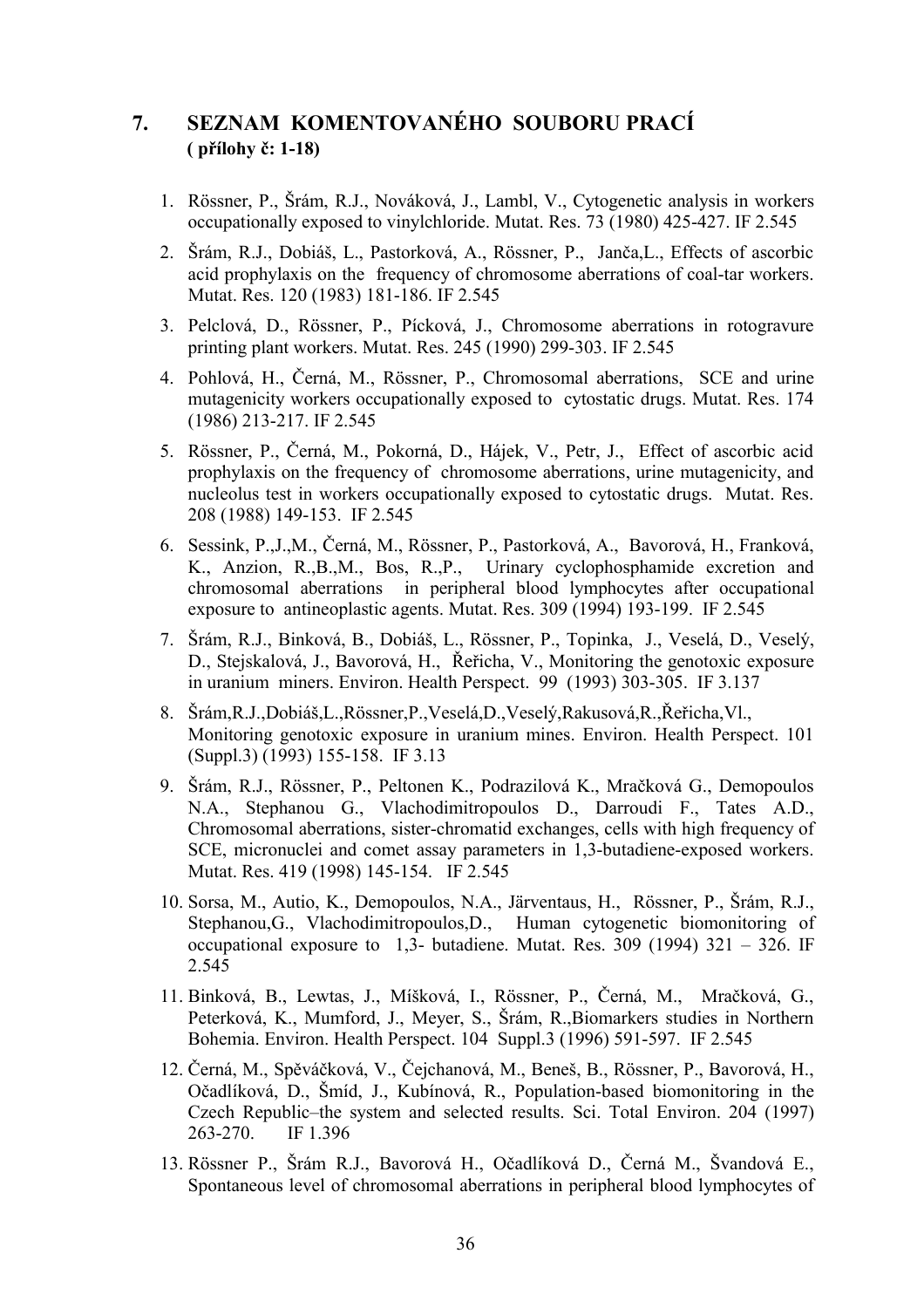control individuals of the Czech Republic population. Toxicol.Lett. 96,97 (1998) 137 – 142. IF 1.587

- 14. Rössner, P., Bavorová, H., Očadlíková, D., Švandová, E., Šrám, R.J., Chromosomal aberrations in peripheral lymphocytes of children as biomarkers of environmental exposure and life style. Toxicol.Lett. 134 (2002) 79-85. IF 2.242
- 15. Šmerhovský, Z., Landa, K., Rössner, P., Brabec, M., Zudová, Z., Holá, N., Pokorná, Z., Marečková, J., Hurychová, D., Risk of cancer in an occupationally exposed cohort with increased level of chromosomal aberrations. Environ.Health Perspect. 109 (2001) 41-45. IF 3.137
- 16. Šmerhovský, Z., Landa, K., Rössner, P., Juzová, D., Brabec, M., Zudová, Z., Holá, Z., Žárská, H., Nevšímalová, E., Increased risk of cancer in radon-exposed miners with elevated frequency of chromosomal aberrations. Mutat. Res. 514 (2002) 165- 176. IF 3.158
- 17. Šrám, R.J., Rössner, P., Šmerhovský, Z., Cytogenetic analysis and occupational health in the Czech Republic. Mutat. Res. 566 (2004) 21-48. IF 7.085
- 18. Šrám, R.J., Beskid, O., Binková, B., Rössner, P., Šmerhovský, Z., Cytogenetic analysis using fluorescence in situ hybridization (FISH) to evaluate occupational exposure to carcinogens. Toxicol. Lett. 149 (2004) 335-344. IF 2.242

## **8. SEZNAM DALŠÍCH PUBLIKACÍ SOUVISEJÍCÍCH S TÉMATIKOU DISERTACE**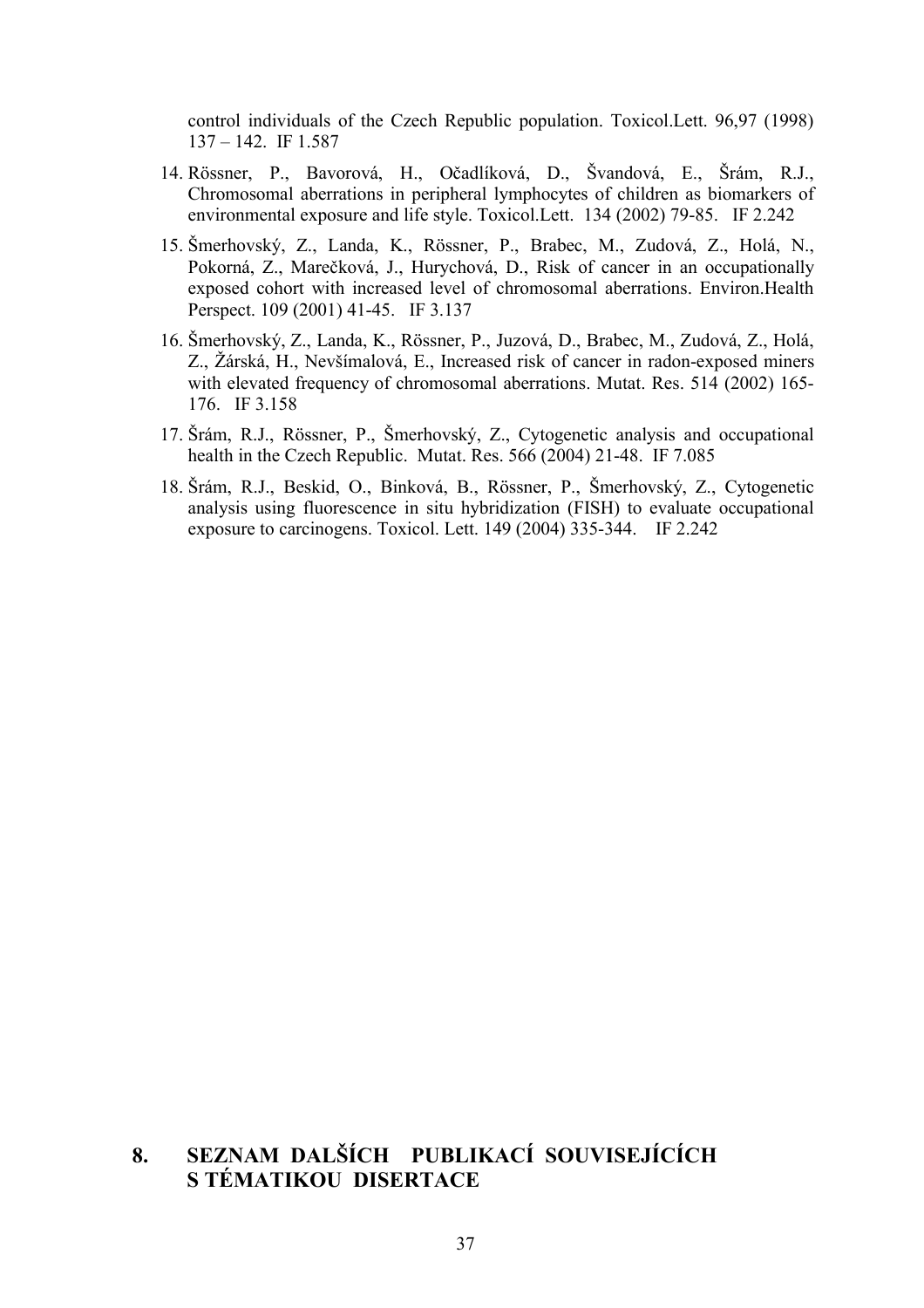### **V IMPAKTOVANÝCH ČASOPISECH**

- 1. Rössner, P., Mutagenic effect of sodium arsenite in Chinese hamster cell line DeDe. Mutat. Res. 46 (1977) 234-235. IF 2.545
- 2. Šrám, R., J., Rössner, P., Zhurkov, V.,S., Kodýtková,I., Mutagenicity studies with nitrofurans. I.Mutagenicity of nitrofurylacrylic acid for mammals. Mutat. Res. 68 (1979) 367-380. IF 2.545
- 3. Chebotarev, A.N., Rössner, P., Selezneva, T.G., Frequency of chromosomeaberrations in hinese-hamster cell-culture under a prolonged action of thiophospamide. Genetika 16 (1980) 1307-1310. IF 1.063
- 4. Černá, M., Rössner, P., Angelis, K., Nováková, J., Šrám,R.,J., Mutagenicity studies with nitrofurans. III. Mutagenicity testing of nitrofurylacrylic acid in human blood and urine. Mutat. Res. 77 (1980) 13-20. IF 2.545
- 5. Černá, M., Lepší, P., Rössner, P., Pohlová, H., Mutagenicity of some substituted 1 phenyl-3,3,-dimethyltriazenes. I. The Salmonella/mammalian microsome assay and repair test. Mutat. Res.190 (1987) 172-182. IF 2.545
- 6. Rössner, P., Černá, M., Lepší, P., Pohlová, H., Mutagenicity of some substituted 1 phenyl-3,3,-dimethyltriazenes. II.Chromosomal aberrations in human peripheral lymphocytes in vitro. Mutat. Res. 190 (1987) 183-186. IF 2.545
- 7. Kočišová, J., Rössner, P., Binková, B., Bavorová, H., Šrám, R., J., Mutagenicity studies on Paracetamol in human volunteers. I. Cytogenetic analysis of peripheral lymphocytes and lipid peroxidation in plasma. Mutat. Res. 209 (1988) 161-165. IF 2.545
- 8. Dobiáš, L., Černá, M., Rössner, P., Šrám, R., J., Genotoxicity and carcinogenicity of Metronidazole. Mutat. Res. 317 (1994) 177-194. IF 2.545
- 9. Tates A.D., van Dam F.J., de Zwart F.A., Darroudi F., Natarajan A.T., Rössner P., Peterková K., Peltonen K., Demopoulos N.A., Stephanou G., et al., Biological effect monitoring in industrial workers from Czech Republic exposed to low levels of butadiene. Toxicology 113 (1996) 91 – 99. IF 1.752
- 10. Šrám, R.J., Binková, B., Rössner, P., Rubeš, J., Topinka, J., Dejmek, J., Adverse reproductive outcomes from exposure to environmental mutagens. Mutat. Res. 428 (1999) 203-215. IF 2.545

#### **V NEIMPAKTOVANÝCH ČASOPISECH**

- 1. Šrám, R., J., Rössner, P., Černá, M., Koudela, K., Landa, K., Samková, I., Dobiáš, L., Paulíková, H., Janča, L., Genetické poškození při profesionální expozici mutageny. Příloha Acta Hyg. Epidem. Microbiol. 1 (1981) 1-14.
- 2. Hrouda, M., Rössner, P., Genetické efekty kovů. Biol.Listy 47 (1982) 1-16.
- 3. Hanzl, J., Rössner, P., Klementová, H., Cytogenetická analýza u pracovníků profesionálně exponovaných formaldehydu. Čs.Hyg. 30 (1985) 403-410.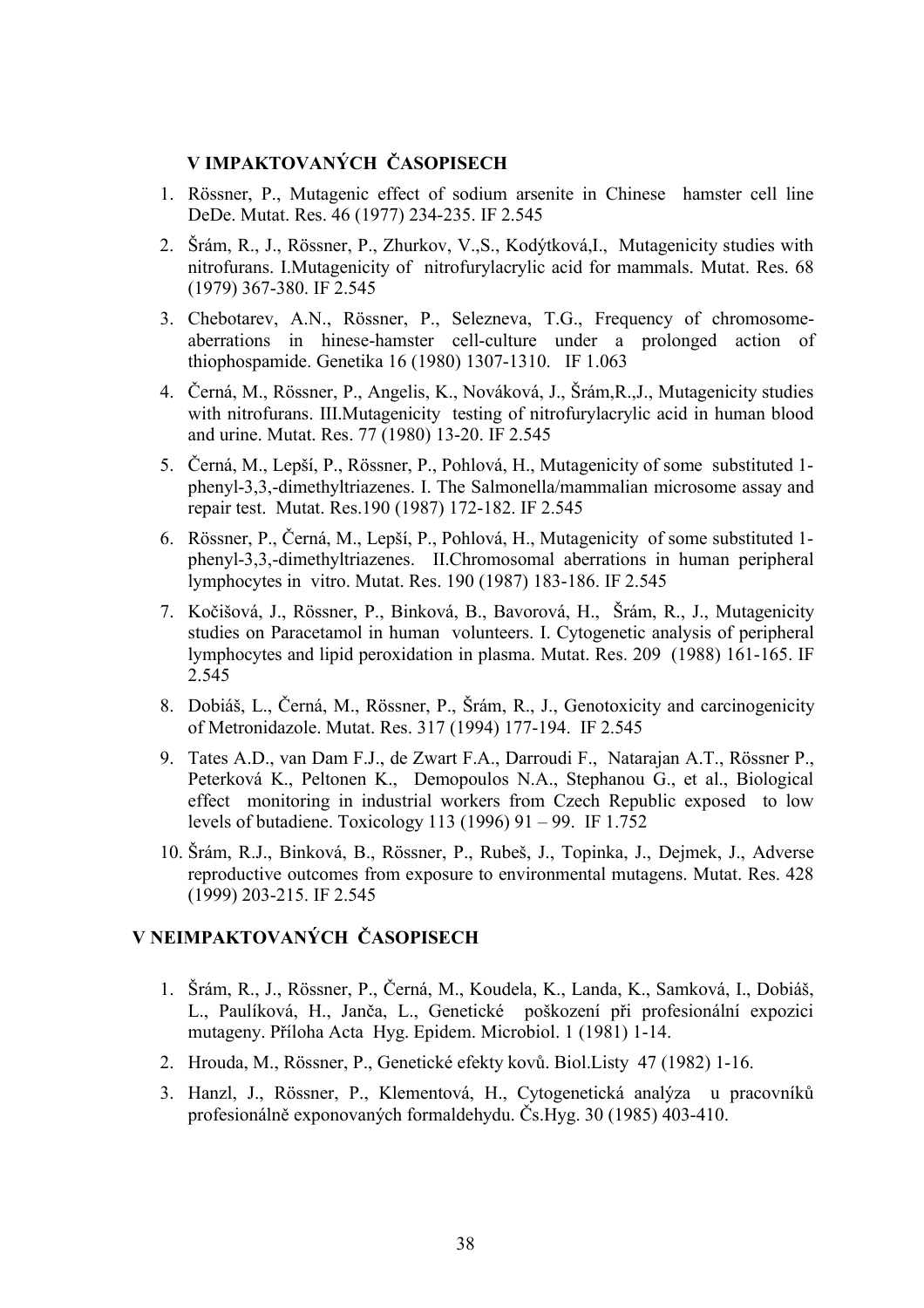- 4. Pohlová, H., Rössner, P., Indirect mutagen assay in human lymphocytes in the presence of a metabolic activation system. J. Hyg. Epidem. Microbiol. Immunol. (Praha) 30 (1986) 371-376.
- 5. Rössner, P., Pozdní účinky chemických látek. Příloha Acta Hyg. Epidem. Microbiol. 5 (1986) 1-5.
- 6. Pelclová, D., Rössner, P., Pícková, J., Cytogenetická analýza periferních lymfocytů pracovníků profesionálně exponovaných toluenu. Pracovní lék. 39 (1987) 356-361.
- 7. Dobiáš, L., Hanzl, J., Rössner, P., Janča, L., Rulíšková, H., Hodnocení klastogenního účinku formaldehydu u dětí v předškolních a školních zařízeních. Čs.Hyg. 33 (1988) 596-604.
- 8. Pelclová, D., Rössner, P., Pícková, J., Hykeš, P., Frekvence chromosómových aberací u tiskařů rotačního hlubotisku. Pracovní lék. 40 (1988) 256-261.
- 9. Černá, M., Rössner, P., Využití krátkodobých metod k monitorování genotoxických účinků faktorů životního a pracovního prostředí. Čs.Hyg. 33 (1988) 105-109.
- 10. Tuček, M., Rössner, P., Krýsl, S., Švandová, E., Cytogenetická analýza periferních lymfocytů pracovníků exponovaných mořidlům osiv. Čs.Hyg. 33 (1988) 226-237.
- 11. Rössner, P., Metody biologického monitorování genotoxických účinků faktorů prostředí – standardní metodika. Příloha Acta Hyg. Epidem. Microbiol. 20 (1989)  $1 - 56$ .
- 12. Švandová, E., Rössner, P., Příspěvek k problému určení spontánní úrovně chromosomových aberací v populaci ČSR. Pracov. Lék. 41 (1989) 216-219.
- 13. Pelclová, D., Rössner, P., Pícková, J., Hornychová, M., Hykeš, P., Tříleté sledování chromosomálních aberací u pracovníků tiskárny a kontrolních skupin v průmyslové oblasti. Pracov.Lék. 42 (1990 a) 14-19.
- 14. Pelclová, D., Rössner, P., Pícková, J., Hykeš, P., Chromosomální aberace u pracovníků tiskárny. Čas. Lék. Čes. 129 (1990 b) 1002-1003.
- 15. Srb, V., Rössner, P., Zudová, Z., Pohlová, H., Koudela, K., Účinek formaldehydu a toluenu na vybrané cytogenetické ukazatele u učňovské mládeže. Čs.Hyg. 35 (1990) 66-75.
- 16. Rössner, P., Bavorová, H., Franková, K., Lepší, P., Švandová, E., Výsledky cytogenetického šetření u novorozenců. Příloha Acta Hyg.Epidem.Microbiol. 1 (1992) 59-61.
- 17. Bavorová, H., Franková, K., Očadlíková, D., Rössner, P., Švandová, E., Výsledky cytogenetické analýzy periferních lymfocytů u primipar a novorozenců v Programu Teplice. Hygiena 39 (1994) 358-360.
- 18. Rössner, P., Černá, M., Bavorová, H., Pastorková, A., Očadlíková , D., Monitoring of human exposure to occupational genotoxicants. Centr. Europ. J. Publ. Hlth. 3 (1995) 219-223.
- 19. Rössner, P., Cytogenetická analýza lidských periferních lymfocytů v systému biologického monitorování expozice osob genotoxínům. Hygiena 41 (1996) č.3 159-166.
- 20. Rössner, P., Jirková, H., Riziko práce při aplikaci cytostatik. Pracov. Lék. 48 (1996) č.3 119-122.